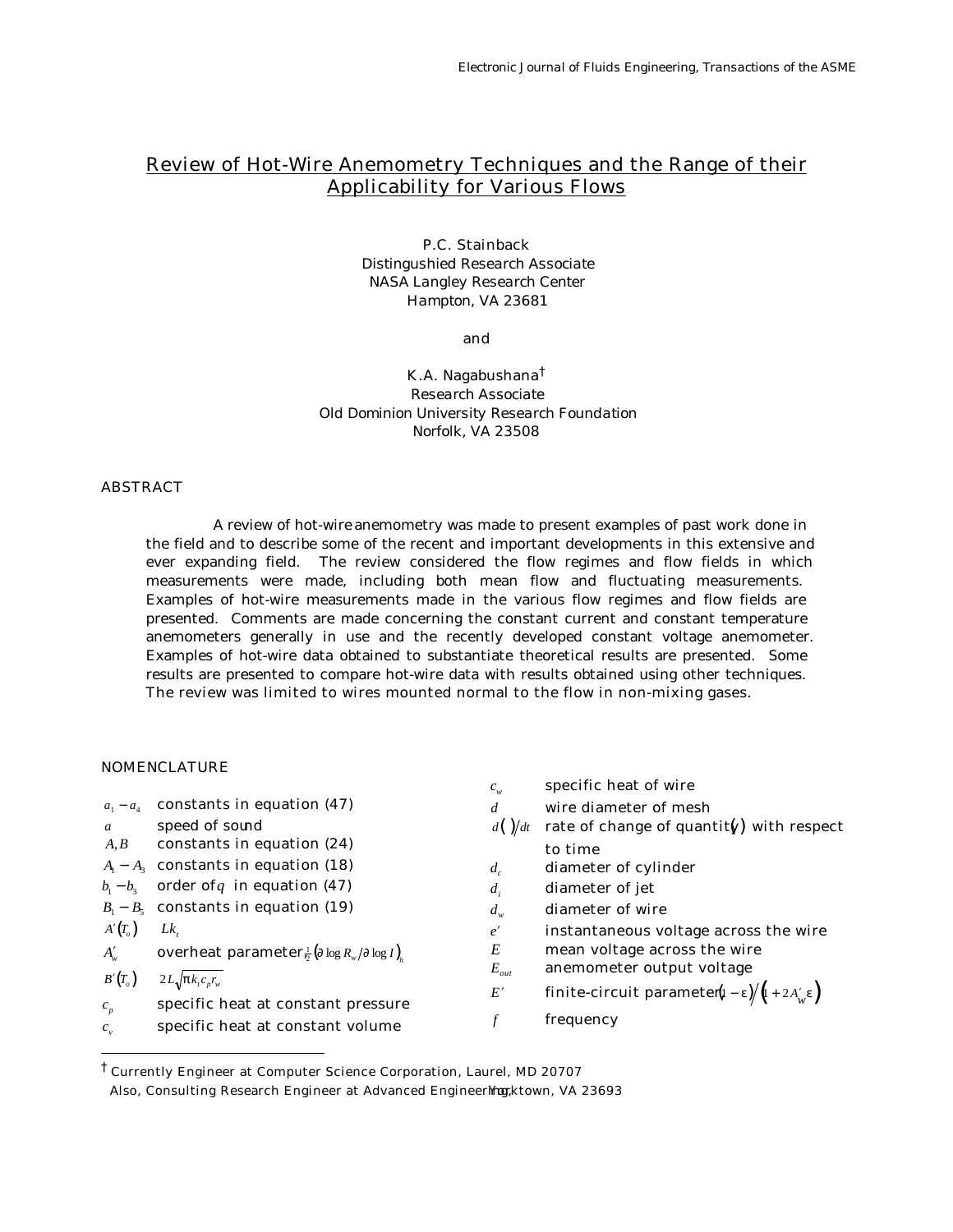| $\boldsymbol{F}$            | dimensionless frequency                                | $R_{ur}$                    | velocity - de                            |
|-----------------------------|--------------------------------------------------------|-----------------------------|------------------------------------------|
| $F_{11}$                    | true one-dimensional spectral density                  |                             | $\overline{u'r'}$ / $\tilde{u}\tilde{r}$ |
| $F_M$                       | measured one-dimensional spectral density              | $R_{xx}$                    | normalized a                             |
| $F_{\text{trf}}$            | turbulence reduction factor                            | S                           | sensitivity ra                           |
| Gr                          | <b>Grashof Number</b>                                  | S                           | sensitivity o                            |
| h                           | coefficient of heat transfer                           |                             | variable                                 |
| $h_{\scriptscriptstyle{w}}$ | height above wire shock generator to probe             | $\boldsymbol{t}$            | time                                     |
| $h_{w,s}$                   | height above shock generator, immediate                | T                           | temperature                              |
|                             | postshock value                                        | $T_f$                       | $(T_w + T_o)/2$                          |
| Ι                           | current                                                | u, v, w                     | velocity in $x$ ,                        |
| k                           | thermal conductivity of air evaluated at               |                             | respectively                             |
|                             | subscript temperature                                  | $u_{t}$                     | frictional vel                           |
| $k_1$                       | wave number in the flow direction                      | $\mathcal{X}$               | distance in t                            |
| Kn                          | <b>Knudsen number</b>                                  | $x_{\alpha}$                | virtual origin                           |
| L                           | characteristic length                                  | $x_{w}$                     | distance alor                            |
| $\boldsymbol{m}$            | mean mass flow                                         | $\mathcal{Y}$               | distance nor                             |
| $m_{\scriptscriptstyle f}$  | $\int \log m / \int \log T_o$                          |                             |                                          |
| M                           | <b>Mach number</b><br>mesh size                        | a                           | $\left(1+\frac{g-1}{2}M^2\right)^{-1}$   |
| $M_{m}$                     |                                                        | $a_{1}$                     | linear tempe                             |
| $\boldsymbol{n}$            | exponent for mass flow in equations<br>$(16)$ & $(17)$ |                             | of wire                                  |
| $n_{t}$                     | $\int \log k_t / \int \log T_o$                        | b                           | $a(g-1)M^2$                              |
| Nu                          | Nusselt number evaluated at subscript                  | $\mathbf{b}_1$              | second degre                             |
|                             | temperature                                            |                             | coefficient o                            |
| $\boldsymbol{p}$            | mean static pressure                                   | d                           | boundary lay                             |
| $p_{o}$                     | mean total pressure                                    | ď                           | displacemen                              |
| P                           | electrical power to the hot-wire                       | e                           | finite circuit                           |
| Pr                          | <b>Prandtl number</b>                                  |                             | finite circuit                           |
| q                           | sensitivity ratio $S_u/S_{T_a}$                        | $\boldsymbol{e}_f$          |                                          |
| $q_{\infty}$                | dynamic pressure                                       |                             | held constan<br>change, ∂log             |
| Q                           | forcedconvective heat transfer                         |                             |                                          |
| r                           | sensitivity ratio $S_m/S_{T_c}$                        | $\bm{h}_{\nu}$              | transformed                              |
| $r_{d}$                     | radial distance incylinderical polar                   |                             | body                                     |
|                             | co-ordinate                                            | h                           | recovery ten                             |
| $r_{p}$                     | distance of virtual source of jet from origin          | q                           | temperature                              |
| $r_{\rm w}$                 | radius of wire                                         | $q_{\scriptscriptstyle 1}$  | angle betwee                             |
| r'                          | $r_p - r_d$                                            |                             | of probe                                 |
| $\boldsymbol{R}$            | resistance                                             | 1                           | mean free pa<br>absolute viso            |
| Re                          | Reynolds number based on viscosity                     | m                           | specific heat                            |
|                             | evaluated at subscript temperature and                 | g                           |                                          |
|                             | wire diameter                                          | r                           | density                                  |
| $R_{mT_c}$                  | mass flow - total temperature correlation              | t                           | time lag                                 |
|                             | coefficient $\overline{m'T'_o}/\tilde{m}\tilde{T}_o$   | $\bm{t}_w$                  | temperature                              |
| $R_{uT_a}$                  | velocity - total temperature correlation               | $t_{\scriptscriptstyle wr}$ | temperature                              |
|                             | coefficient $\overline{\mu'T'_a}/\tilde{u}\tilde{T}_a$ | $t_{\textit{wall}}$         | shear stress                             |
| $R_{rT_c}$                  | density - total temperature correlation                | $\boldsymbol{f}$            | normalized f                             |
|                             | coefficient $\overline{r'T'_a}/\tilde{r}\tilde{T}_a$   |                             |                                          |
|                             |                                                        |                             |                                          |

| $R_{\mu r}$                                    | velocity - density correlation coefficient,                                                              |
|------------------------------------------------|----------------------------------------------------------------------------------------------------------|
|                                                | $\overline{u'r'}$ / $\tilde{u}\tilde{r}$                                                                 |
| $R_{xx}$                                       | normalized auto-correlation function                                                                     |
| $\boldsymbol{S}$                               | sensitivity ratios $\Gamma_r/S_{T_c}$                                                                    |
| S                                              | sensitivity of hot-wire to the subscript                                                                 |
|                                                | variable                                                                                                 |
| t                                              | time                                                                                                     |
| T                                              | temperature                                                                                              |
| $T_{\scriptscriptstyle f}$                     | $(T_w + T_o)/2$                                                                                          |
| u, v, w                                        | velocity in $x$ , $y$ and $z$ directions                                                                 |
|                                                | respectively<br>frictional velocity                                                                      |
| $u_t$                                          | distance in the flow dection                                                                             |
| $\boldsymbol{x}$<br>$x_{\scriptscriptstyle O}$ | virtual origin of the wake                                                                               |
| $x_{w}$                                        | distance along the length of wire                                                                        |
| y                                              | distance normal to the flow direction                                                                    |
|                                                |                                                                                                          |
| a                                              | $\left(1+\frac{g-1}{2}M^2\right)^{-1}$                                                                   |
| $a_{\scriptscriptstyle 1}$                     | linear temperature - resistanccoefficient                                                                |
|                                                | of wire                                                                                                  |
| b                                              | $a(g-1)M^2$                                                                                              |
|                                                | second degree temperature - resistance                                                                   |
| $\bm{b}_1$                                     | coefficient of wire                                                                                      |
| d                                              | boundary layer thickness                                                                                 |
| ď                                              | displacement thickness foBlasius flow                                                                    |
| e                                              | finite circuit factor, $(\int \log I_w / \int \log R_w)$                                                 |
| $\boldsymbol{e}_f$                             | finite circuit factor with fluid conditions                                                              |
|                                                | held constant while the hot-wire conditions                                                              |
|                                                | <b>change,</b> $\partial \log I_{w} / \partial \log R_{w}$                                               |
| $\bm{h}_{\mathrm{v}}$                          | transformed co-ordinate distance normal to                                                               |
|                                                | body                                                                                                     |
| h                                              | recovery temperature rationally $T_o$                                                                    |
| q                                              | temperature parameter $T_{w}/T_{o}$                                                                      |
| $\bm{q}_1$                                     | angle between plane sound wave and axis                                                                  |
|                                                | of probe                                                                                                 |
| l                                              | mean free path                                                                                           |
| m                                              | absolute viscosity                                                                                       |
| g                                              | specific heat ratio $\varsigma_{_{p}}/c_{_{\nu}}$                                                        |
| r                                              | density                                                                                                  |
| t                                              | time lag                                                                                                 |
| $t_{w}$                                        | temperature loading parameter( $T_w - T_{adv}$ )/ $T_o$                                                  |
| $t_{\tiny wr}$                                 | temperature parameter $(T_w - T_{adv})/T_{adv}$                                                          |
| $t_{\textit{wall}}$                            | shear stress at the wall                                                                                 |
| $\bm{f}'$                                      | normalized fluctuation voltage rat $\hat{\mathbf{b}}'_{\mathcal{E}}\big)$ $\!S_{\scriptscriptstyle T_o}$ |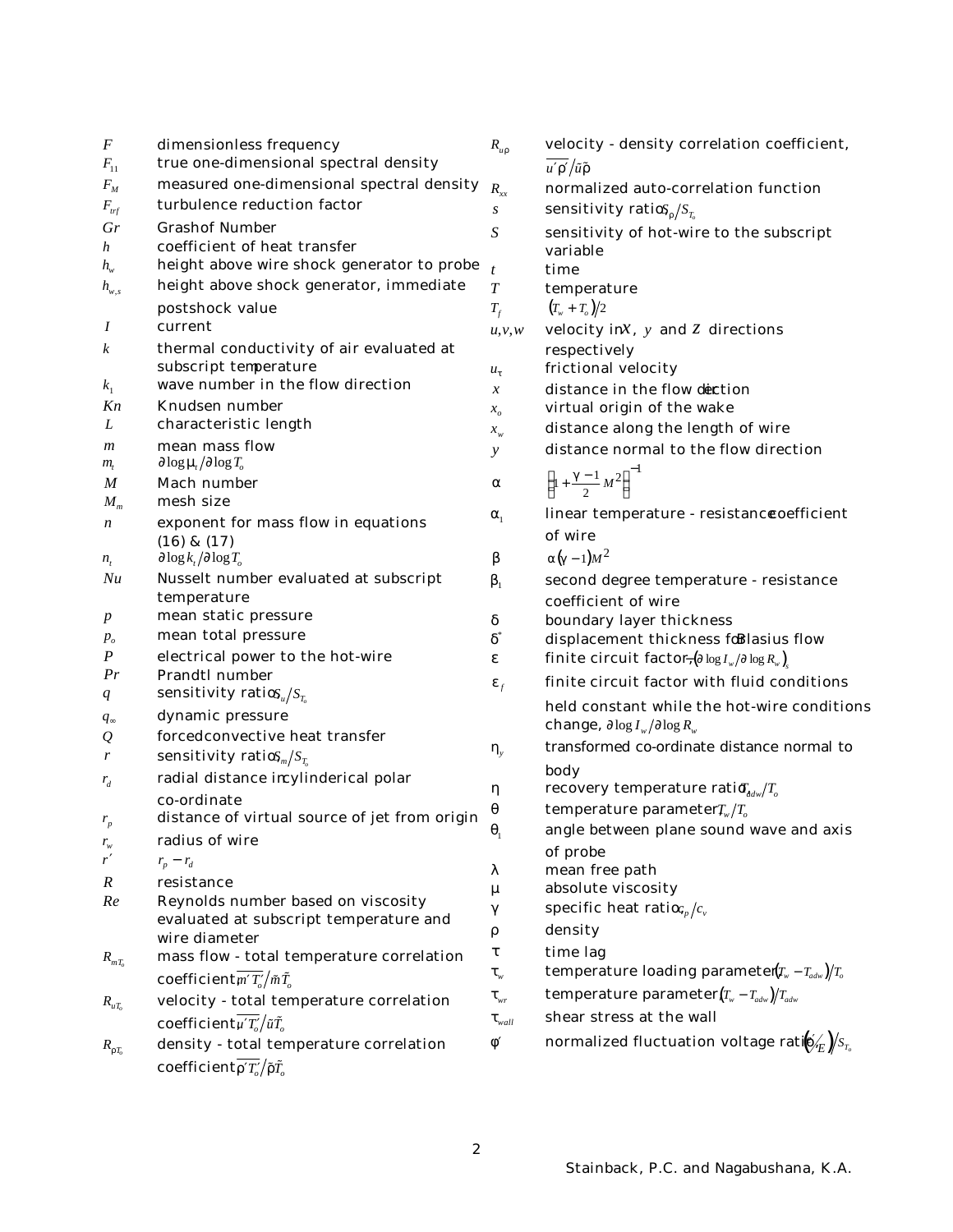## **Subscript**

| adw              | adiabatic wall condition                          |
|------------------|---------------------------------------------------|
| adw, c           | adiabatic wall temperature, continuum flow        |
|                  | condition                                         |
| adw, f           | adiabatic wall temperature, free molecular        |
|                  | flow condition                                    |
| B                | due to buoyancy effect                            |
| $\mathcal{C}$    | constant current anemometer                       |
| $\boldsymbol{e}$ | edge condition                                    |
| $\it eff$        | effective velocity                                |
| $\mathcal{f}$    | film condition                                    |
| $\boldsymbol{h}$ | M and $Re_t$ , are constant as q varied           |
| $\theta$         | total condition                                   |
| ref              | reference condition                               |
| S                | electrial system untouched as <i>M</i> and $Re_t$ |
|                  | varied                                            |
| S                | sound source                                      |
| <sub>SC</sub>    | settling chamber                                  |
| t                | evaluated at total temperature                    |
| T                | constant temperate anemometer                     |
| w                | wire condition                                    |
| $\infty$         | free stream or static condition                   |
|                  |                                                   |

## Superscript

- ' instantaneous
- ~ RMS
- mean

## INTRODUCTION

Comte-Bellot<sup>1</sup>noted that the precise origin of hot-wire anemometry cannot be accurately determined. One of the earlier studies of heat transfer from a heated wire was made by Boussinesq  $2$  in 1905. The results obtained by Boussinesq were extended by King<sup>3</sup> and he attempted to experimentally verify his theoretical results. These earlier investigations of hot-wire anemometry considered only the mean heat transfer characteristics from heated wires. The first quantitative measurements of fluctuations in subsonic incompressible flows were made in 1929 by Dryden and Kuethe<sup>4</sup> using constant current anemometry where the frequency response of the wire was extended by the use of a compensating amplifier. In 1934 Ziegler<sup>5</sup> developed a constant temperature anemometer for measuring fluctuations by using a feedback amplifier to

maintain a constant wire temperature up to a given frequency.

In the 1950's, Kovasznay<sup>6,7</sup> extended hotwire anemometry to compressible flows where it was found experimentally that in supersonic flow the heated wire was sensitive only to mass flow and total temperature. Kovasznay developed a graphical technique to obtain these fluctuations, which is mostly used in supersonic flow. In subsonic compressible flows the heat transfer from a wire is a function of velocity, density, total temperature, and wire temperature. Because of this complexity, these flow regimes were largely bypassed until the 1970's and 1980's when attempts were made to develop methods applicable  $8$  for these flows. In recent years there were several new and promising developments in hot-wire anemometry that can be attributed to advances in electronics, data acquisition/reduction methods and new developments in basic anemometry techniques.

Previous reviews, survey reports, and conference proceedings on hot-wire anemometry are included in references 1,9-20. Several books21-24 have been published on hot-wire anemometry and chapters25-30 have been included in books where the general subject matter was related tonnemometry.

This review considers the development of hot-wire anemometry from the earliest consideration of heat transfer from heated wires to the present. Although mean flow measurements are considered, the major portion of the review addresses the measurement of fluctuation quantities. Examples of some of the more important studies are addressed for wires mounted normal to the flow in non-mixing gases. The present review attempts to bring the development of hot-wire anemometry up to date and note some of the important, recent developments in this extensive and ever expanding field.

## FLOW REGIMES AND FLOW FIELDS

Based on the applicable heat transfer laws and suitable approximations, hot-wire anemometry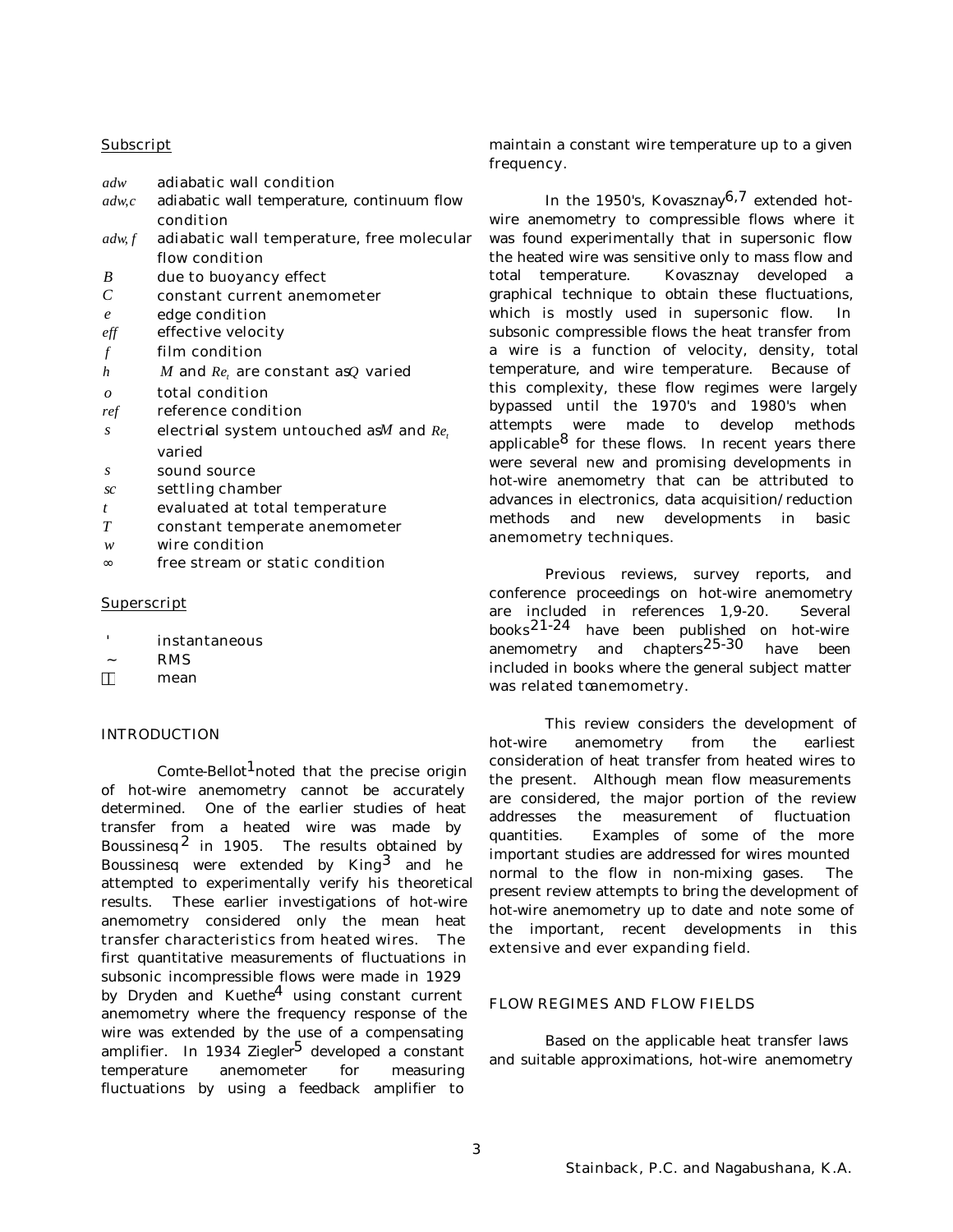can be conveniently divided into the following flow regimes:

- 1. Subsonic incompressible flow
- 2. Subsonic compressible, transonic, and low supersonic flows
- 3. High supersonic and hypersonic flows

Within each of these major flow regimes are the following sub-regimes:

- 1. Continuum flow
- 2. Slip flow
- 3. Free molecular flow

In subsonic incompressible flow the heat transfer from a wire is a function of mass flow, total temperature and wire temperature. Since density variations are assumed to be zero, the mass flow variations reduce to velocity changes only. The non-dimensional heat transfer parameter, the Nusselt number, is usually assumed to be a function of Reynolds and Prandtl numbers and under most flow conditions the Prandtl number is constant. Evidence exist which indicate that  $Nu_t$  is also a function of a temperature parameter<sup>6</sup>. In subsonic compressible, transonic and low supersonic flows the effects of compressibility influence the heat transfer from a wire. For these conditions the heat transfer from the wire is a *f*(*u*,*r*,*T<sub><i>o*</sub></sub>,*T*<sub>*w*</sub>) and  $Nu_t = f(Re_t, M, q)$ . In high supersonic and hypersonic flows a strong shock occurs ahead of the wire and the heat transfer from the wire is influenced by subsonic flow downstream of the shock. Because of this, it was found experimentally that  $Nu_t = f(Re_t, q)$  only, and the heat transfer from the wire is again a function of mass flow, total temperature, and wire temperature.

In continuum flow the mean free path of the particles is very much less than the diameter of the wire and conventional heat transfer theories are applicable. Where the diameter of the wire approaches a few mean free paths between the particles, the flow does not behave as a continuum, but exhibits some effects of the finite spacing between the particles. These effects have been studied $31,32$  by assuming a finite velocity and a temperature jump at the surface of a body. This gas rarefaction regime was noted as slip flow. In

free molecular flow the fluid is assumed to be composed of individual particles and the distance between the particles is sufficiently large that their impact with and reflection from a body is assumed to occur without interaction between the particles. Free molecular flow is theoretically studie $\delta^3$  using the concepts of kinetic the  $\delta \frac{4}{3}$ .

Figure 1 presents a plot of Mach number vs. Reynolds number for lines of constant Knudsen number where  $d_w = 0.00015$  inch and for flow conditions where  $1.5 \leq p_o$ , psia  $\leq 150$ . Baldwin noted35 that the continuum flow regime existed for *Kn* < 0.001 and slip flow conditions existed for  $0.001 \leq Kn \leq 2.0$ . Other references suggest that slip flow conditions were attained only for *Kn* > 0.01. Even using the larger value of *Kn* for the slip flow boundary, (i.e.,  $Kn > 0.01$ ) a 0.00015 inch wire operated at low Mach numbers and at atmospheric conditions is near the slip flow boundary. If the total pressure is decreased or the wire diameter reduced, the value of *Kn* would be shifted farther into the slip flow regime. Free molecular flow conditions are generally assumed to exist for *Kn* > 2.0. Figure 1 can be used to delineate approximate values for  $M$  and  $Re<sub>t</sub>$  for the various sub-regimes.

Various applications of hot-wire anemometry and the approximate level of velocity functuations are:

| <b>Types of Flows</b>                                   | Approximate <sup>29</sup><br>$\tilde{u}/u$ |
|---------------------------------------------------------|--------------------------------------------|
| 1. Freestream of wind tunners <sup>6,37</sup>           | 0.05%                                      |
| 2. Down stream of screens and<br>grids <sup>25,38</sup> | $0.20 - 2.00 %$                            |
| 3. Boundary layer 39-42                                 | $3.0 - 20.0 %$                             |
| 4. Wakes <sup>43,44</sup>                               | $2.0 - 5.0 %$                              |
| 5. Jet $^{45-47}$                                       | Over 20.0 %                                |
| 6. Flow downstream of shocks                            |                                            |
| 7. Flight in Atmosphert <sup>9</sup>                    |                                            |
| 8. Rotating Machiner $\tilde{\mathfrak{H}}^{0,51}$      |                                            |
| EO EQ                                                   |                                            |

9. Miscellaneous<sup>2-56</sup>

## TYPES OF ANEMOMETERS

The two types of anemometers primarily used are the constant current anemometer (CCA) and the constant temperature anemometer (CTA).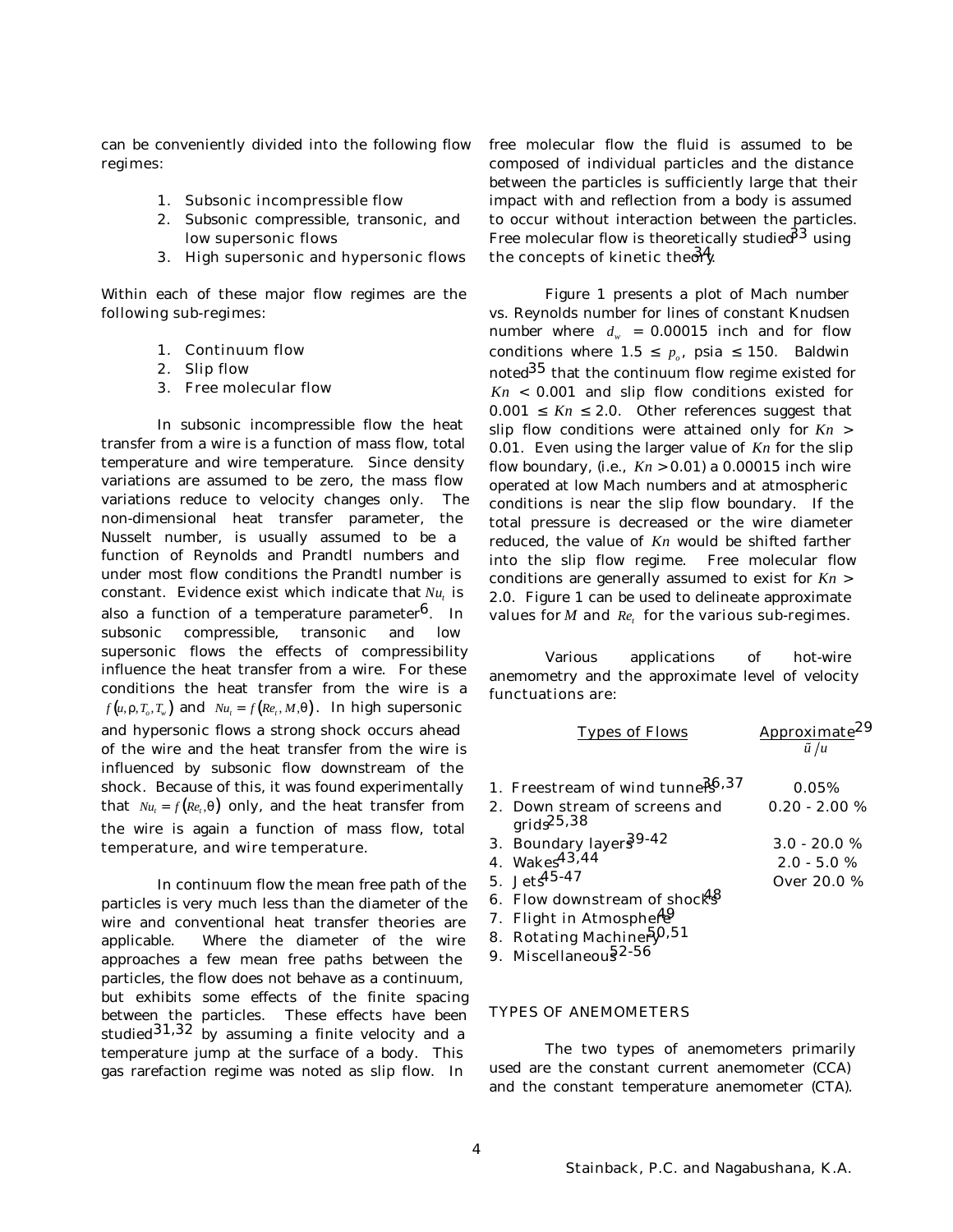A constant voltage anemometer (CVA) is presently under development<sup>57</sup>. Even though these three anemometers are described as maintaining a given variable "*constant*", none of these strictly accomplish this. The degree of non-constancy for the CCA is determined by the finite impedance of its<br>circuit<sup>58</sup>. The constancy of the mean wire The constancy of the mean wire temperature for a CTA at high frequencies is limited by the rate at which the feedback amplifier can detect and respond to rapid fluctuations in the flow. The CVA maintains the voltage across the wire and leads constant rather than across the wire  $57$ . The non-constancy effects in the CCA and the CVA can be accounted for by calibration of the CCA $^{58}$  and by knowing the lead resistance in the CVA.

The heat balance for an electrically heated wire, neglecting conduction and radiation is:

# *Heat Stored = Electrical Power In - Aerodynamic Heat Transfer Out*

$$
\frac{dc_w}{dt}T_w = P - Q \tag{1}
$$

$$
\frac{dc_w}{dt}T_w = I^2 R_w - \mathbf{p} L d_w h (T_w - T_{adv})
$$
\n(2)

If the heat storage term is properly compensated, then equation (2) becomes:

$$
I^2 R_w = \boldsymbol{p} L d_w h (T_w - T_{adv}) \tag{3}
$$

The measurement of fluctuations in a flow requires a sensor, in this case a wire, with a time response up to a sufficiently high frequency. The time constant of even small wires are limited and the amplitude response of these wires at higher frequencies decreases with frequency. Therefore, some type of compensation must be made for the wire output. There are two methods for accomplishing this. Earlier approaches utilized a constant current anemometer with a compensating amplifier that had an increase in gain as the frequency increased<sup>4</sup>. An example of the roll off in the frequency of the wire, the gain of the amplifier and the resulting signal is shown schematically in figure 2. In principle, the output from the wire can be compensated to infinite frequencies. However, as the frequency increases, the noise output from the compensating amplifier will equal and

ultimately exceed the wire output, which limits the gain that can be obtained. A schematic diagram of a CCA is presented in figure 3.

The constant temperature anemometer uses a feedback amplifier to maintain the average wire temperature and wire resistance constant {i.e.,  $dT_w/dt = 0$  in equation (2), within the capability of the amplifier. The practical upper frequency limit for a CTA is the frequency at which the feedback amplifier becomes unstable. A schematic diagram of a CTA is presented in figure 4. A third anemometer, presently under development<sup>57</sup>, is the constant voltage anemometer. This anemometer is based on the alterations of an operational amplifier circuit and does not have a bridge circuit. A schematic diagram of a CVA is presented in figure 5.

The upper frequency response of a CCA is generally accepted to be higher than that of a CTA. There is some evidence that the frequency response of the CVA might equal or exceed that of the CCA. The fluctuation diagram technique described by Kovasznay is usually used with a CCA to obtain data at supersonic speeds. This technique depends on the sensitivity of the wire being a function of wire temperature or overheat and the frequency response of the wire being assessable to compensation to almost zero overheat. This technique has limited application for a CTA, since at low overheats, the frequency response of the anemometer approaches the frequency response of the wir $e^{25}$ .

An example of the difference between the fluctuation diagrams obtained<sup>59</sup> using a CTA and a CCA is presented in figure 6. The intersection of the diagram with the vertical axis at  $S_{ru}/S_{T_o} = 0$ represents the total temperature fluctuation and the data show that the CTA cannot be used to measure these fluctuations. The reason for this is illustrated in figure 7a where the total temperature spectra at low overheats for the two anemometers are presented. In these cases the spectrum obtained with the CTA was attenuated at a frequency that was about two orders of magnitude less than for the CCA. At high overheats the two mass flow spectra were more nearly equivalent (figure 7b). However, in reference 60 the output of a laser was modulated and used to heat a wire to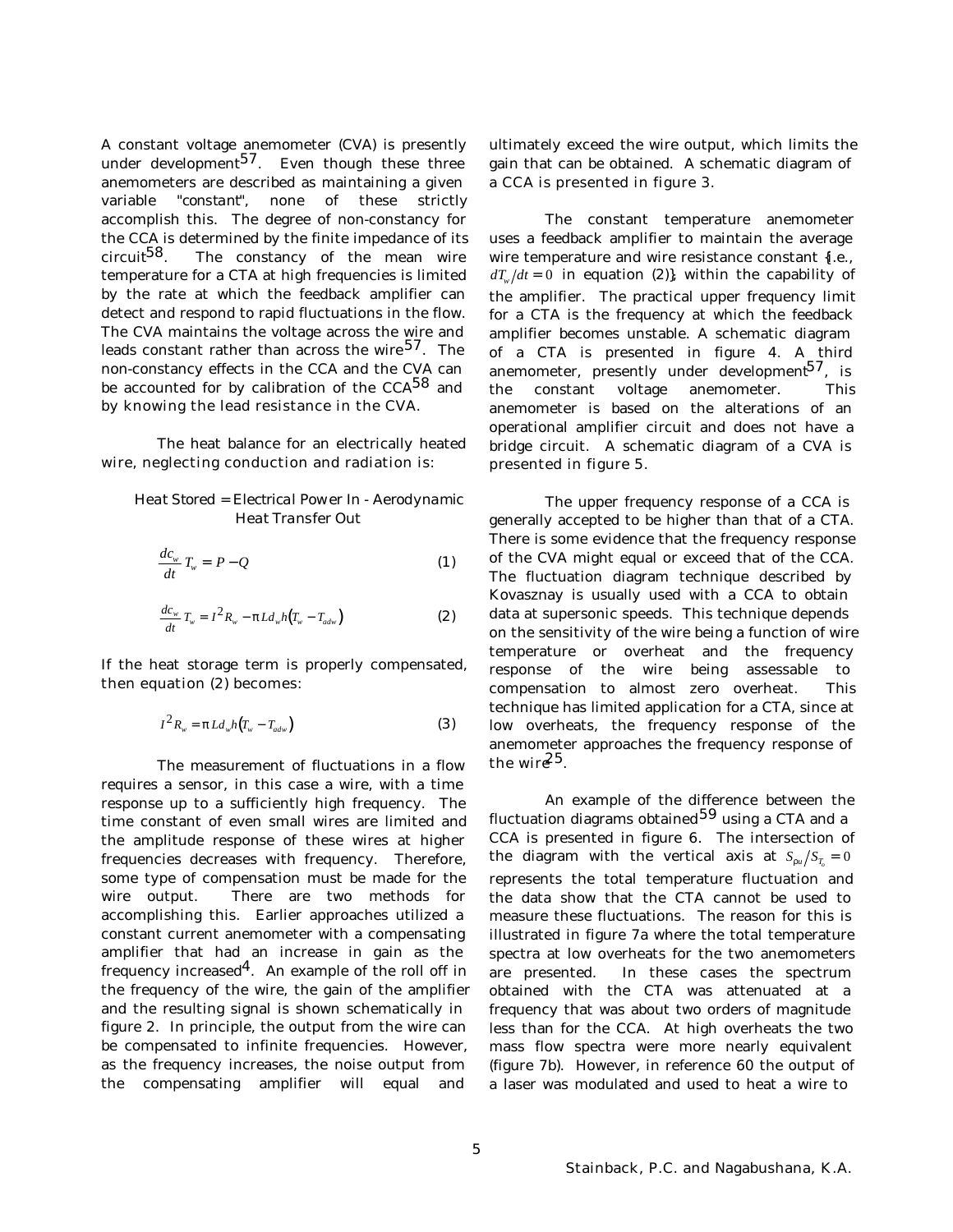check the frequency response of a CTA. It was shown that the frequency response was essentially unchanged down to an overheat of 0.07.

The CTA can be used to make measurements in supersonic flows by using two wires. For these flows the CTA is operated with two wires having different but high overheats, digitizing the voltages and using two equations to obtain *m*′ ,  $T'_{o}$  and  $m' T'_{o}$  as a function of time<sup>61</sup>. Then statistical techniques can be used to obtain quantities of interest. In general, the CTA is more suitable for measuring higher levels of fluctuations than a CCA  $25$ . It remains to be determined how the CVA will compare with the CCA and CTA. At present it appears that the CVA has a higher signal to noise ratio than either CCA or CTA. Additional advantages and disadvantages of the CCA versus the CTA are described in references 1, 29, 57, 62 and 63.

At low speeds a linearizer is often used to convert the non-linear relationship between wire voltage and velocity to a linear relationship. There are two types of linearizers in use; the logarithmic and the polynomial. A linearizer makes it possible to directly relate the measured voltage to the velocity. However, the linearization process does not result in better measured quantities

# LIMITATIONS OF HOT-WIRE ANEMOMETRY

Most of the data obtained using hot-wire anemometry is limited to small perturbations. There are cases, however, where this linearization of the anemometry equation is not accurate and nonlinear effects can influence both the mean $^{47}$  and fluctuating $^{25}$  voltages. Since high level fluctuations can influence the mean voltage measured across the heated wire, it is important to calibrate probes in flows with low levels of fluctuations.

 Because of the mass associated with the wire supports, there can be a significant amount of heat loss from the wire due to conduction to the relatively cold supports. This heat loss results in a spanwise temperature distribution along the wire that, in turn, causes a variation of heat transfer from the wire $^{12,21,64}$  along its length. In order to compare the heat transfer results from one wire or

probe with another, the heat transfer rates must be corrected for these losses. However, computation of fluctuation quantities requires that the uncorrected values of the heat transfer rates be used. An example of the temperature distribution along a wire and its mean temperature<sup>21</sup> is shown in figure 8. The finite length of the wire and its attendant temperature and heat transfer distribution influences the level of the spectra (especially at higher frequencies), correlations, and phase relationships between sensofs<sup>5,65</sup>.

The spacial resolution of a wire is limited by the length of the wire and the size of the smallest scales of fluctuations in the flow. If the length of the wire is larger than the smallest scale, the resultant magnitude of the spectra will be attenuated at the higher frequencies. The length of the wire with respect to the size of turbulence can have an effect on the measurements of fluctuation intensity, space and time correlations, and the turbulence scales and micro scales<sup>66-68</sup>. Additional spacial resolution problems encountered near walls were discussed in references 69 and 70. Proximity to walls of wind tunnels or to surfaces of models can introduce errors in measurements due to increased heat transfer from the wire due to conduction to the relatively cold wall $\mathcal{E}^{1,25}$ . An example of the effect of wire length on normalized spectra is presented in figure 9. The spacial resolution of multi-wire probes is further limited by the distance between the wires. The hot-wire probe intrusion into the flow can cause severe disturbance in certain flows. Examples are flows with large gradient such as boundary layers and vortices. Because of the above, hot-wire anemometry has limited resolution in space, time, and amplitud $e^{29}$ .

A severe problem is encountered in hypersonic flows when the gas is air. At higher Mach numbers the total temperature must be high enough to prevent liquefaction of air in the test section. There is a maximum recommended operating temperature for each wire material. These two facts places severe limitations on the maximum overheat at which wires can be operated. For example, the maximum recommended operating temperature for Platinum-10% Rhodium wire is  $1842^{\circ}$ R. For a  $M = 8$  wind tunnel, the total temperature required can be as high as 1360°R.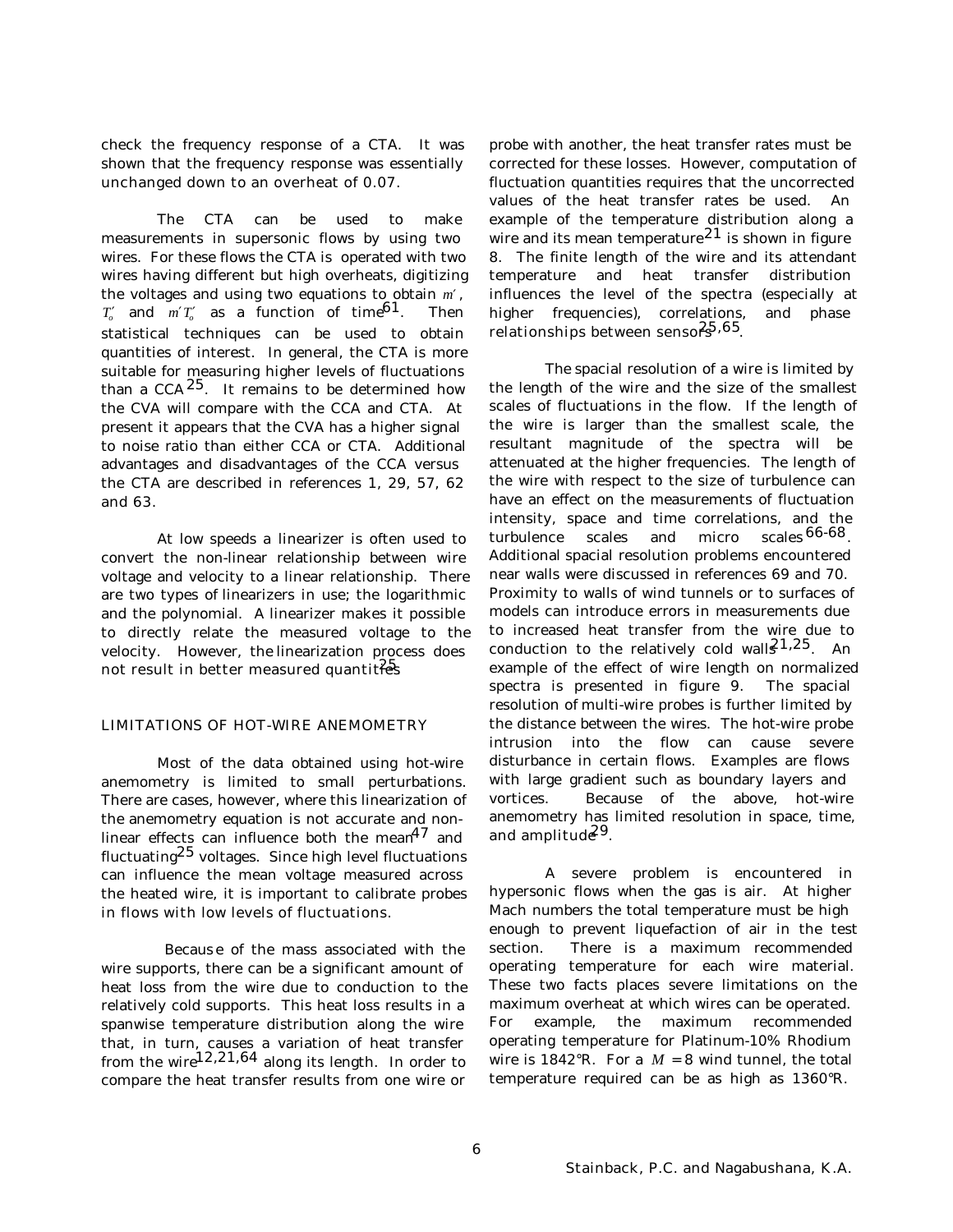Using a recovery temperature ratio of 0.96, the maximum values for  $t_w$  is 0.394 and  $q_{\text{max}} = 1.354$ . If gas rarefaction effects are experienced and *h* is greater than one, then the problem is even more severe. For  $h = 1.1$  the maximum value for  $t_{w}$ under the above conditions is 0.254. The above values for  $\boldsymbol{t}_{\rm w}$  are based on the average temperature for the wire. For small  $L/d_{\scriptscriptstyle w}$  wires the limitation on *tw* would be greater due to higher temperatures at the mid-portion of the wire. The total temperature at low pressures where *h* could be larger need not be as high as those at higher pressures, however, the constraint of constant total temperature during the calibration process limits the amount that  $T_{o}$ can be reduced. (Also see ref. 71-76).

#### PROBE PRE-CALIBRATION PROCEDURE

Once a probe is constructed, the following procedure should ensure accurate and reliable measurements. First, the probe should be operated at the maximum *q*<sup>∞</sup> and *T<sup>w</sup>* that will be used during the proposed test. This is done to pre-stress and pre-heat the wire to ensure that no additional strain will be imposed on the wire during the test that could alter its resistance. For supersonic and high *q*∞ subsonic flows, the wires should also be checked for strain gaging, that is, stresses generated in the wire due to its vibration. Note, for testing in flows having high values of *q*<sup>∞</sup> , the wires should have slack to reduce the stress in the wires and to help eliminate strain gaging. If strain gaging is significant the wire should be replaced. During this pre-testing many wires will fail due to faulty wires or manufacturing techniques, but it is better that the wires fail in pre-testing rather than during an actual test.

A temperature-resistance relationship for wires is usually requires to compute the heat transfer rate from the heated wires. It is generally recommended that the following equation, which is a second degree equation in  $T$ , be used:

$$
\frac{R}{R_{ref}} = 1 + a_1 (T_w - T_{ref}) + b_1 (T_w - T_{ref})^2
$$
 (4)

After the wires have been pre-stressed and preheated, they should be placed in an "*oven*" and the

wires calibrated to determine the values for  $\boldsymbol{a}_1^{\phantom{\dag}}$  and  $b_1$ . Once this calibration has been completed, the probes can be placed in a facility for mean flow calibration over the appropriate ranges of velocity, density, total temperature and wire temperature.

#### STATISTICAL QUANTITIES

Data obtained using hot-wire anemometry are typically reduced to statistical quantities. Over the past few years the analysis of random data has been developed to a very high degree<sup> $77-79$ </sup>. This plus the rapid developments in electronics (i.e., the A/D converters and high speed computers), have made it possible to obtain almost any statistical quantity of interest within the error constraints of the heated wire. Much of this is due to the fact that the digital processing of data can be used to obtain many quantities that are difficult or impossible to obtain using analog data reduction techniques.

Many types of single point and multi-point statistical quantities can be obtained using hot-wire anemometry80-83. It is routine to measure mean flow and RMS values, histograms and the higher order moments of skewness and kurtosis, auto correlation, and one dimensional spectra. Measurements of multi-point statistical quantities include cross correlations, two-point histograms and higher order two-point moments, cross spectra, and coherence functions. Attempts were made to measure higher moments up to eighth order

These measurements can be used in various ways to evaluate many characteristics of the flow such as scales, decay rate, energy content  $etc<sup>25</sup>$ . The coherence function is a useful statistical quantity that can be used to evaluate various properties of a flow $84$ . It can often be used to determine the predominant sound propagating angle and to determine the dominant mode present in a fluctuating flow field $5.86$ .

A few examples of statistical quantities that were measured using hot-wire anemometry are presented in figures 10-13. Integral and micro time and length scales of a flow can be determined from autocorrelation functions such as the one presented in figure 10. The higher moments of skewness and kurtosis (figure 11a-b) can be used to determine if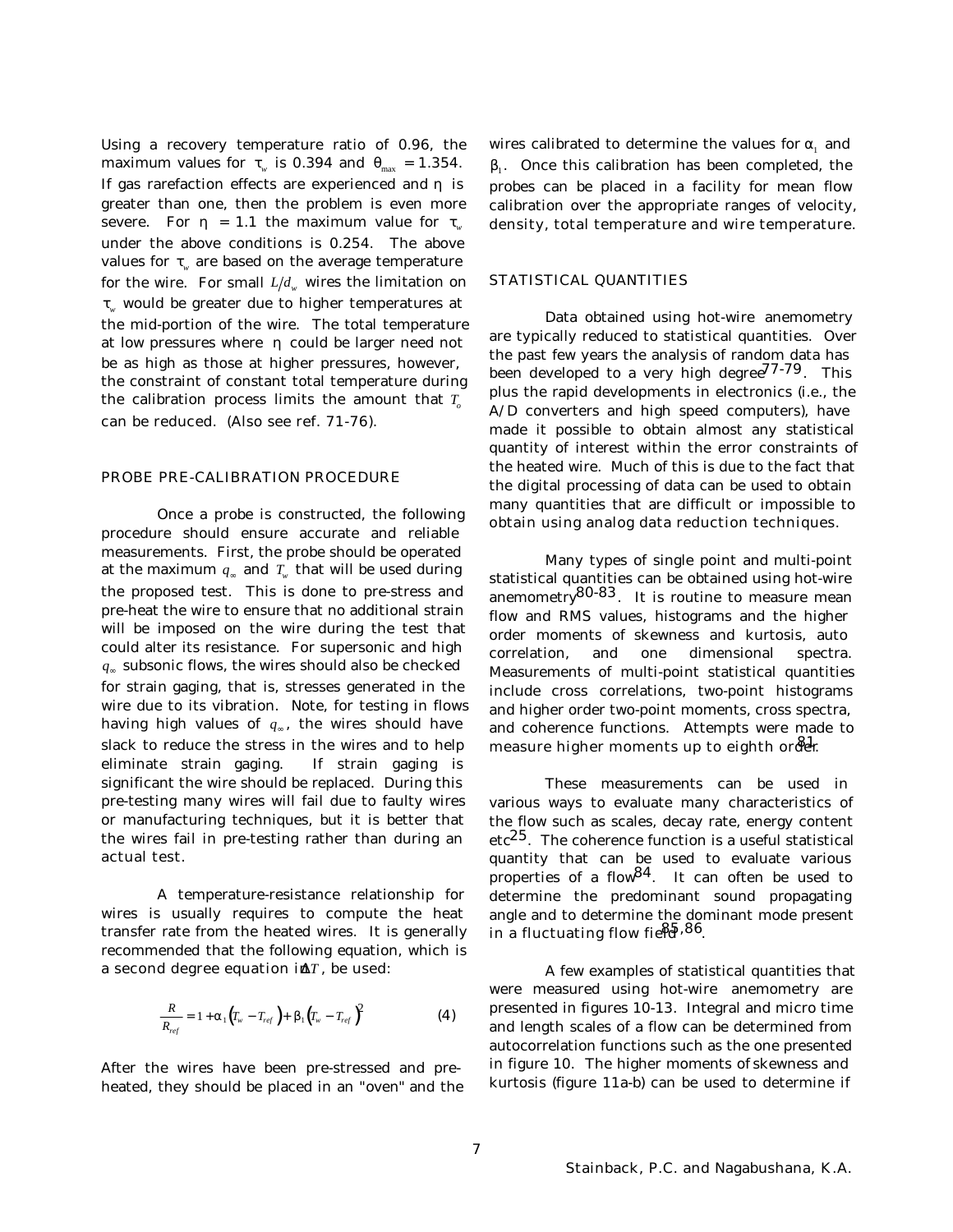the fluctuations are Gaussian. For a Gaussian distribution the value of the skewness parameter is zero and for the kurtosis the value is 3. Figure 11 shows that both of these moments indicate that the mass flow and total temperature fluctuations are Gaussian over most of the thickness of the boundary layer. The value of third order autocorrelation function, such as the one shown in figure 12, can be used to support turbulent flow theories. An example of space-time correlations measured in a turbulent boundary 59,87 is presented in figure 13. The peak of these correlations at  $t \neq 0$  indicate the presence of convection. The calculation of the convection velocity, obtained by dividing the separation distance by the time at which the individual curves peaks, indicates that there was no significant variation of the convective velocity over the pacings used. An example of normalized spectra measured downstream of a grid<sup>88</sup> is presented in figure 14 and show the increased attenuation of high frequency disturbances with increased distance downstream from the grid. (Also see ref. 89-92).

## GENERAL HEAT TRANSFER RELATIONSHIPS

The heat transfer from a wire under the limits of the present report (i.e., the wires mounted normal to flow in non-mixing gases) $\frac{29}{15}$ .

$$
Q = f(u, \mathbf{m} \mathbf{r}, c_p, T_w, T_{adv})
$$
\n(5)

if the fluid properties of *n*,  $c_p$ , and  $k$  are based on *To* , then the above equation becomes:

$$
Q = f(u, r, T_w, T_o)
$$
 (6)

Since  $T_{adv} = hT_o$  and  $h = f(Kn, M) = f(u, r, T_o)$ . For incompressible continuum flows equation (6) reduces to:

$$
Q = f(m, T_o, T_w)
$$
\n(7)

Unless noted, the total temperature will be used throughout this report to evaluate  $m_i$ ,  $c_p$ , and  $k_i$ where as  $r$  will be based on $T_\infty.$ 

For a wire with a given  $L/d_w$  the Nusselt number can be expressed  $25$  in terms of other dimensionless parameters as:

$$
Nu_{t} = f\left(Re_{t}, Pr, Gr, \frac{T_{w} - T_{adv}}{T_{o}}, \frac{u^{2}}{c_{p}(T_{w} - T_{adv})}\right)
$$
(8)

and can be written as follows to show the effects of compressibility:

$$
Nu_t = f\left(Re_t, Pr, Gr, M_\infty, \frac{T_w - T_{adv}}{T_o}\right)
$$
 (9)

For relatively constant temperatures, *Pr* = constant and if  $Gr < Re^3$ , buoyancy effects will be small and *Gr* can be neglected. These approximations lead to:

$$
Nu_{t} = f\left(Re_{t}, M_{\infty}, t_{w}\right) \tag{10}
$$

## MEAN FLOW MEASUREMENTS

# SUBSONIC INCOMPRESSIBLE - CONTINUUM FLOW

#### Theoretical Considerations

The functional relationship between the power to the wire or the heat transfer from the wire and the mean flow variables are required to determine the so called "*static*" calibration of the wire from which the sensitivities to the various flow variables can be obtained in order to calculate the fluctuations. Because of this the mean flow results and probe mean flow calibration procedure are considered together.

The first attempt to obtain a theoretical solution for the heat transfer from a heated wire mounted normal to the flow was carried out by Boussinesq<sup>2</sup>. The equation that he obtained is:

$$
Q = L\left(\sqrt{\mathbf{p}k_{i}c_{p}\mathbf{r}ur_{w}}\right)\mathbf{T}_{w} - T_{adv}\right) \tag{11}
$$

Equation (11) can be expressed in terms of nondimensional quantities as follows: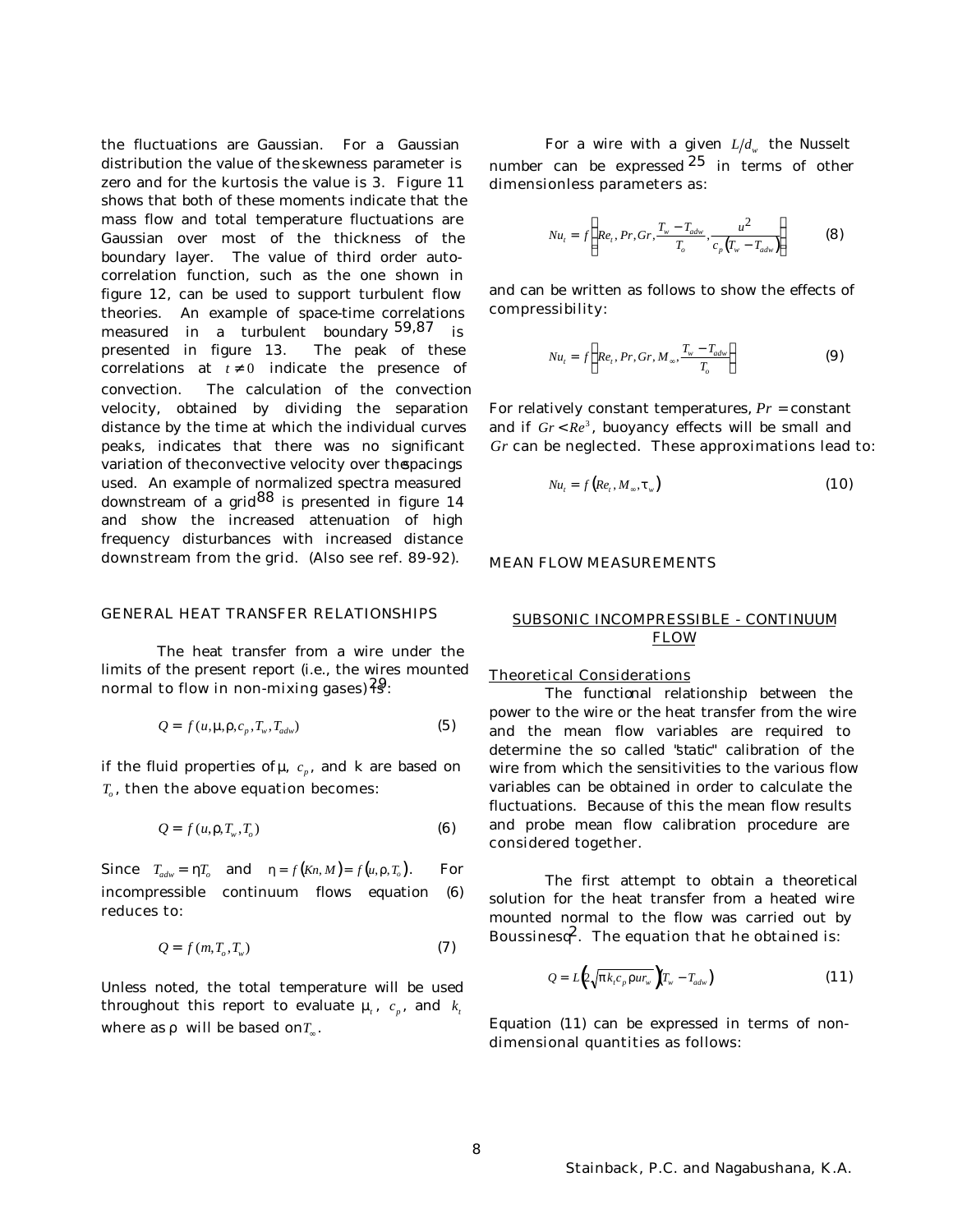$$
Nu_{i} = \sqrt{\frac{2}{p}} \sqrt{PrRe_{i}}
$$
 (12)

King re-analyzed the problem of heat transfer from a heated wire and obtained the following relationship:

$$
Q = L\left(k_t + 2\sqrt{p k_t c_p r u r_w}\right) T_w - T_{adv}\right)
$$
 (13)

or in terms of non-dimensional quantities:

$$
Nu_{t} = \frac{1}{p} + \sqrt{\frac{2}{p}} \sqrt{PrRe_{t}}
$$
 (14)

From equation (11) and (13) it can be seen that the only difference between Boussinesq's and King's results is the inclusion of the additional term  $k_{\mathrm{\scriptscriptstyle f}}$  in King's result that attempts to account for the effects of natural convection. At 'high' values of Reynolds number the two results are essentially equal.

Using equation (3), equation (13) can be expressed as:

$$
P = \left[ A'(T_o) + B'(T_o)\sqrt{m} \right] T_w - T_{adv} \tag{15}
$$

where  $A'(T)$  and  $B'(T)$  are based on King's results. However, the quantities  $A'$  and  $B'$  are usually determined for a given wire by direct mean flow calibration. Often the exponent for the mass flow term is determined from a curve fit to the data. The values for the exponent can range<sup>25</sup> from 0.45 to 0.50.

For a CTA, equation (15) can be generalized

$$
\frac{E^2}{(R_w - R_{adv})} = A_T(T_o) + B_T(T_o) m^n
$$
 (16)

**where**  $A_T(T_o) = \frac{R_w A'(T_o)}{R}$  $T(T_o) = \frac{R_w A V_o}{a_1 R_{ref}}$ *ref*  $=\frac{R_w A'}{A}$  $\frac{R_w A'(T_o)}{a_1 R_{ref}}$  and  $B_T(T_o) = \frac{R_w B'(T_o)}{a_1 R_{ref}}$  $T(T_o) = \frac{R_w D (I_o)}{a_1 R_{ref}}$ *ref*  $=\frac{R_w B'}{A}$  $\frac{a_0 P_{ref}}{a_1 R_{ref}}$ .

For a CCA:

to:

$$
\frac{I^2 R_w}{(R_w - R_{adv})} = A_C(T_o) + B_C(T_o) m^n
$$
 (17)

where  $A_c(T_o) = A'(T_o)/a_1 R_{ref}$  and  $B_c(T_o) = B'(T_o)/a_1 R_{ref}$ . Therefore, if wires operated with a CTA or a CCA are calibrated over a range of  $m$  and  $T_o$ , equations (16) and (17) indicate that the calibration curves will be straight lines if the left hand side of the equation is plotted as a function of  $m^n$  . In general, the slopes, *B*, and intercepts, *A* , will be functions of the total temperature. If the total temperature is constant, *A* and *B* will be constants and if the density is constant, the mass flow term will reduce to velocity. An example of voltage versus velocity for a wire operated with a CTA is presented in figure 15 for various values of total temperature. (Also see ref. 93-97).

Hot-wires have also been calibrated in the form of  $u = f(E)$  rather than the more conventional form of  $E = f(u)$ . The constant  $T_o$  and  $r$  version of King's law for a CTA is  $E^2 = A + B\sqrt{u}$  and when expressed as  $u = f(E)$  gives:

$$
u = A_1 - A_2 E^2 + A_3 E^4
$$
 (18)

In this equation George et. al.,<sup>98</sup> noted that  $A_1 - A_2$ are functions of *T<sup>o</sup>* . They proposed the following equation for the calibration of wires that is independent of *[, f*or a limited range:

$$
Re_t = B_1 + B_2 N u^{\frac{1}{2}} + B_3 N u + B_4 N u^{\frac{3}{2}} + B_5 N u^2 \qquad (19)
$$

where  $\pmb{\pi}$  is evaluated at $T_{_{\rho}}$  and  $k$  evaluated at $T_{_{f}}$  .

#### Examples of Data

A summary of heat transfer data from cylinders in terms of  $Nu_t$  vs.  $Re_t$  taken in the subsonic continuum flow regime was presented in reference 21. The results from these experiments are compared with the theoretical results of Boussinesq and King in figure 16. This figure shows that there is a relatively good agreement between the measured results and King's theory over a wide range of Reynolds numbers. There is a substantial difference between Boussinesq's theory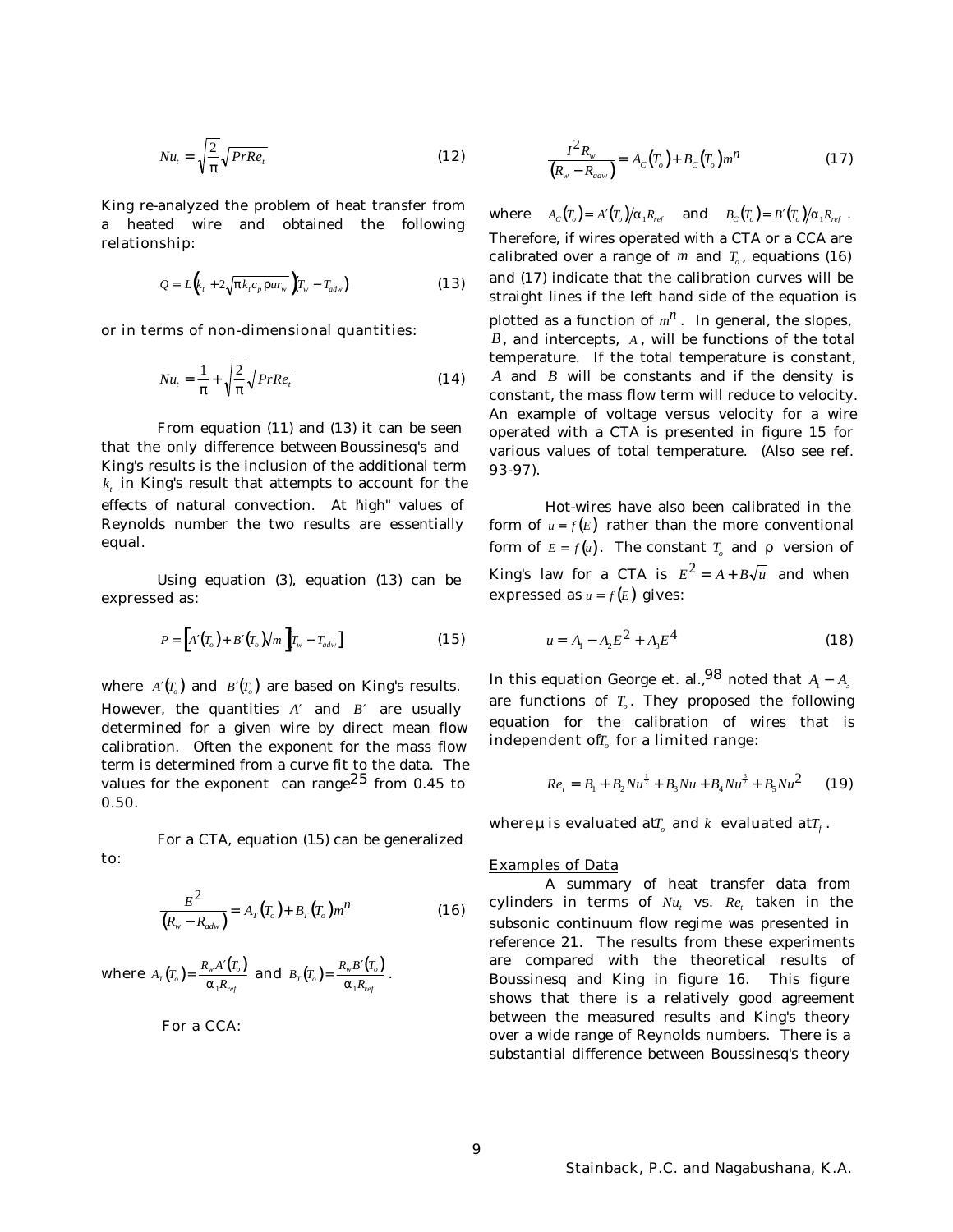and King's theory and the measured results for Reynolds numbers less than about 100.

A large amount of heat transfer data was also presented by McAdam $99$  in terms  $\it Nu_f$  vs.  $\it Re_f$ and he recommended the following equation:

$$
Nu_f = 0.32 + 0.43 \left( Re_f \right)^{0.52} \tag{20}
$$

In comparision, King's equation with **Priority** = 0.70 is:

$$
Nu_t = 0.3183 + 0.6676 \left(Re_t\right)^{0.50} \tag{21}
$$

For Reynolds number equal to zero the two equations give essentially the same value for the Nusselt number. At higher values of Reynolds number King's equation is about 40 percent higher than the values of Nusselt number presented by McAdam. A film temperature is often used as the temperature at which *k* , *r* and *m* are evaluated when correlating *Nu* versus *Re*. However, *r* is sometimes evaluated at the free stream static temperatures. The use of the film temperature for evaluating fluid properties has been questioned in reference 100. However, in this reference the density in the Reynolds number was evaluated at  $T_f$ , where as, in reference 99 this apparently was not the case.

Bradshaw 27 notes that there is a difference of opinion throughout the hot-wire anemometry community about the usefulness of a universal correlation based on variables evaluated at a film temperature. These correlations provide a useful guide for plotting results and comparing mean flow results obtained by different investigators. However, if good accuracy is to be obtained for the fluctuations, individual calibration of probes is required.

Often attempts are made to measure mean velocities using hot-wire anemometry. It can be shown using equation (13) that the voltage across a wire is a  $f(u, r, T_o, T_w)$ . Therefore, to measure the mean velocity, the other variables must be held constant or a method must be used to correct the data for any variation in variables other than velocity $65,71,101$ . Because of this, the hot-wire anemometer is not a very good mean flow measuring device, even if one utilizes some of the corrections that have been developed. However, for limited variations in the independent variables, corrected velocity measurements were reported in reference 101.

## Very Low Velocities

At very low velocities the heated wire can cause a relatively significant vertical movement of a fluid due to buoyancy effects on the lower density fluid adjacent to the wire. This results in a change in the effective velocity around the wire. Efforts were made to calibrate and use hot-wire anemometry at very low velocitie $\mathrm{\mathbf{1^{02\textrm{-}107}}}$  where natural convection effects were present. The influences of natural convection are parameterized by the Grashof number. Experimental evidence <sup>108</sup> indicated that if  $Gr < Re^3$  then free convection effects were negligible. An example of the effect of low velocities on the Nusselt number is presented in figure 17.

King also provided an equation suitable for low speed flows:

$$
P = \frac{2p L k_r (T_w - T_{adv})}{\log(b/r_w)}
$$
\n(22)

where  $b = k_{\iota}e^{1-g}/c_{p}r u$  and  $g$  = Euler's Constant = 0.57721. In terms of non-dimensional quantities, equation (22) becomes:

$$
Nu_{t} = \frac{2}{\log\left[2e^{1-\frac{s}{\sqrt{p_r}}}\left(\frac{Pr\ Re_{t}}{Pr\ Re_{t}}\right)\right]}
$$
(23)

Equation (22) is valid for  $ud_w < 0.0187$  where *u* is in cm/sec and  $d_w$  is in cm. Equation (13) is valid for  $ud_w > 0.0187$ .

For velocities as low as 1.0 cm/sec, Haw and Foss<sup>102</sup> attempted to correlate their data using King's equation in the form:

$$
E^2 = A + Bu^n \tag{24}
$$

A deviation of their data from a fitted curve was observed at  $u \approx 30$  cm/sec. The diameter of the wire used in their experiment $102$  was not noted. However, if one assumes a value of 0.00015 inch or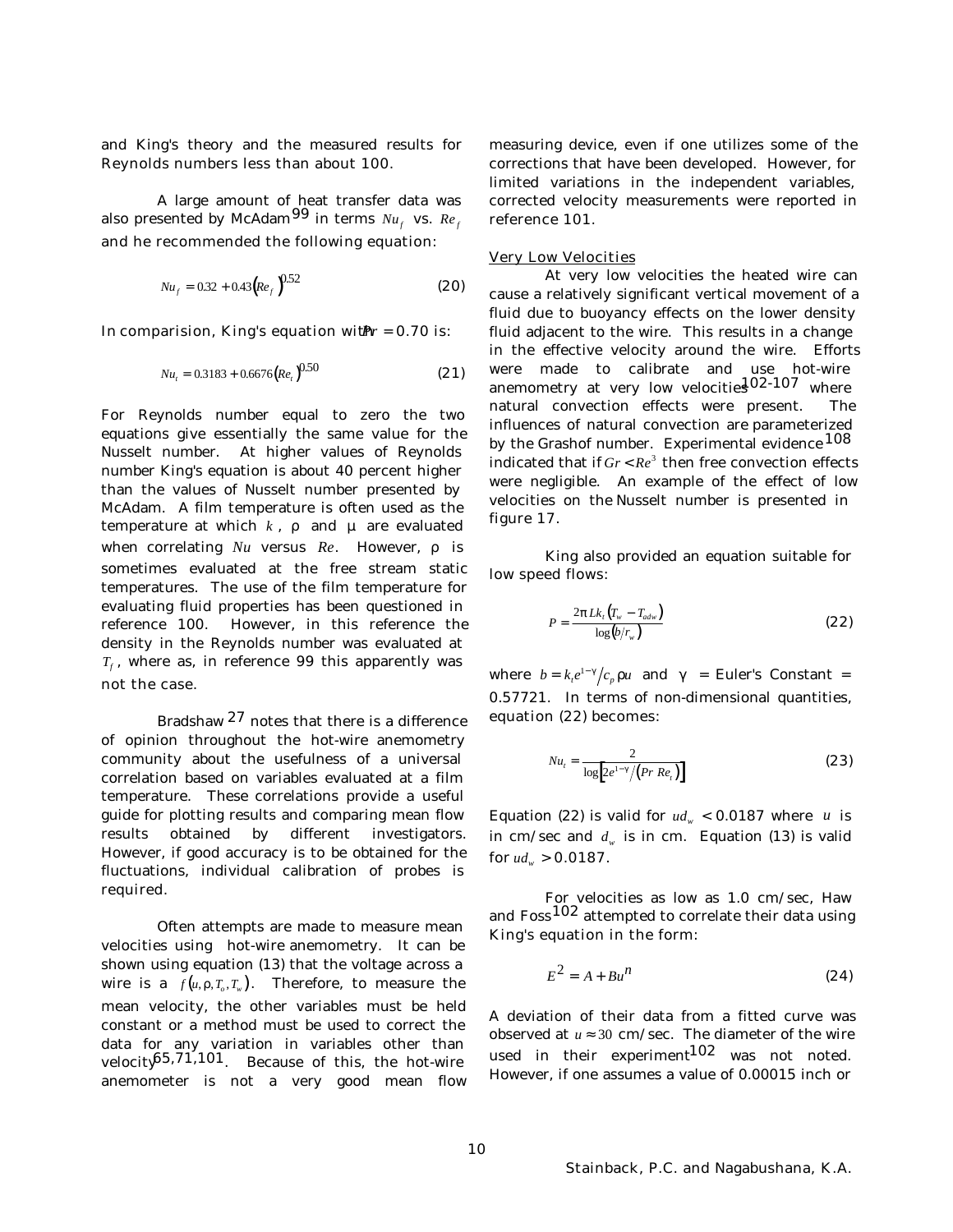0.00020 inch, the limits for the application of equations (13) and (22) indicate velocities of 49 cm/sec or 37 cm/sec, which are not too different from 30 cm/sec. The use of equation (22) would not improve the correlation presented in reference 102 since it can be shown that as  $u \to 0$  in equation (22)  $E_w \rightarrow 0$ . The data of reference 102 indicates that at  $u = 0$  the intercept of the curve is greater than the value indicated by the intercept in equation (24). Correlations obtained using the results of a theory based on Oseen<sup>108</sup> flow would not improve the correlation since this approach gives results that are similar to those obtained using equation (22). For a heated wire tested in horizontal wind tunnels,  $u_{\text{eff}}$  cannot reach zero since the effective velocity is:

$$
u_{\text{eff}}^2 = u^2 + u_{\text{B}}^2 \tag{25}
$$

and for a heated wire  $u_p \neq 0$ .

#### SUBSONIC SLIP FLOW AND TRANSONIC FLOW

#### Theoretical Considerations

These two flow regimes will be treated together since the experimental results are similar. Kovasznay $6$  extended hot-wire anemometry results to compressible flows and showed that there was a significant difference between the heat transfer in compressible and incompressible flows. Several experimenters obtained heat transfer measurements at low speeds and found an apparent compressibility or Mach number  $effect<sup>35,64,109</sup>$  at Mach numbers as low as 0.1. Spangenberg  $110$  conducted extensive tests over a wide range of variables and determined that the apparent compressible flow effects at Mach number as low as 0.05 was really due to gas rarefaction (e.g., slip flow).

In this flow regime the heat transfer from the heated wire is generally given as:

$$
Q = P = p L k_t (T_w - h T_o) N u_t
$$
\n(26)

In transonic flow and subsonic slip flows the Nusselt number is no longer only a function of Reynolds number and Kings' law is no longer applicable. The most common functional relationship for the Nusselt number in these flow regimes is<sup>58</sup>:

$$
Nu_t = f(M, Re_t, \boldsymbol{q})
$$
\n(27)

since it was found that  $Nu_{t}$  is also a function of a temperature parameter. Another functional relationship that was used to analyze gas rarefaction effects  $\frac{25}{12}$ :

$$
Nu_t = f\left(M, Kn, t_w\right) \tag{28}
$$

In subsonic compressible flows the recovery temperature of the wire can change and functional relationships for are:

$$
h = f(M, Ret) \qquad or \qquad h = f(M, Kn) \qquad (29)
$$

|                | <b>Dependent</b><br><b>Variable</b> | Independent<br><b>Variable</b>    | <b>Reference</b>           |
|----------------|-------------------------------------|-----------------------------------|----------------------------|
| $\circ$        | $Nu_{t}$                            | $Re, M_{\infty}, q$               | Morkovin <sup>58</sup>     |
| $\circled{2}$  | $Nu_{t}$                            | $Kn, M_*, t$                      | Baldwin <sup>35</sup>      |
| ③              | $Nu_{t}$                            | $Re_{t}$ , $M_{\infty}$ , $t_{w}$ |                            |
| $^{\circledR}$ | $Nu_{\rm r}$                        | $Kn, M_{\infty}, q$               |                            |
| $\circledS$    | h                                   | $Re, M_{\infty}$                  | Morkovin <sup>58</sup>     |
| 6              | h                                   | Kn, M                             | Vrebalovich <sup>111</sup> |

Table I. Functional Relationships for *Nu<sup>t</sup>* and *h* .

**Morkovin** chose  $Nu_t = f(M_\infty, Re_t)$ ,*<sup>q</sup>*) and  $h = f\left(M_\infty, Re_t\right)$  for the development of his equations. In order to emphasize the gas rarefaction effects, **Baldwin chose**  $Nu_t = f(M_\infty, Kn, t_w)$  and  $h = f(M_\infty, Kn)$ . Independent variables that might be used to relate  $Nu_{t}$  and  $\bm{h}$  to the dependent variables are presented in Table 1. Although Morkovin and Baldwin chose the variables of  $\mathbb O$  and  $\mathbb O$ , one could just as well have chosen the variables noted in  $\mathcal D$  or  $\mathcal D$ . It will be shown later that the variables in  $\Phi$  might be the most efficient group to use.

# **Examples of Data**

Baldwin<sup>35</sup> and Spangenberg<sup>110</sup> investigated the heat transfer from wires over a wide range of  $Re_t$ ,  $M$ , and  $T_w$  in the slip flow and transonic flow regimes. Their results, presented in figures 18a-b, shows that  $Nu_t = f(Re_t, M)$  for Mach numbers ranging from 0.05 to 0.90 and Reynolds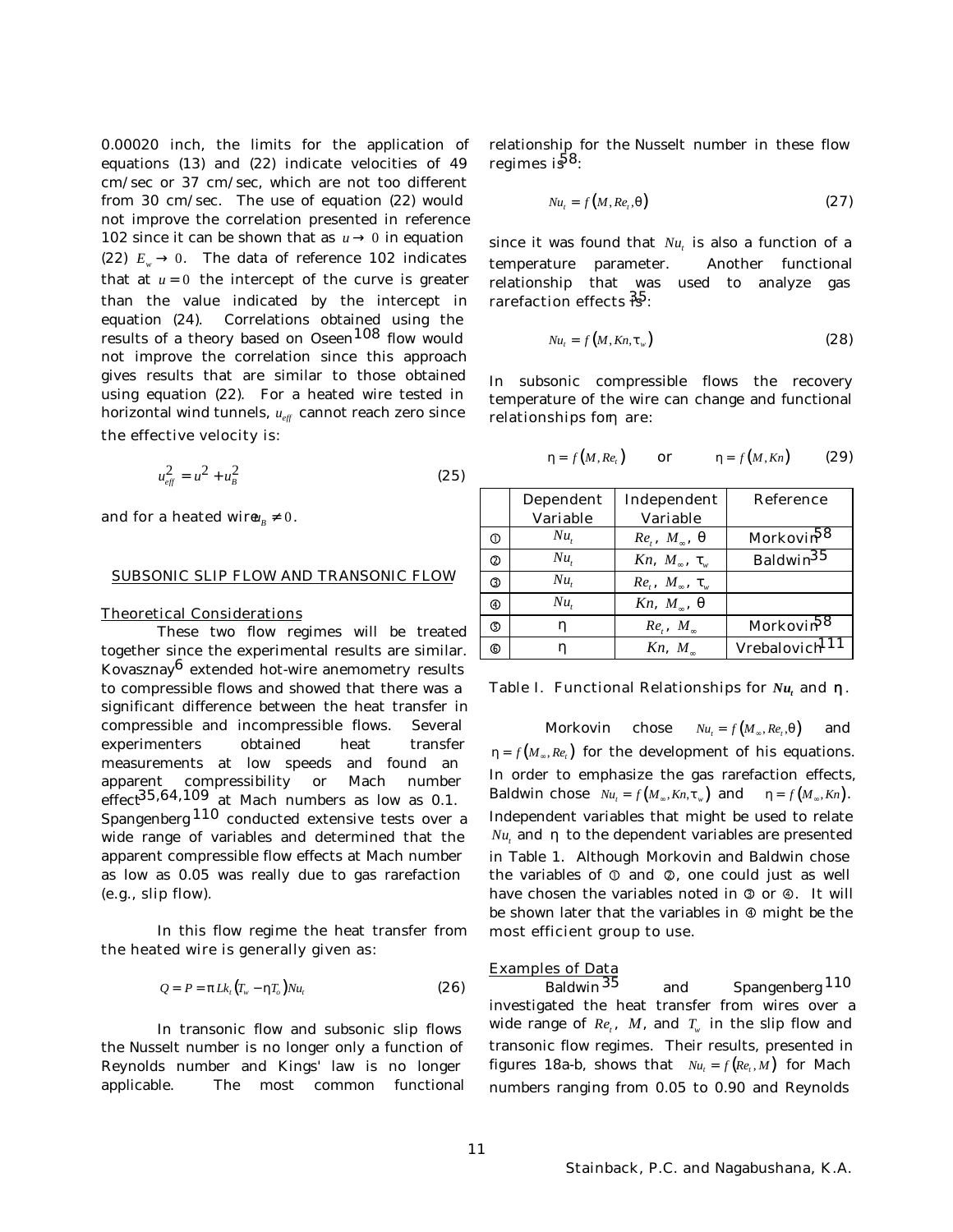numbers ranging from 1 to about 100. The effects of wire overheat on the values of  $Nu_t$  were also determined by Baldwin and Spangenberg and examples of these effects are shown in figure 19. The values of  $Nu_t$  can increase or decrease with increased overheat depending on the Mach number and Knudsen number.

Results from theoretical calculations made for the effects of slip flow on heat transfer from wires were reported in reference 31. An example of these results is presented in figure 20. The levels of the calculated Nusselt number do not agree with measured results, however, the trends of the theoretical results agree with the experimental trends shown in figure 18.

## SUPERSONIC CONTINUUM FLOW

General results for compressible flow shows **that**  $Nu = f(M, Re, q)$ . ,*<sup>q</sup>*). However, it was  $\textbf{experimentally}^{\textbf{21,112}}$  determined that  $\textit{Nu}_{t} \neq f(\textit{M})$ for Mach numbers greater than about 1.4. Typical heat transfer data for supersonic flow is presented in figure 21 to illustrate the approximate invariance of *Nu<sup>t</sup>* with *M*. At higher Mach number and relatively low total pressures, there is a high probability that much of the data presented for supersonic and hypersonic flows are in the slip flow regime.

### FREE MOLECULAR FLOW

Standler, Goodwin and Creager<sup>33</sup> computed the heat transfer from wires for free molecular flow and an example of their results along with measurements are presented in figure 22. A combination of continuum flow, slip flow and free molecular flow results<sup>10</sup> are shown in figure 23. From this figure it can be seen that for continuum flow at large Reynolds number  $Nu_t \approx Re_t^{\frac{1}{2}}$ . For free molecular flow  $Nu_t \approx Re_t$  and slip flow results smoothly connect the two regimes. Therefore, for slip flows,  $Nu_{t}$  varies with exponent of Reynolds number which range from ½ to 1.

#### RECOVERY TEMPERATURE RATIO

The recovery temperature ratio must be known to compute the heat transfer from heated wires. In general, the recovery temperature ratio is a function of Mach and Reynolds numbers or Mach and Knudsen numbers. However, for Mach number greater than about 1.4 the recovery temperature ratio is not a function of Mach number for continuum flow. A "*universal*" curve presented by Vrebalovich<sup>111</sup> (figure 24) correlated the temperature recovery ratio with Knudsen number for all Mach numbers. Using the results presented in figure 24, the temperature recovery ratio for continuum flow and free molecular flow, curves of *h* vs. *M* and *Kn* can be calculated. An example of these calculations is presented in figure 25.

#### FLUCTUATION MEASUREMENTS

#### SUBSONIC INCOMPRESSIBLE FLOW

#### Theoretical Considerations

a. Constant Temperature Anemometer

For a constant temperature anemometer, King's<sup>3</sup> equation can be expressed as:

$$
\frac{E^2}{R_w} = L\Big[k_r + \sqrt{2\mathbf{p}k_r c_p \mathbf{r} u d_w}\Big] \Big[T_w - \mathbf{h} T_o\Big] \tag{30}
$$

where  $R_{\scriptscriptstyle W}$  and  $T_{\scriptscriptstyle W}$  are constants.

If one assumes that the changes in  $k_t$ ,  $c_p$ and *h* can be neglected, the change in *E* will be a function of  $ru$  and  $T_o$  as given by the following equation for small perturbations:

$$
\frac{e'}{E} = S_m \frac{m'}{m} + S_{T_o} \frac{T'_o}{T_o}
$$
\n(31)

where

$$
S_m = \frac{1}{4} \frac{\sqrt{2p \, Re_i \, Pr}}{\left[1 + \sqrt{2p \, Re_i \, Pr}\right]} \text{ and } S_{T_o} = -\frac{1}{2} \frac{h}{t_w} \quad (32)
$$

From the above equation it can be seen that  $S_m \to 0$  as  $Re_t \to 0$  and  $S_m \to \frac{1}{4}$  as  $Re_t \to \infty$ . For the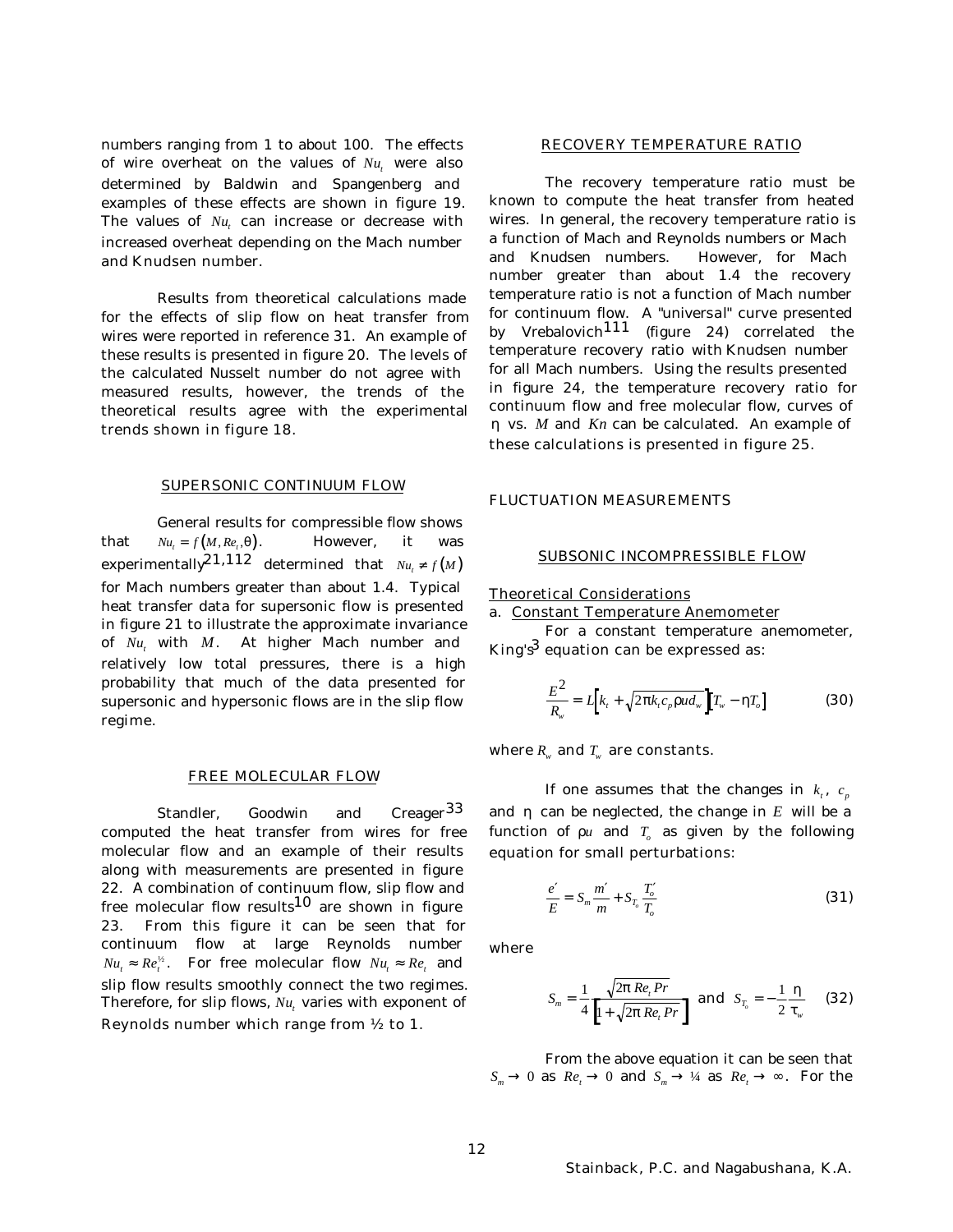temperature sensitivity,  $S_{T_a} \to -\infty$  as  $t_w \to 0$  and  $S_T \to 0$  as  $t_w \to \infty$ . Equation (31) shows that  $E = f(m, T_o)$  where  $S_m = \int \log E / \int \log m$  and  $S_{T_o} = \frac{f}{\sqrt{2}} \log E / \frac{f}{\sqrt{2}} \log T_o$ .

Since equation (31) shows that  $E = f(m, T_o)$ , the fluctuation of mass flow and total temperature can be measured using a CTA 113-115. This can best be done by using two wires operated at different, but high overheats, digitizing the data, and solving two equations for  $m'$ ,  $T'_o$  and  $m'T'_o$  as functions of time.

If the total temperature and the Mach number varies significantly, then  $k_{i}$  and  $c_{p}$  must be differentiated with respect to *T<sup>o</sup>* and *h* differentiated with respect to Mach number. Under these conditions it would be more appropriate to use the equation obtained by Rose and McDaid<sup>8</sup> with the assumption that  $u_t \neq f(M)$ .

Instead of using King's equation, consider equation (15) for measuring mass flow and total temperature fluctuation. For a CTA equation (15) becomes:

$$
d \log E = \frac{n B'(T_o) n^n}{2 \left[ A'(T_o) + B'(T_o) n^n \right]} d \log m +
$$
  

$$
\frac{1}{2} \left[ \frac{A'(T_o) \frac{\int \log A'(T_o)}{\log T_o} + m^n B'(T_o) \frac{\int \log B'(T_o)}{\log T_o} - \frac{1}{2} \left[ A'(T_o) + B'(T_o) n^n \right] + \left[ A'(T_o) + B'(T_o) n^n \right] - \frac{1}{t_w} \right] d \log T_o \tag{33}
$$

## b. Constant Current Anemometer

For the CCA anemometer, Kings' equation becomes:

$$
EI = L\Big[k_{t} + \sqrt{2\mathbf{p}k_{t}c_{p}\mathbf{r}ud_{w}}\Big]\Big[T_{w} - \mathbf{h}T_{o}\Big]
$$
 (34)

Again assume that  $k_t$ ,  $c_p$  and  $h$  are constant, the change in  $E$  is given by the following equation:

$$
\frac{e'}{E} = S_m \frac{m'}{m} + S_{T_o} \frac{T_o'}{T_o} \tag{35}
$$

where

$$
S_m = \frac{\left(1 - e\right)}{4\left(e_f - e\right)} \frac{\sqrt{2p \ Re_i Pr}}{\left[1 + \sqrt{2p \ Re_i Pr}\right]} \quad \text{and} \quad S_{T_c} = -\frac{\left(1 - e\right)}{2\left(e_f - e\right)} \frac{h}{\left(q - h\right)} \tag{36}
$$

If  $d \log I = 0$  then

$$
S_m = \frac{1}{4e_f} \frac{\sqrt{2p Re_i Pr}}{\left[1 + \sqrt{2p Re_i Pr}\right]} \text{ and } S_{T_o} = -\frac{1}{2e_f} \frac{h}{\left[q - h\right]}
$$
(37)

Equation (36) and (37) shows that  $S_m = f(t_w)$ . If  $Re_t \to 0$  then  $S_m \to 0$ , but if  $Re_t \to \infty$  then  $S_m = \frac{k_t \mathbf{t}_w}{2[k_t \mathbf{t}_w - \mathbf{q}]}$  $m = \frac{\kappa_t \epsilon_w}{2 \left[ k_t t_w \right]}$ *t w*  $=\frac{k_t \epsilon_w}{2[k_t t_w$ *t*  $\frac{\kappa_t \iota_w}{2[k,t_w - q]}$ . On the other hand, if  $t_w \to 0$  then

$$
S_m \to 0 \text{ and if } t_w \to \infty \text{ then } S_m \to \frac{1}{2} \frac{\sqrt{2p} Re_i Pr}{\left[1 + \sqrt{2p} Re_i Pr\right]} \text{ If }
$$

 $t_w \to 0$  then  $S_{T_o} \to \frac{k_t h}{g}$  $\frac{d}{dt}$  and if  $t_w \rightarrow \infty$  then  $S_{T_o} \rightarrow 0$ . Again, it is possible to measure both  $\tilde{m}$  ,  $\tilde{T_o}$  and  $R_{_{mT_o}}$ using a  $CCA$   $^{113}$  and the fluctuation diagram developed by Kovasznay $6$ . An example of fluctuation diagrams for two discrete frequencies measured with a CCA is presented in figure 26. Again if the total temperature and the Mach number varies significantly, then it would be more appropriate to use Morkovin's equation with the assumption that  $Nu_t \neq f(M)$ .

Similarly, to measure mass flow and total temperature fluctuation,equation (15) for CCA becomes:

$$
d \log E = \frac{(1 - e)}{2(e_f - e)} \left\{ \frac{n B'(T_o) m^n}{\left[ A'(T_o) + B'(T_o) m^n \right]} \right\} d \log m +
$$
  

$$
\frac{(1 - e)}{2(e_f - e)} \left\{ \frac{A'(T_o) \frac{\sqrt{\log A'(T_o)}}{\sqrt{\log T_o}}}{\left[ A'(T_o) + B'(T_o) m^n \right]} + \frac{m^n B'(T_o) \frac{\sqrt{\log B'(T_o)}}{\sqrt{\log T_o}}}{\left[ A'(T_o) + B'(T_o) m^n \right]} \right\} d \log T_o \tag{38}
$$

Mass flow fluctuations measured in subsonic flows can be very misleading where there is a significant amount of far-field sound. The mean square value of mass flow fluctuation is:

$$
\overline{\left(\frac{m'}{m}\right)^2} = \overline{\left(\frac{u'}{u}\right)^2} + 2R_{ur}\left(\frac{\tilde{u}}{u}\right)\left(\frac{\tilde{r}}{r}\right) + \overline{\left(\frac{r'}{r}\right)^2}
$$
(39)

The magnitude of the mass flow fluctuation depends on  $\tilde{u}$ ,  $\tilde{r}$ , and  $R_{ur}$  where  $-1 \le R_{ur} \le 1$ . As an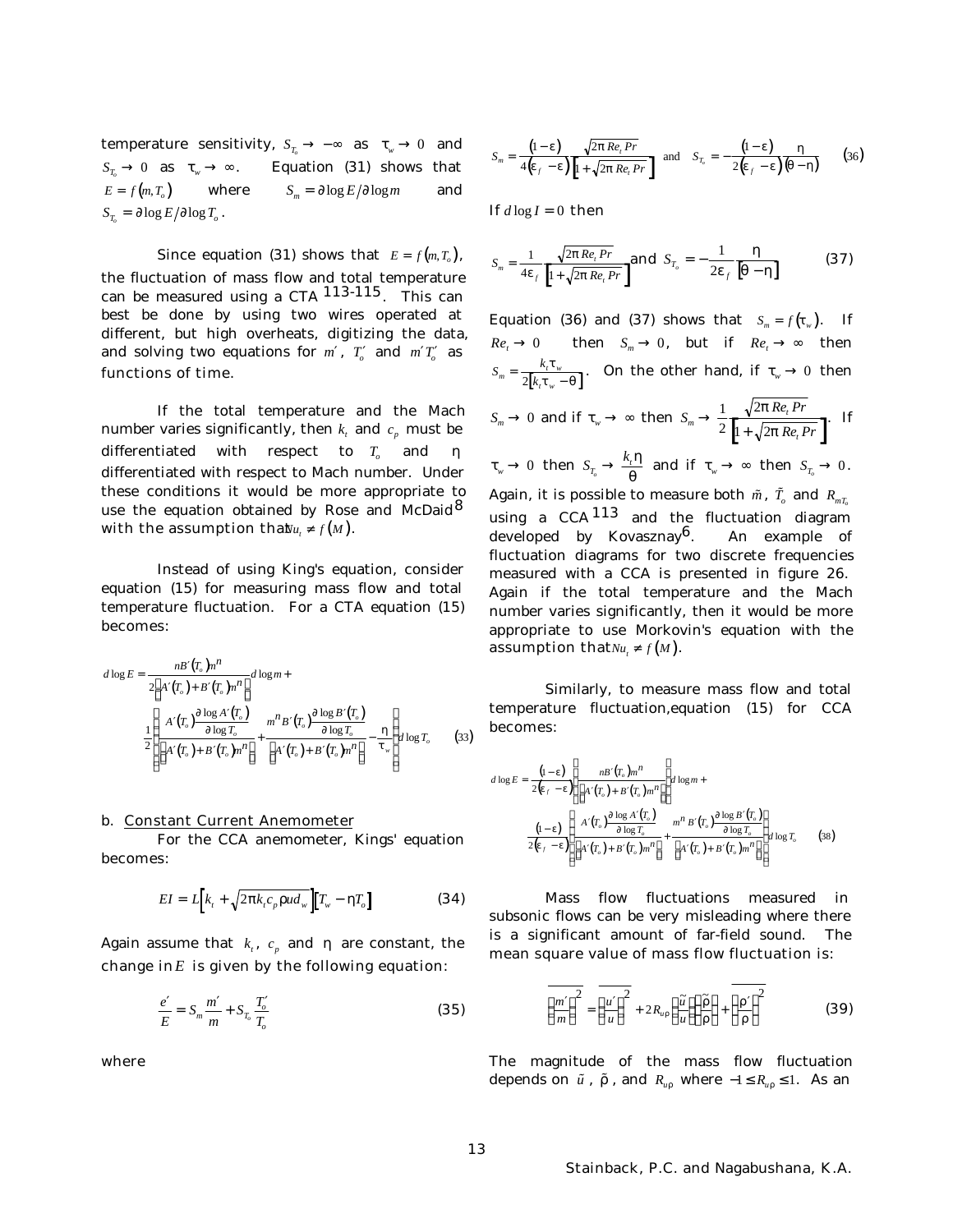example, assume  $R_{ur} = 1$ , indicating downstream moving sound, and  $\tilde{u}/u = \tilde{r}/r$ . Under these assumption the mass flow fluctuation equals twice the velocity or density fluctuation. However, if  $R_{ur} = -1$ , indicating upstream moving sound, and  $\tilde{u}/u = \tilde{r}/r$ ; the mass flow fluctuation are zero.

## Examples of Data

Most of the measurements made using hotwire anemometry were and still are being made in the subsonic, incompressible, continuum flow regime. An extensive amount of data was accumulated over the years in various flow fields $^{25}$ . Some of these data will be presented in the following section.

### a. Freestream

Some of the first fluctuation measurements made using hot-wire anemometers were obtained in the freestream of wind tunnels to help evaluate the effects of turbulence on the transition of laminar boundary layers  $116$ . The purpose of this effort was an attempt to extend wind tunnel transition data to flight conditions in order that the on-set of transition might be predicted on full scale aircraft. Measurements in the freestream are also required to study the effect of freestream disturbances on laminar boundary layer receptivity. An example of measurements made in the freestream is presented in figure 27 for the Low Turbulence Pressure Tunnel located at the NASA Langley Research Center<sup>37</sup>. The filled symbols represent data taken in the facility during  $1940^{117}$  and the curves represent measurements made in 1980. The agreement between the two sets of data is very good when it is noted that the data taken in 1940 was obtained at  $p<sub>a</sub> = 4$  atmospheres and the low datum **point at** $Re_t = 5 \times 10^5$  **is for**  $M \approx 0.02$ .

Fluctuation measurements were also made in various location within wind tunnel circuits, predominantly in the settling chamber. Anemometry was used to evaluate the efficiency of contractions in reducing vorticity levels in the test section<sup>118</sup>. An example of the results obtained through a contraction is presented in figure 28. The absolute value of the velocity fluctuation in the direction of the flow was reduced through the contraction but the relative values were greatly reduced depending on the area ratio of the

contraction. For example in figure 28 the velocity fluctuation downstream of the contraction are ratioed to the mean flow in the large section of the contraction where the local velocity is low. If these downstream velocity fluctuations were ratioed to the local mean velocity, these normalized fluctuations would be substantially smaller, i.e.,  $\tilde{u}/u_{sc} = 2.6$  **vs.**  $\tilde{u}/u = 0.16$ .

# b. Grids

It was found that screens or grids can effectively reduce vorticity fluctuations. Because of this attenuation, screens have been extensively investigated  $25,38,119$  using hot-wire anemometry to optimize their characteristics for use in wind tunnels to reduce the vorticity levels in the test section. An example of these measurements is presented in figure 29 where the turbulent reduction factor is given as a function of the  $\Delta p/q_{\infty}$ across the screens<sup>120</sup>. Therefore, the use of screens in the settling chamber along with a contraction of adequate area ratio, can substantially reduce velocity fluctuations in the test section due to voriticit $\frac{121}{2}$ . (Also see ref. 122-130).

# c. Boundary Layers

Hot-wire measurements were made in turbulent boundary layers  $42$  to measure the Reynolds stresses and other fluctuation quantities to furnish data for the development of turbulent boundary layer theories. An example of measurements made in the boundary layer on a flat plate131 is presented in figure 30a-b. Figure 30a shows the significant variation of the velocity fluctuation across the boundary layer while figure 30b shows an example of the local streamwise velocity fluctuation ratioed to the local velocity. Forming the ratio in this latter manner indicates that the velocity fluctuations can exceed 40 percent, a value that is too large for an accurate assumption of small perturbation.

Extensive measurements were made of turbulent flows in  $\mu$  pipes<sup>40,41</sup> to compare theoretical and measured results. From these measurements many statistical quantities were obtained including Reynolds stresses; triple and quadruple correlations; energy spectra; rates of turbulent energy production, dissipation, and diffusion; and turbulent energy balance. An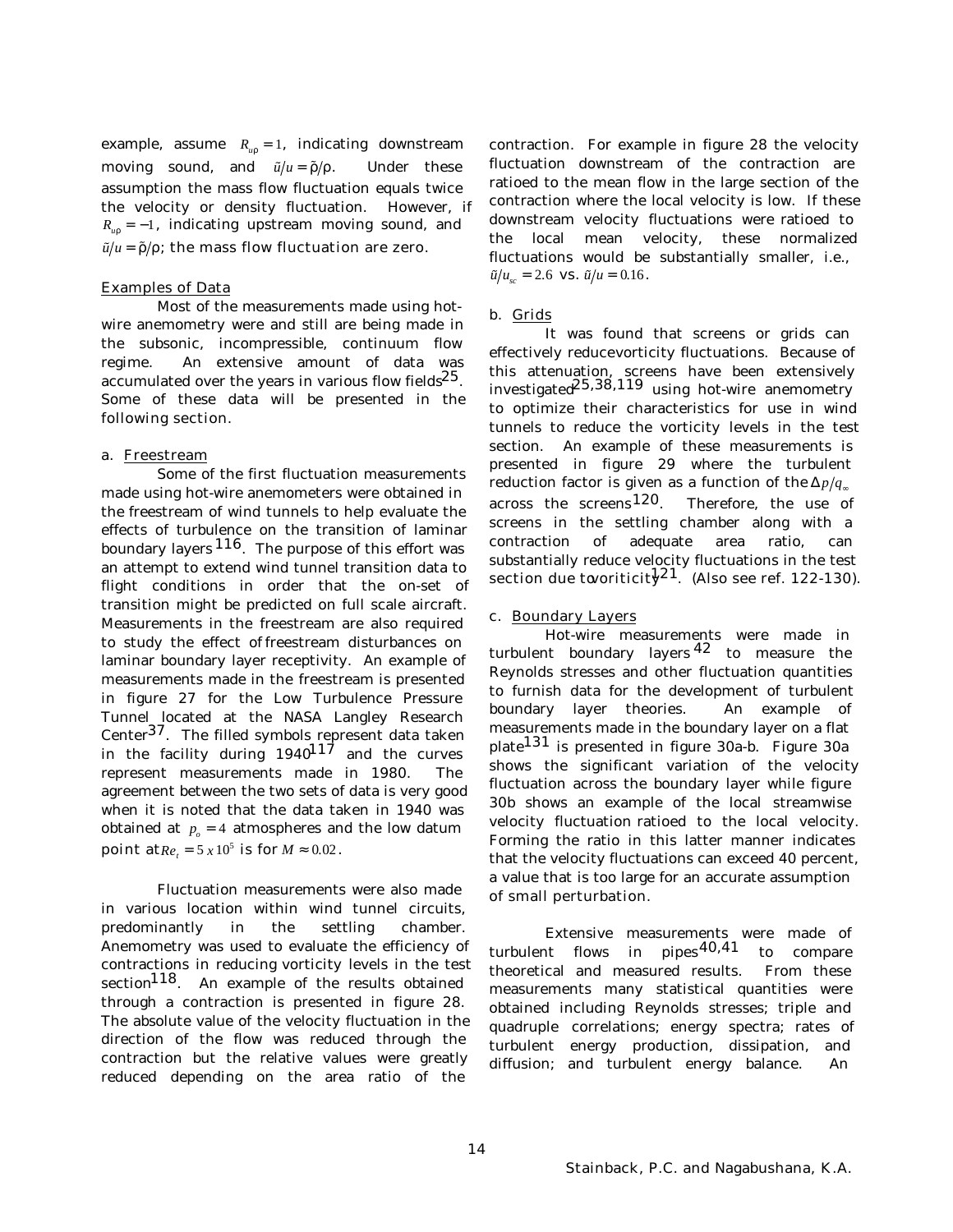example of the streamwise velocity fluctuations across a pipe is presented in figure 31a-b.

Hot-wire anemometry has been extensively used to investigate the characteristic of various boundary layer flow manipulators such as Large Eddy Break-up devices (LEBUS) <sup>132</sup>, Riblets<sup>133</sup> and roughness elements  $134$ . Laminar boundary layer transition due to T-S waves<sup>135</sup>, cross flow<sup>136</sup> and Gortler vortices<sup>137</sup> was extensively studied using the hot-wire techniques. Also the effects of heat addition<sup>138</sup>, sound<sup>139</sup> and vorticity<sup>140</sup> on boundary layer characteristics have been investigated.

The hot-wire anemometer with a single wire cannot determine the direction of flow. However, a technique using a multi-wire, "*ladder probe*" was developed<sup>141</sup> to study the separated boundary layer where a significant amount of reverse flow occurred. This technique was used to determine the location of the zero average velocity in a subsonic turbulent boundary layer. (Also see ref. 142-144).

## d. Laminar Boundary Layer Receptivity

One of the major impediments to a through understanding of laminar boundary layer transition is the ability to predict the process by which freestream disturbances are assimilated into the boundary layer. These free stream disturbances can be either vorticity, entropy, sound or a combination of these fluctuations.

The effect of freestream fluctuations on the stability of the laminar boundary can be investigated by making measurements in the freestream and in the boundary layer to evaluate the receptivity of the boundary layer to fluctuations $145$  in the freestream. An example of fluctuations measured in a subsonic boundary layer on a flat plate for various frequency bands is presented in figure 32. Kendall $145$  presented three types of measurements made in a laminar boundary layer due to velocity fluctuations from the free stream. The first type is illustrated by the x's and consisted of broadband velocity fluctuation where the peak level occurs towards the inner part of the boundary layer. This type of measurement is noted as the Klebanoff's mode and is represented by the solid line. The results obtained when the

data were filtered at the Tollmein-Schlichting (T-S) frequency are represented by circles. Although the frequencies were identical to those of T-S waves they were not T-S waves since the convection velocity was equal to the free stream value. The maximum level of these fluctuations occurred at the outer part of the boundary layer. The third type of fluctuation is represented by the dotted line. These were true T-S waves which occurred in packets and had a convective velocity of 0.35 to 0.4 of the free stream velocity. These peak fluctuation levels occurred near the wall. (Also see ref. 146-156).

## e. Jets

Hot-wire measurements were obtained in jets45-47 to measure the Reynolds stresses associated with free shear layers and to help evaluate the RMS levels and frequencies associated with jet noise. An example of the velocity and temperature fluctuations measured  $157$  across a heated jet is presented in figure 33. The two types of fluctuations were normalized by the maximum and the local mean values, respectively. (Also see ref. 158-160).

# f. Wakes

Various statistical quantities were measured downstream of a heated cylinder by Townsend<sup>43</sup> to obtain experimental results to help improve turbulent theories applicable to this type of flow. Some of the quantities obtained included turbulent intensities, sheer stress, velocitytemperature correlation, triple velocity correlation, diffusion rate and energy dissipation. Measurements were made from 500 to 950 diameter downstream of the cylinder where dynamical similarity was assumed to exist. An example of the mean curve fitted to the ucomponent of the velocity fluctuation is presented in figure 34 and shows good similarity. Uberoi and Freymuth44 made extensive spectral measurements downstream of a cylinder and their data indicated that only the spectra of large-scale turbulence were dynamically similar.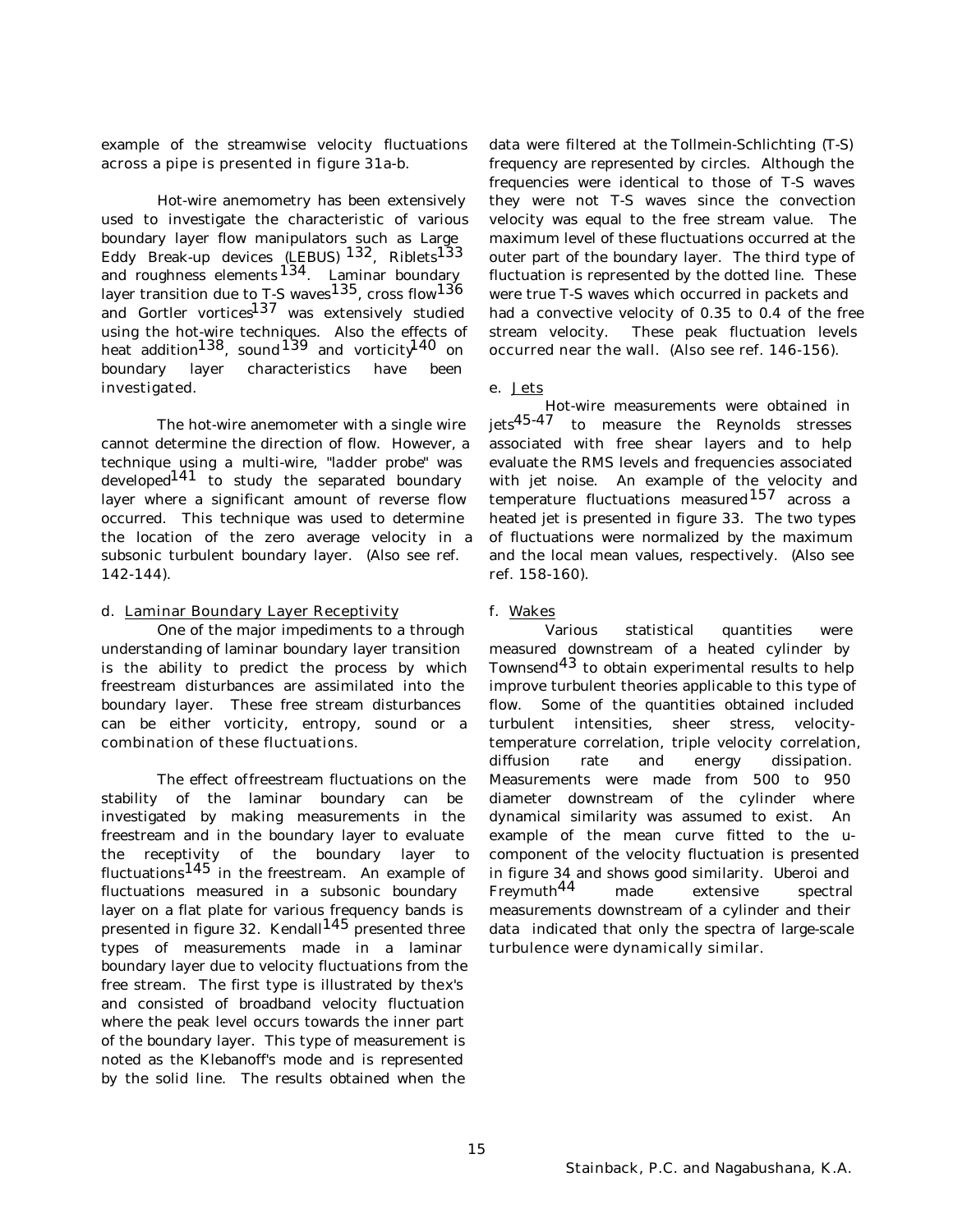# SUBSONIC SLIP FLOW AND TRANSONIC FLOW

#### Theoretical Considerations

In compressible flows the heat transfer from a wire is usually described by the following equation:

$$
Q = p L k_t (T_w - h T_o) N u_t
$$
\n(40)

Differentiating the above equation for the case where  $Q = P$  gives:

$$
d \log P - \frac{q}{t_w} d \log t_w = d \log Nu_t - \frac{h}{t_w} d \log h - \frac{h}{t_w} d \log T_o + d \log k_t \tag{41}
$$

The terms on the right hand side of the above equation depend only on the functional forms assumed for  $Nu_t$  and *h* (Table I) and the chosen independent variables (Table II). Ultimately these terms depend on the variation of *Nu<sup>t</sup>* and *h* with the flow variables along with the aerodynamic and thermodynamic properties of the flow. The final form for the left hand side of the equation depends on the type of anemometer used.

It was shown in reference 161 that, for a wire mounted normal to the flow,  $E = f(u, r, T_o, T_w)$ . Morkovin $^{58}$  and Baldwin $^{35}$  related  ${\it Nu}_t$  and  ${\it h}$  to the non-dimensional variables noted in Table I. However, recent results presented by Barre et.al.,162 suggested advantages from using the following variables:  $E = f(m, M_{\infty}, T_o, T_w)$  and  $E = f(p,m,T_o,T_w)$ . In order to obtain the equation for the CCA, they transformed Morkovin's equations into their variables. This transformation is not necessary, since once the variables are chosen, the equations can be derived directly using a method similar to the one described by nders<sup>161</sup>.

The equations obtained using the variables of  $\Theta$  from table II gives the same results as those of **0**, Morkovin<sup>58</sup>, namely  $E = f(m,T_o)$  under the condition where  $Nu_t \neq f(M_\infty)$  and  $S_u = S_r$ . Using the variables in  $\bm{\Theta}$ , Barre et.al.,  $^{162}$  applied the resultant equations to measurements made in a turbulent boundary layer under the assumption that  $\tilde{p} = 0$  without assuming that  $S_u = S_r$ . They also extended the equation to the case of supersonic flow in the test section of wind tunnels by assuming that all the fluctuations were sound, again not assuming  $S_u = S_r$ .

Once the independent variables are chosen, it is not necessary to derive the equations using  $Nu_{t}$ and  $h$ . The "*primitive*" variables,  $u$ ,  $r$ ,  $T_o$  etc., greatly simplifies the manipulation of the calibration data and can be used to correlate *E* as a function of  $u$ ,  $r$ ,  $T_o$  etc., without evaluating  $Nu_t$ and *h*. This technique might have advantages in the calibration of wires and the ease of operation of calibration facilities.

The possible sets of variables based on the above discussion is presented in Table II.

|   | Dependent                 | Independent                     | <b>Reference</b>                                  |
|---|---------------------------|---------------------------------|---------------------------------------------------|
|   | <b>Variable</b>           | <b>Variable</b>                 |                                                   |
| Л | $E$ , Nu <sub>t</sub> , h | $u$ , $r$ , $T_a$               | Baldwin <sup>35</sup> .                           |
|   |                           |                                 | Morkovin <sup>58</sup>                            |
| 0 | $E$ , $Nu_{i}$ , $h$      | $m, M_{\infty}, T_{\alpha}$     | <b>Barr, Quine and</b><br>Dussauge <sup>162</sup> |
| ❸ | $E$ , Nu., h              | $p_{\infty}, m$ , $T_{\circ}$   | Barr, Quine and<br>Dussauge <sup>162</sup>        |
| Ø | E                         | $u$ , $r$ , $T_a$               | Rose andMcDaid <sup>8</sup>                       |
|   |                           |                                 | <b>Stainback and</b><br>Johnson <sup>85</sup>     |
| Θ | E                         | $m, M_{\infty}, T_{\alpha}$     |                                                   |
| G | E                         | $p_{\infty}$ , $m$ , $T_{\sim}$ |                                                   |

# Table II. Various Independent Variables to Derive the Hot-Wire Anemometry Equations

Therefore, there are many forms for the hot-wire equations depending on the variables chosen and the anemometer used. One should choose the variables that are most convenient for the flow situation under investigation.

#### a. Constant Current Anemometer

Using the heat transfer equation (40) and the functional relationship from equation (27) and (29), the change in voltage across a wire can be related to the changes in  $u$  ,  $r$  , and  $T_o$  . An example of a set of equations obtained for a constant current anemometer was given b**M**orkovin<sup>58</sup> as: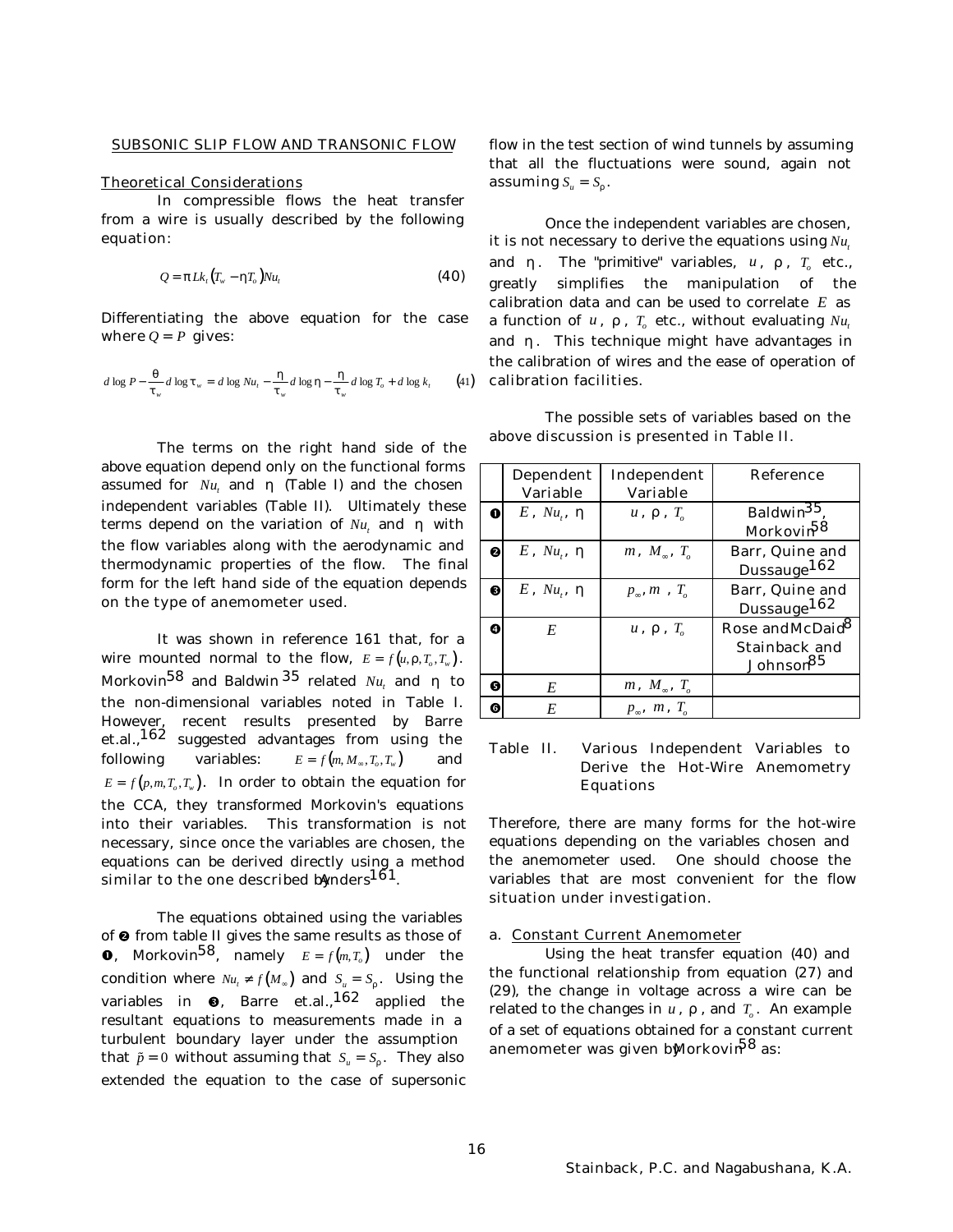$$
\frac{e'}{E} = -S_u \frac{u'}{u} - S_r \frac{r'}{r} + S_{T_o} \frac{T'_o}{T_o}
$$
(42)

where

$$
S_u = \frac{\P \log E}{\P \log u} = \frac{E'A'_w}{t_{wr}} \left[ t_{wr} \left( \frac{\P \log Nu_t}{\P \log Re_t} + \frac{1}{a} \frac{\P \log Nu_t}{\P \log M} \right) - \left( \frac{1}{a} \frac{\P \log h}{\P \log M} + \frac{\P \log h}{\P \log Re_t} \right) \right] \tag{43}
$$

$$
S_r = \frac{\P \log E}{\P \log r} = \frac{E'A_w'}{t_{wr}} \left[ t_{wr} \frac{\P \log Nu_t}{\P \log Re_t} - \frac{\P \log h}{\P \log Re_t} \right]
$$
(44)

$$
S_{T_v} = \frac{\int \log E}{\int \log T_v} = \frac{EA'_v}{t_{wr}} \left[ k_t t_{wr} \left( 1 + A'_v \right) + A'_v t_{wr} \left( -1 - n_t + m_t \frac{\int \log Nu_t}{\int \log Re_t} + \frac{1}{2a} \frac{\int \log Nu_t}{\int \log M} \right) \right]
$$
(45)

For a large range of Reynolds numbers and Mach numbers,  $S_u$  and  $S_r$  in equation (42) are unequal35. Following Kovasznay's technique for supersonic flow, dividing equation (42) by  $S_{T_o}$ , squaring and forming the mean gives:

$$
\overline{f^2} = q^2 \left(\frac{u'}{u}\right)^2 + s^2 \left(\frac{r'}{r}\right)^2 + \left(\frac{T'_o}{T_o}\right)^2 + 2qsR_{ur} \frac{\widetilde{u}\widetilde{r}}{ur} - 2qR_{u\widetilde{r}_o} \frac{\widetilde{u}\widetilde{T}_o}{u\widetilde{T}_o} - 2sR_{r\widetilde{r}_o} \frac{\widetilde{r}\widetilde{T}_o}{rT_o} \tag{46}
$$

This is a general equation for a wire mounted normal to the flow in compressible flows where  $S_u \neq S_r$ . . This is a single equation with six unknowns. In principal, this equation can be solved by operating a single wire at six overheats and solving six equations to obtain the three fluctuating quantities and their correlations. In the past, it was generally stated that the calibration of the wire cannot be made sufficiently accurate or the velocity and density sensitivities cannot be made sufficiently different to obtain a suitable solution using this technique. Demetriades<sup>163</sup> noted that the coefficient in equation (46) must occur to at least the fifth degree. This constraint, however, appears to be too restrictive. For example, assume that  $s$  is a function of *q* as follows:

$$
s = a_1 + a_2 q^{b_1} + a_3 q^{b_2} + a_4 q^{b_3}
$$
 (47)

It can be shown that  $b_1$ ,  $b_2$  and  $b_3$  can have any value provided that the substitution of the relationship for *s* into equation (46) results in an

equation having at least six terms. An analysis of data obtained at transonic Mach number by Spangenberg indicates that *s* can be non-linearly related to *q* and suggest that a solution to equation (46) is possible. A more detailed discussion of this can be found in ref. 164.

If solutions for equation (46) are possible, what is the form of the fluctuation diagram? In equation (46),  $f$  is a function of  $q$  and  $s$ , therefore, the fluctuation diagram exists on a threedimensional surface, a hyperboloid, rather than a plane as for the case when  $S_u = S_r$ . However, the important information, fluctuation quantities, exists in the *f* − *q* and *f* − *s* planes. For example when  $s = 0$ , equation (46) reduces to an equation for a hyperbola in the  $f - q$  plane, where the asymptote gives the velocity fluctuations. If  $q = 0$ , equation (46) reduces to an equation for a hyperbola in the *f* − *s* plane and the asymptote represents the density fluctuations. When *q* and *s* both are zero, the intercept on the *f* axis gives the total temperature fluctuation. In planes parallel to the *q* − *s* plane, the locus of points of the fluctuation diagram is governed by the velocity and density fluctuations and their correlation. The cross product term, *qs*, requires a rotation of the axis before the characteristics of the locus can be identified. The locus of points on the surface of the hyperboloid will depend on the relative changes in *q* and *s* as the overheat of the wire is changed.

Although the fluctuation diagram exists on the surface of a hyperboloid, the fluctuations can be determined from the intersection of the hyperboloid with the *f* − *q* and *f* − *s* planes. Because of this, the fluctuation and mode diagrams were defined as the traces of these intersections in the noted planes165,166. A general schematic representation of the fluctuation diagram for equation (46) is presented in figure 35.

Even though there is much evidence that  $S_u \neq S_r$  over a large range of  $Re_t$  and  $M_{\infty}$  in subsonic compressible flow, some experimenters have conducted tests<sup>167-169</sup> under the condition where  $S_u = S_r$ . When  $S_u = S_r$  for subsonic compressible flow, the fluctuation and mode diagram technique developed by Kovasznay can be used to obtain the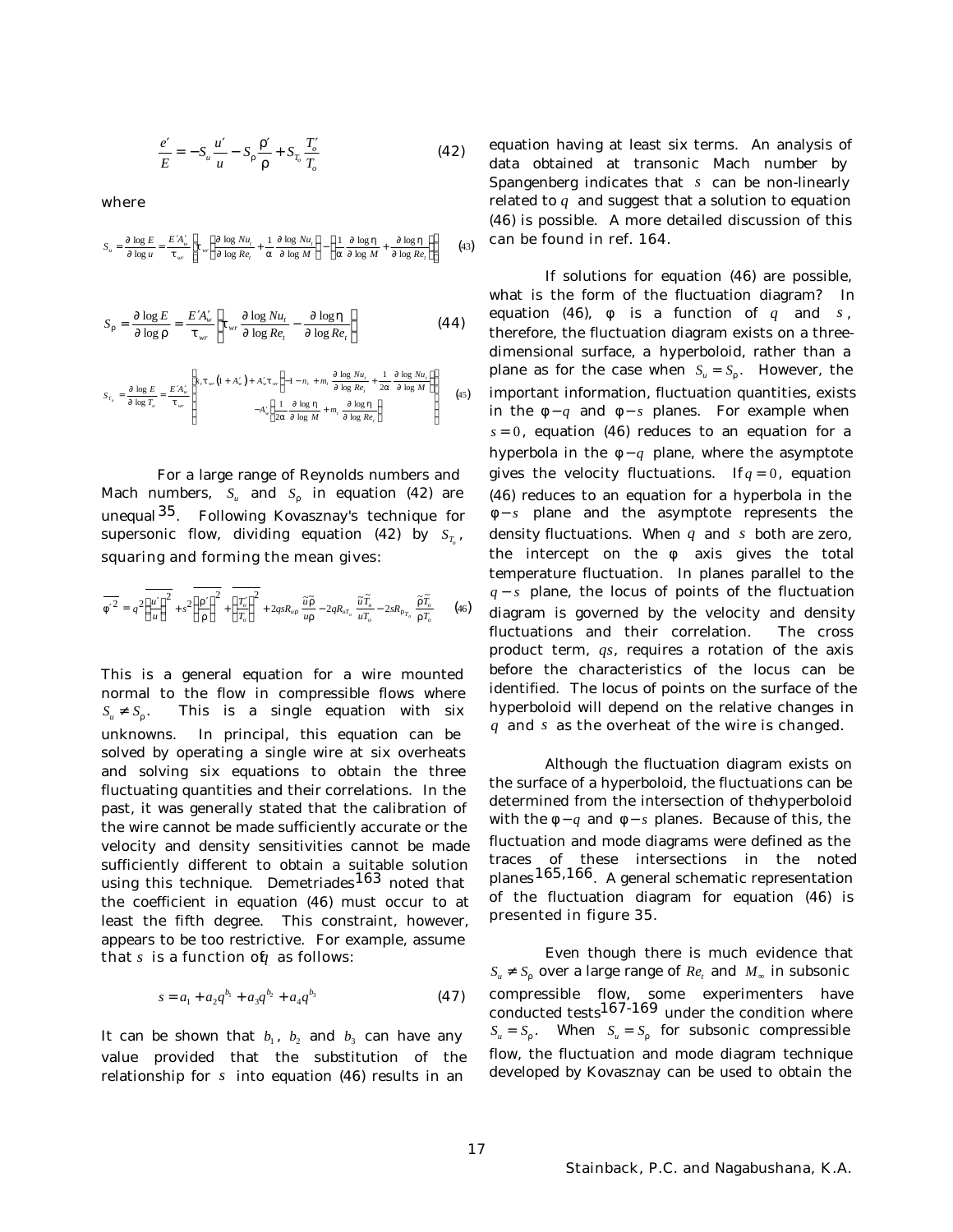mass flow and total temperature fluctuations. The general fluctuation diagram is identical to the one for supersonic flow, namely, a hyperbola. Also, the mode diagrams for entropy and vorticity modes are identical. The sound mode is, however, different. For supersonic flow the angle that plane sound waves makes with respect to the axis of a probe can have only two values. If the sound source is fixed then  $\cos q_1 = -1/M$ . If the sound source has a finite **velocity** then  $\cos q_1 = -1 / (\frac{u}{v_1} \left(\frac{u}{a} - \frac{u_s}{a}\right)$  $\frac{u}{a} - \frac{u_s}{a}$ *a u*  $rac{a_s}{a}$ . However, for subsonic flows the values of  $q_{\scriptscriptstyle\rm I}$  can range from 0° to 360º. An example of fluctuation diagrams measured in subsonic compressible flows under the condition where  $S_u = S_r$  is presented in figure 36a-b.

#### b. Constant Temperature Anemometer

The hot-wire equation for a CTA that corresponds to equation (42) for a CCA is:

$$
\frac{e'}{E} = S_u \frac{u'}{u} + S_r \frac{r'}{r} + S_{T_o} \frac{T'_o}{T_o}
$$
(48)

and for  $S_u \neq S_r$  is a single equation with three unknowns. Hinze indicated that a CTA cannot be used to obtain fluctuations using the mode diagram technique since the frequency response of the anemometer approaches the frequency response of the wire at low overheats. Because of these problems, it was suggested that a three wire probe be used and the voltage from the anemometer digitized at a suitable rate  $85$ . Then three equations are obtained that can be solved for  $u'$ ,  $r'$ ,  $T'_o$  as a function of time. Statistical techniques can then be used to obtain statistical quantities of interest.

To insure that the solution to the three equations are sufficiently accurate, the three wires are operated at different and high overheats to make  $S_u$  and  $S_r$  as different as possible. This will insure that the condition number for the solution matrix is reasonably low. A complete description of this technique is given in references 85 and 86.

Some experimenters have conducted tests<sup>8,170</sup> where  $S_u = S_r$  in transonic flows. For these tests a set of equations similar to those given by Morkovin for a CCA were derived for a CTA.

The functional relationship for the voltage across a wire for subsonic slip flows is identical to the functional relationship for transonic flow. Therefore, the three wire probe technique under development for transonic flows should be applicable for both regimes. Since slip flows are identified by the Knudsen number, the possibility of obtaining useful measurements using a three wire probe might be improved by using different diameter wires in addition to using different overheats.

### Hot-Wire Calibration

Evaluating the required partial derivatives requires care when carrying out the mean flow calibration. For example, consider Morkovin's equations (42-45). The evaluation of  $(\text{diag } Nu, \text{/} \text{diag } Re, \text{diag } Re)$ <sub>*M, q*</sub> must be obtained by varying  $p_o$ only and the Mach number, *q* , and the total temperature must be held constant. On the other hand, the evaluation of  $(\text{diag Nu}_t / \text{diag }M)_{_{Re_t, q}}$  requires that the total pressure be changed when the Mach number is varied in order to maintain  $Re_t$  constant. Similar constraints also must be observed when  $(\text{f} \log h / \text{f} \log Re_t)_M$  and  $(\text{f} \log h / \text{f} \log M)_{Re_t}$  are evaluated. Similar care must also be taken in evaluating the partial derivatives when using other dependent and independent variables. Some of these variations and their constraints makes the operation of wind tunnels very time consuming if an accurate mean flow calibration is to be obtained.

If  $Nu_t$  is assumed to be a  $f(M_\infty, Re_t, q)$ , the above described constraints applied, and the operational envelope of the facility considered, there is a skewing of the  $Nu_{t}$  vs.  $Re_{t}$  curves for constant Mach numbers because  $\left\| Re_{t} = f(u, r) \right\|$  (figure 18b)  $^{171}$ . Because of this, the region over which the partial derivation can be evaluated is reduced due to this skewing. If  $Nu_t$  is assumed to be a  $f(M_\infty, Kn, t_w)$ , plots of  $Nu_t$  vs.  $Kn$  for constant Mach number is not as skewed and a more complete set of derivatives can be evaluated from a given number of data points (figure 37). This efficient use of data can also be obtained for  $E = f(u, r, T_a)$  with the wire voltage correlated in term of these primitive variables. The use of *t<sup>w</sup>* as an independent variable can cause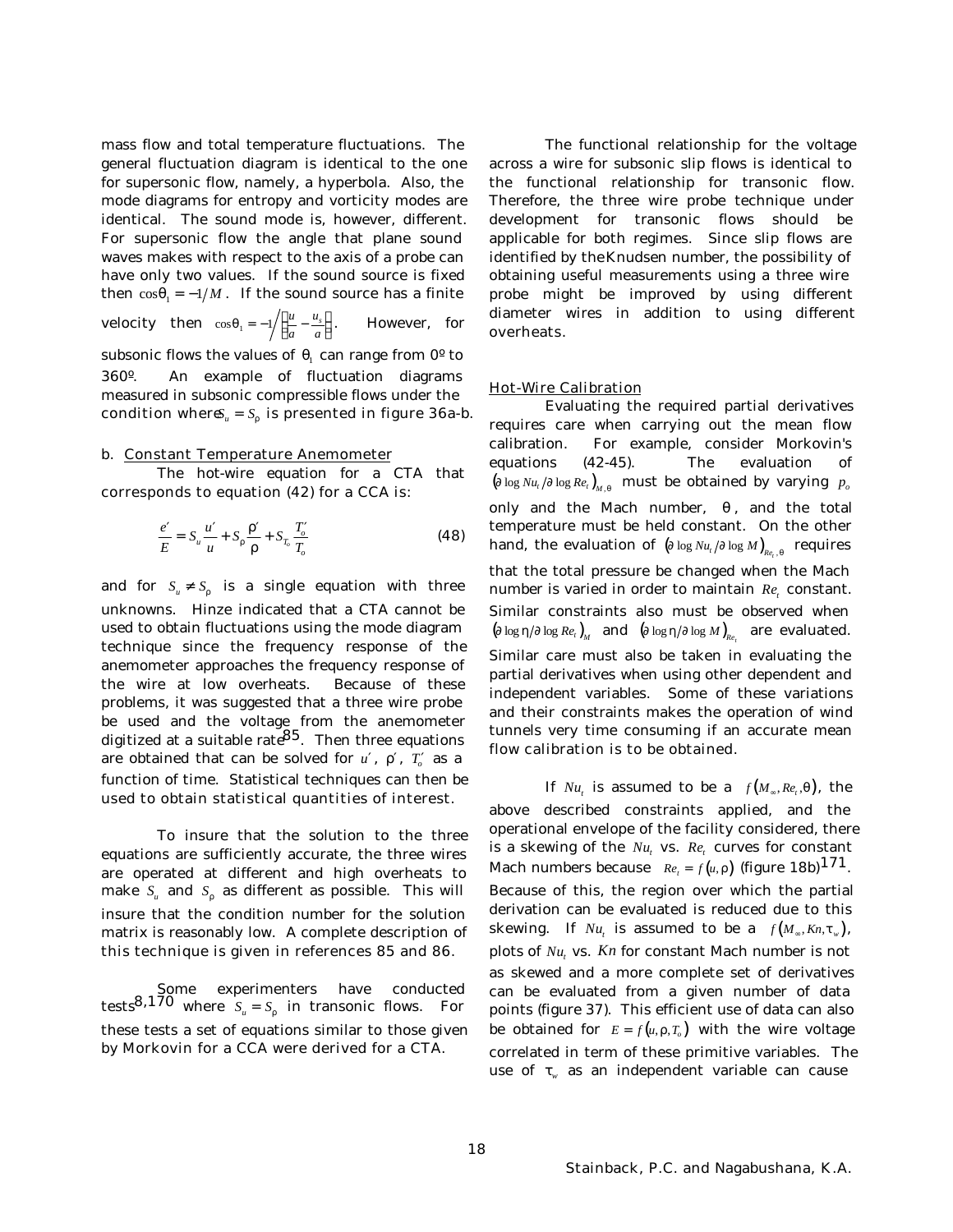extra complications in the calibration of wires when *h* varies with *M* or *Re<sup>t</sup>* . Under these conditions the wire temperature must be changed when *h* varies to hold $t_{w}$  constant<sup>110</sup>.

Based on past experience85,172-175, the following method appears to provide a reasonable technique for correlating data to obtain the required sensitivities. Consider the correlation of Nusselt number for the situation where  $Nu = f(M, Kn, t_w)$ . First the measured variation of  $Nu_{t}$  with one independent variable must be obtained with the other independent variables held constant. The variation of  $Nu_{t}$  with the remaining independent variables must be obtained under the same constraints. After these data are obtained, *Nu<sup>t</sup>* must be curve fit to one of the independent variables, say *Kn*, for all constant values of *M* and *tw* . The curve fitting process will, in general, result in  $\int \log Nu_t / \int \log Kn = f(M,Kn,t_w)$ . This method must be used to obtain other partials ie.,  $\int \log Nu_t / \int \log M = f(M, Kn, t_w)$  and  $\int \log Nu_t / \int \log t_w = f(M, Kn, t_w)$ . A similar technique should be used to obtain  $\int \log h / \int \log Kn$  and *¶*log*h ¶*log *M*. After the partial derivatives are obtained, the sensitivities, i.e.,  $S_u$  ,  $S_r$  <sub>and</sub>  $S_{T_o}$  can be determined. Each of these sensitivities will, in general, be functions of all the independent variables. Spangenberg published the only data known to the authors which were obtained under the above constraints. He presented the Nusselt number as a function of *M*, *r* , and *t* but for a given diameter wire *r* and *Kn* are reciprocals of each others. An example of the sensitivities obtained for one set of Spangenberg data is presented in figures 38a-c. These figures shows that each sensitivity, is in general, a function of the three independent variables.

### Examples of Data

# a. Freestream

Mean flow measurements were made in the transonic and slip flow regime in the  $1950's^{35,110}$ . It was only during the 1970's and 1980's that attempts were made to measure<sup>8,49,85,86,170</sup> fluctuations in these regimes because of the complexity of the response of the heated wire to velocity, density and total temperature.

In order to evaluate the effect of free stream fluctuations on boundary layer transition, hot-wire measurements were made in the Langley Research Center 8' Transonic Pressure Tunnel during the Laminar Flow Control experiments<sup>86</sup>. For these flow conditions  $S_u \neq S_r$  with  $S_u < S_p$ . Because of this situation a three wire probe was used to measure  $\tilde{u}/u$ ,  $\tilde{r}/r$ ,  $\tilde{T}_o/T_o$  and  $\tilde{m}/m$  and examples of these measurements are presented in figure 39a-d. (Also see ref. 176-178).

## b. Boundary Layer

Horstman and Rose 170 made measurements at transonic speeds where, for their flow condition, it was found that  $S_u \approx S_r$ . For this condition the transonic hot-wire problem degenerated to the supersonic flow problem where only  $\tilde{m}/m$ ,  $\tilde{T}_o/T_o$  and  $R_{mT_o}$  could be measured. From their measurement of  $\tilde{m}/m$ , the velocity and density fluctuations were computed by assuming that  $\tilde{T}_o/T_o$ and  $\tilde{p}/p$  were zero. An example of these results is presented in figure 40. In this figure Horstman and Rose's hot-wire results, represented by the circles, are compared with the thin film results obtained by Mikulla<sup>170</sup>.

#### c. Flight in Atmosphere

Any attempts to extrapolate the effect of wind tunnel disturbances on laminar boundary layer transition to flight conditions requires some knowledge of the disturbance levels in the atmosphere. Much of the fluctuation data obtained in the atmosphere was measured using sonic anemometers on towers<sup>179</sup>. There was a limited amount of data obtained in the atmosphere using hot-wire anemometry on flight vehicles<sup>49,180</sup>. Otten et. al., $49$  expanded the methods devised by Rose and McDaid by using a two wire probe. One wire was operated by a CCA at a low over heat to measure  $\tilde{T}_o$ . The other wire was operated with a CTA that was sensitive to  $\tilde{m}$  and  $\tilde{T}_o$ . The results from these two wires were used to measure *m* and  $\bar{T}_o$  in the atmosphere. An example of spectral data obtained in the atmosphere is presented in figure 41 and reveals the expected −5/3 slope, for  $\tilde{m}$  and  $\hat{T}_{o}$  .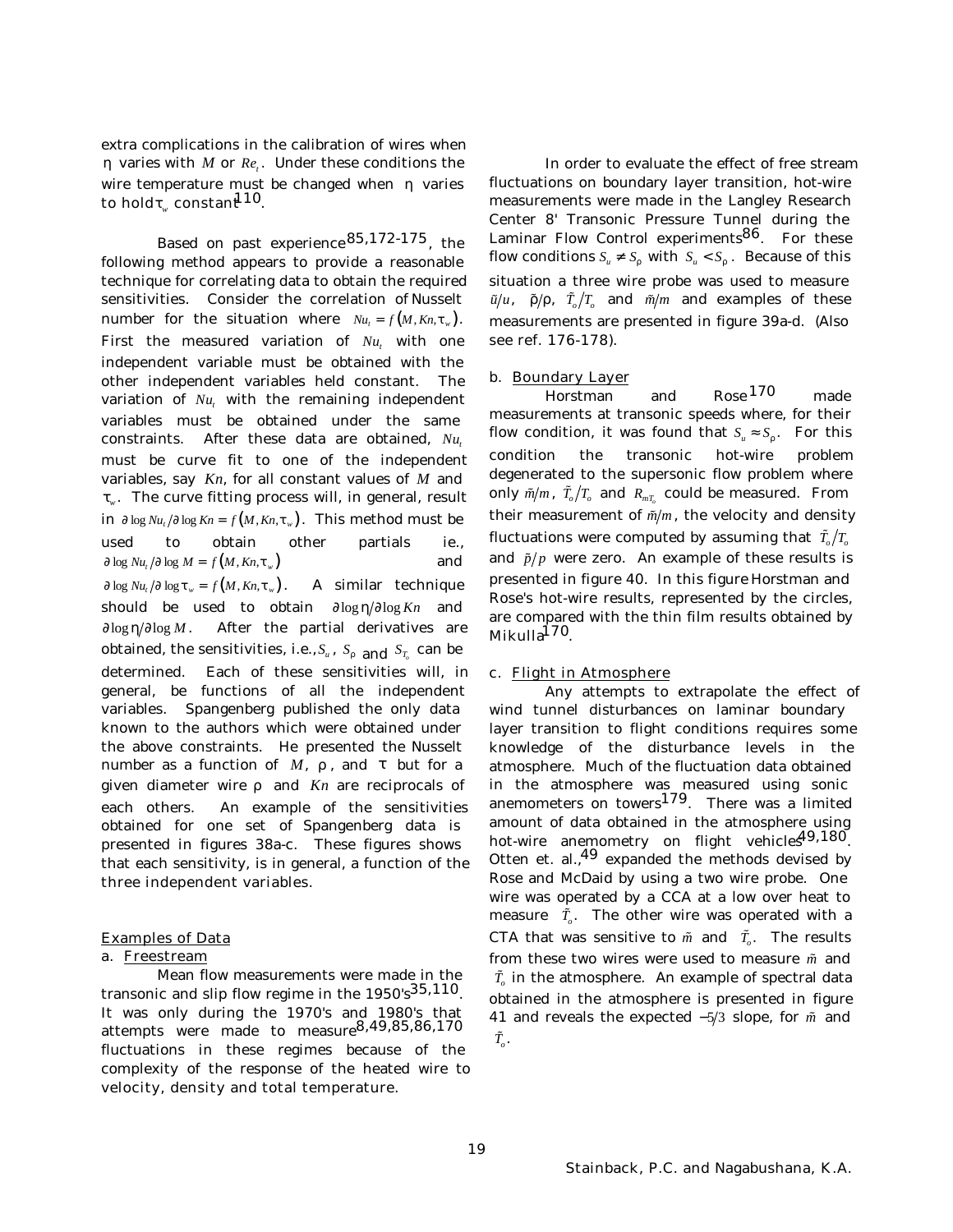# d. Subsonic Slip Flow

For this regime  $Nu_t = f(M_\infty, Re_t, t_w)$  and  $S_u \neq S_r$ . These results are identical to those in the transonic flow regime and attempts have been made to apply the three wire technique developed for transonic flows to subsonic slip flows. For tests in subsonic slip flows the three wires were of different diameters in addition to being operated at different overheats. Some very preliminary data obtained using this technique in the Langley LTPT tunnel is presented in figure 42a-b where comparison with results obtained using King's equation are made.

## HIGH SUPERSONIC AND HYPERSONIC FLOW

#### Theoretical Consideration

#### a. Constant Current Anemometer

In the 1950's and 1960's hot-wire anemometry was extended into the high supersonic and hypersonic flow regime  $6,7,181,182$ . For high supersonic flows it was found experimentally that  $S_u = S_r$  and equation (42) becomes:

$$
\frac{e'}{E} = -S_m \frac{m'}{m} + S_{T_o} \frac{T_o'}{T_o}
$$
\n(49)

Dividing equation (49) by the total temperature sensitivity, squaring, and then taking the mean results in the following equation:

$$
\overline{F^2} = r^2 \overline{\left(\frac{m'}{m}\right)^2} - 2rR_{mT_o} \left(\frac{\widetilde{m}}{m}\right) \left(\frac{\widetilde{T}_o}{T_o}\right) + \overline{\left(\frac{T'_o}{T_o}\right)^2}
$$
(50)

This equation was derived by Kovasznay $^6$  and used to generate fluctuation diagrams for supersonic flows. This equation was also used in references 167 and 168 for subsonic compressible flows. The general form of equation (50) is a hyperbola where the intercept on the *f* -axis represents the total temperature fluctuation and the asymptotes represent the mass flow fluctuation

Kovasznay demonstrated that the basic linear perturbation in compressible flows consists of vorticity, entropy and sound. He termed these basic fluctuations as "*modes*". If the fluctuation diagram is assumed to consist of a single mode the diagrams were termed "*mode diagrams*". An

example of a general fluctuation diagram and the various mode diagrams for supersonic flow are presented in figures 43 and 44.

# b. Constant Temperature Anemometer

For this case equation (42) becomes:

$$
\frac{e'}{E} = S_m \frac{m'}{m} + S_{T_o} \frac{T'_o}{T_o}
$$
(51)

This is a single equation in two unknowns and a two wire probe can be used to obtain  $m'$ ,  $T'_o$  and  $m'T'_{o}$  similar to the compressible subsonic flow  $\cos 61,183,184$ 

## Examples of Data

# a. Freestream

In order to evaluate the relative "*goodness*" of supersonic wind tunnels and to relate the levels of disturbances in the test section to laminar boundary layer transition on models, a large amount of hot-wire measurements were made in the test sections of supersonic and hypersonic wind tunnels. In 1961 Laufer<sup>185</sup> presented measurements made in the test section of the Jet Propulsion Laboratory 18 x 20 inch supersonic wind tunnel over a Mach number range from 1.6 to 5.0 using CCA. An example of the fluctuation diagrams obtained by Laufer is presented in figure 45. From these diagrams the mass flow and total temperature fluctuations were obtained. Examples of the mass flow fluctuations are presented in figure 46a. There was a significant increase of  $\tilde{m}/m$  with Mach number ranging from  $0.07\%$  at  $M = 1.6$  to about 1.0 to  $1.35\%$  at  $M = 5.0$ , depending on Reynolds number. All of the fluctuation diagrams were straight lines and Laufer demonstrated that these results indicated that the fluctuations were predominantly pressure fluctuations due to sound. Examples of the calculated pressure fluctuations are presented in figure 46b. Laufer concluded that the pressure fluctuations originated at the turbulent boundary on the wall of the tunnel and because of the finite value of the temperature fluctuations the sound source had a finite velocity. An example of the sound source velocities is presented in figure 47.

A large amount of hot-wire data was taken in the freestream of various facilities to measure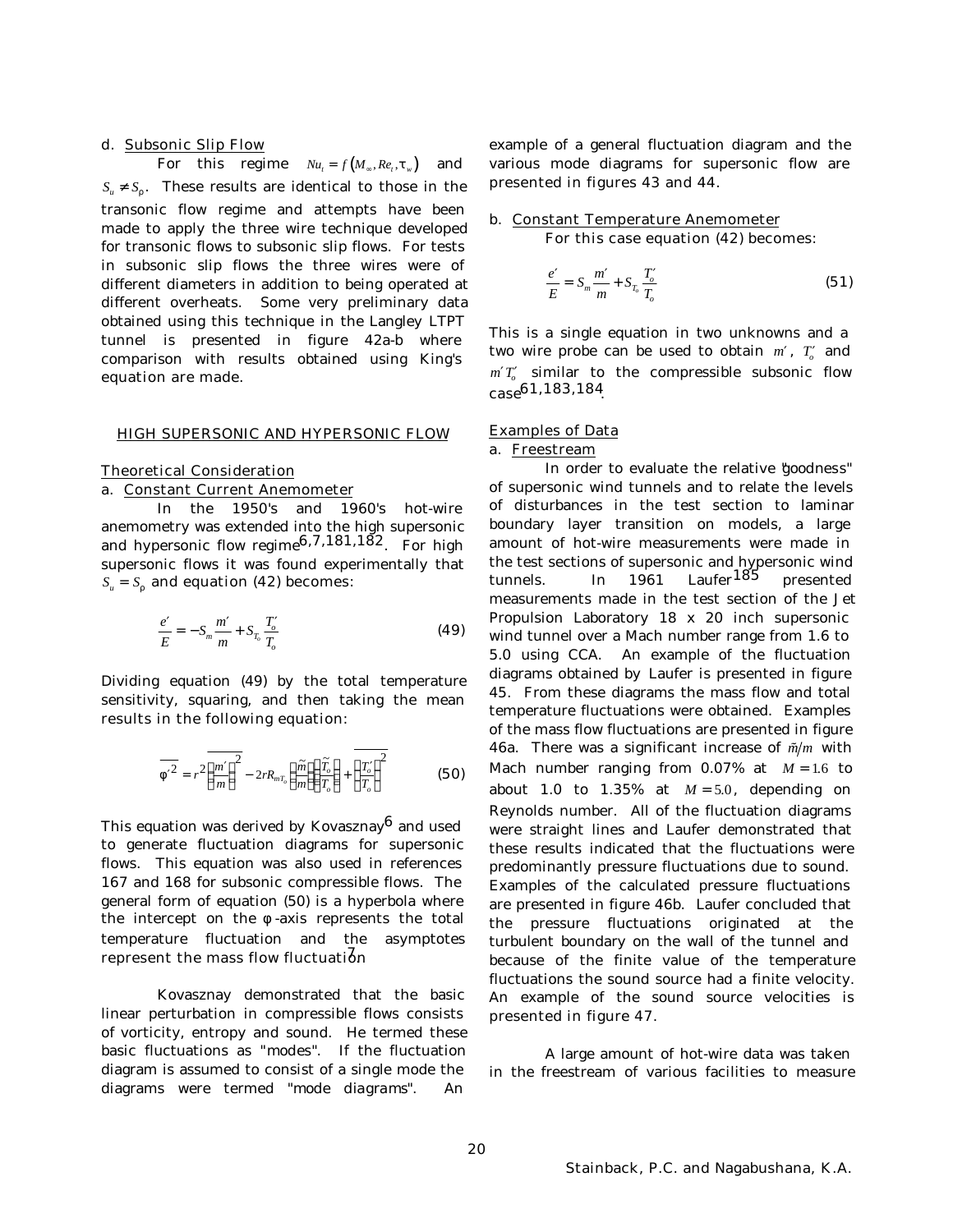disturbance levels in efforts to develop quiet supersonic wind tunnels. A review of this effort was reported in reference 186.

Measurements in the freestream of the Langley Research Center Mach 20 High Reynolds number Helium Tunnel were performed by Wagner and Weinstein<sup>181</sup>. All of their fluctuation diagrams were straight lines similar to the results obtained in supersonic flows. Examples of their measured mass flow and total temperature fluctuations are presented in figure 48. The mass flow fluctuations were substantially higher than the values measured by Laufer at  $M = 5.0$ . Pressure fluctuation measurements presented in figure 49 indicate that at low total pressures the boundary layer on the nozzle wall was probably transitional at the acoustic origin of the sound source. Relative sound source velocities are presented in figure 50. The source velocities for the Mach 20 tunnel at the higher pressures are significantly higher than those measured by Laufer at Mach numbers up to 5. (Also see ref. 187).

### b. Boundary Layer

Measurements were made in supersonic and hypersonic turbulent boundary layers to extend the range of Reynolds stress measurements needed in the development of turbulent boundary layer theories. Barre et. al., <sup>162</sup> conducted hot-wire tests in a supersonic boundary layer where transonic effects were accounted for by using a transformation of equation (42-45) from *u* , *r* , *T<sup>o</sup>* to  $p$ ,  $m$ , and  $T_o$ . . Using the assumption that  $E = f(p, m, T_o)$  and  $\tilde{p}/p \approx 0$ , reduced their equation to  $E = f(m, T_o)$ . Under these condition the fluctuation diagram developed by Kovasznay was used to obtain  $\tilde{m}/m$ ,  $\tilde{T}_o/T_o$  and  $R_{mT_o}$  without the assumption that  $S_u = S_r$ .

Examples of their results are presented in figures 51 and 52. Figure 51 shows that the quantity  $\sqrt{{r}{u'}^2}/{t_{_{\rm w}}}$  is greatly underestimated if the assumption is made that  $S_u = S_r$  when the velocity in the boundary is transonic and  $S_u \neq S_r$ . Figure 52 show the variation of  $R_{uT_o}$  with the local Mach number through the boundary layer. The expected value for  $R_{uT_o}$  is -0.85 and the data obtained for

 $S_u \neq S_r$  agrees well with this value. However, data evaluated where *S<sup>u</sup>* was assumed to be equal to *S<sup>r</sup>* were substantially higher at the lower transonic Mach numbers.

Fluctuations in a hypersonic boundary layer were made by Laderman and Demitrades<sup>182</sup> and reported in reference 188. An example of the mass flow and total temperature fluctuations measured across the boundary layer is presented in figure 53. The velocity, density, static temperature, and pressure fluctuations were calculated using the mass flow and total temperature fluctuations and various assumptions. An example of these measurements is presented in figures 54 and 55.

Additional measurements were made in hypersonic boundary layers by Laderman<sup>189</sup> and on an ogive cylinder by Owen and Horstman<sup>59</sup> at  $M \approx 7.0$ . The measurements made by Owen and Horstman included not only data for  $\tilde{m}$  ,  $\tilde{T}_o$  and  $R_{_{mT_o}}$ but integral scales and microscales, probability density distributions, skewness, kurtosis and intermittancy distribution across the boundary layer. A summary paper by Owen <sup>190</sup> presents additional data which included space-time correlation, convective velocities, disturbance inclination angle, and turbulence life time distributions. (Also see ref. 87, 191-196).

## c. Wake

An example of fluctuation diagrams measured in the wake behind a 15º half angle wedge at  $M = 15.5$  is presented in figure 56. From these results Wagner and Weinstein concluded that the predominant fluctuation in this wake was entropy since the fluctuation diagrams were straight lines that intersected the *r* -axis at approximately – *a*.

### d. Downstream of Shock

In supersonic and hypersonic flows the disturbances measured in the freestream of the test section are not necessarily the disturbances that can affect the transition of the laminar boundary layer on a body. The passage of sound waves through shocks will result in a combination of vorticity, entropy, and sound downstream of the shock  $197$ . Because of this the fluctuation diagram will no longer be a straight line but a general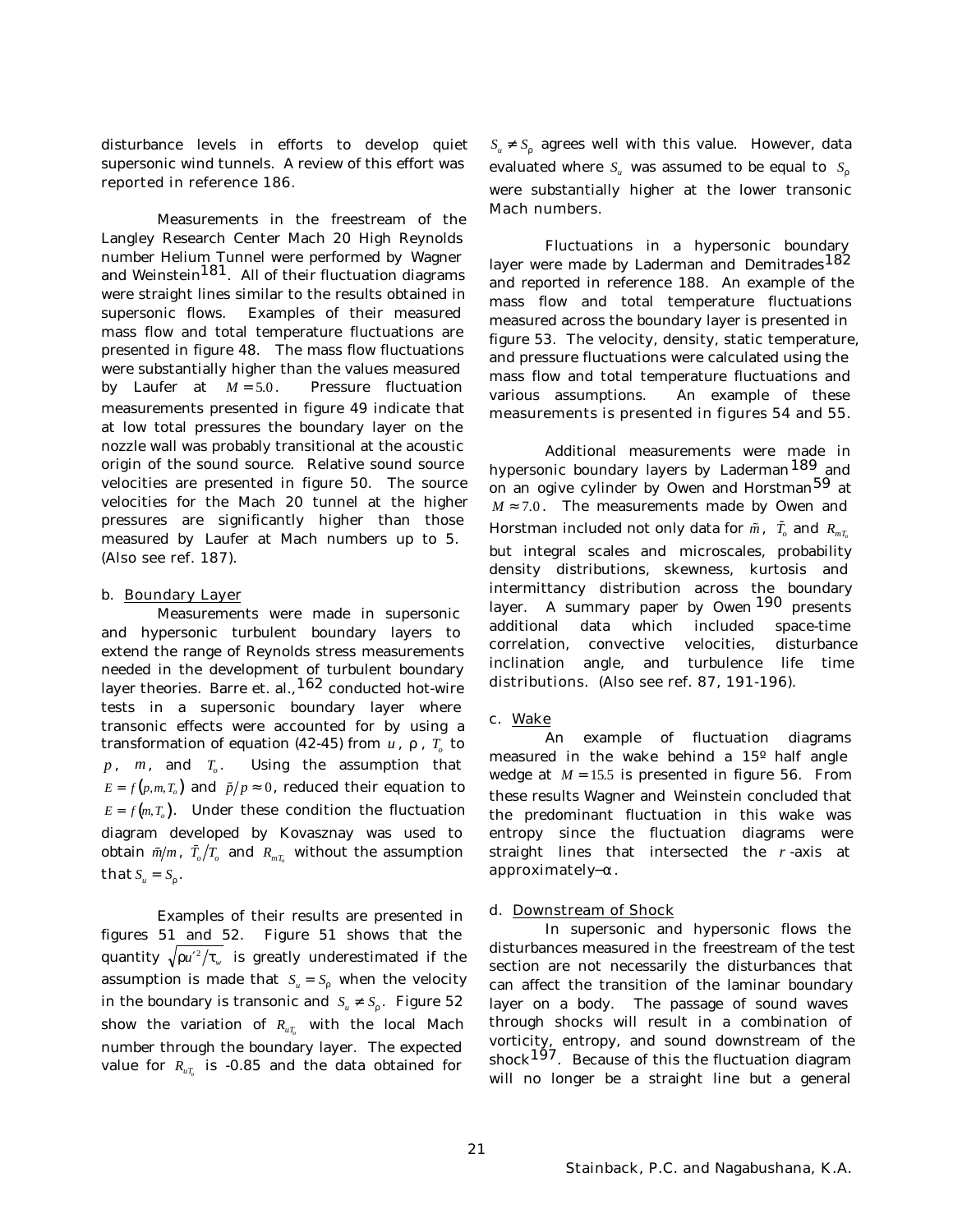hyperbola48. An example of this result is presented in figure 57. (Also see ref. 198-201).

### CONFIRMATION OF THEORETICAL RESULTS

Hot-wire anemometry was used extensively to validate or confirm theoretical results. Some examples of these efforts are presented below.

Theoretical studies of the stability of laminar boundary layers to small disturbances were initially performed by Tollmein $^{202,203}$  and Schlichting $^{204}$ . These calculations indicated that disturbances of a given frequency could decrease, remain constant or be amplified depending on the frequency chosen and the Reynolds number. The first experimental verification of the theory was made by Schubauer and Skramstad<sup>135</sup>. An example of recent experimental and theoretical results for the determination of the neutral stability boundary $^{205}\,$  in a laminar boundary layer is presented in figure 58.

Hot-wire measurements were made downstream of "*grids*" to evaluate the theory for the decay of turbulence. Tests conducted by Kistler and Vrebalovich206 to evaluate the "*linear*" decay law is presented in figure 59 and confirm this law for large values of the Reynolds number. At lower Reynolds number  $25$  the exponent can be closer to 1.20 - 1.25. Measurements of spectra for velocity fluctuations downstream of grids was also made and compared with theory. Two examples of these spectra are presented<sup>206,207</sup> in figure 60a-b. The spectra in figure 60a had an insignificant amount of energy in the expected inertial sub-range indicated by a slope of  $-5/3$ . This result was attributed to the low Reynolds number of the flow. The spectra presented in figure 60b was measured in a high Reynolds number flow and revealed a significant amount of energy in the inertial sub-range. Theoretical calculations were made for the temperature spectra in a heated jet and downstream of a heated grid. An example of the theory and measurements  $^{207}$  is presented in figure 61. Attempts have been made to predict the influence of measured freestream fluctuations on laminar boundary transition. An example of this effort $\mathcal{E}^{08}$  is presented in figures 62.

A considerable amount of data was obtained by Stetson et. al., <sup>209</sup> in hypersonic flow to study the stability of laminar boundary layer. An example of these results are presented in figure 63 and indicates the existence of first and second mode instabilities in the laminar boundary layer. These results were in agreement with those obtained by Kendall<sup>155</sup> and Demetriades<sup>210</sup> and was in qualitative agreement with the theoretical results obtained by Mack<sup>56</sup>.

# OTHER APPLICATIONS

Hot-wire anemometry was used in shock tubes in an attempt to check the frequency response of probes and to trigger other events52,211.

Theoretical results indicated that there would be "*temperature fronts or steps*" in cryogenic wind tunnels due to the injection of liquid nitrogen into the circuit. Measurements were made using a hot-wire anemometer to determine the possible occurrences of these thermal steps.

A pulsed hot-wire was used to measure the velocities and flow angle in low speed flows $212$ . A wire, which was operated by an anemometer, was place in the wake of a second wire which could be alternately heated. The time lag between heating the forward wire, this pulse being detected by the second wire and the distance between the wires was used to compute the velocity of the flow. In reference 213 a somewhat different technique was described that used two CCA's and a CTA to measure the velocity and flow angle.

Hot-wire anemometry was used to obtain the location of transition in a laminar boundary in addition to obtaining some information on the fluctuations in the laminar, transitional and turbulent boundary layers  $214,215$ . In some flows where the fluctuation levels are high, such as a jet, a moving hot-wire probe was found to improve the accuracy of the results<sup>216</sup>. This technique is usually noted as flying hot-wire anemometry. (Also see ref. 217-221).

Hot-wire anemometry was used222 to measure the focal points of the laser beams for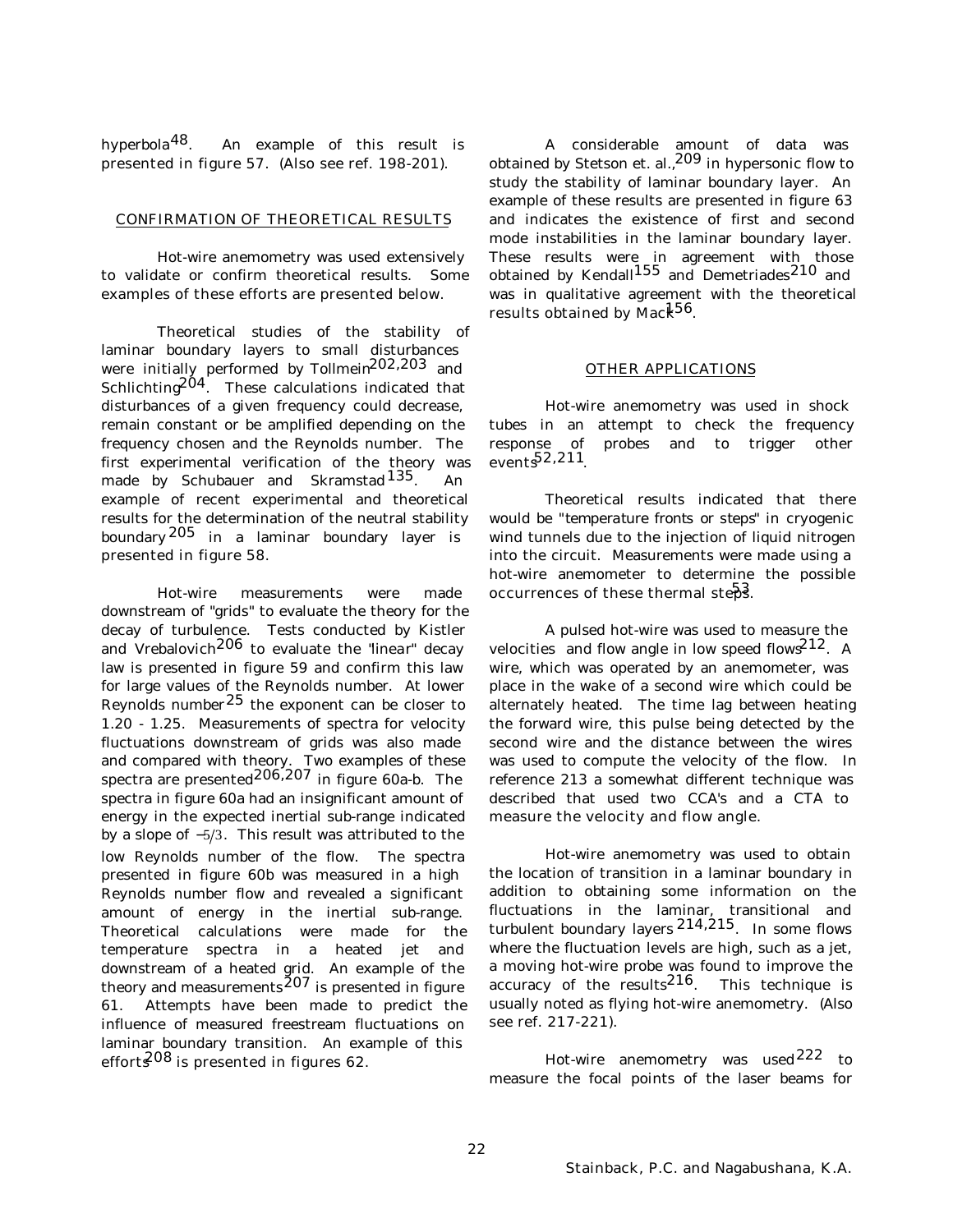Laser Transit anemometry (LTA) . Using a traversing mechanism and a CTA, the distance between the two beams was determined by measuring the difference between the two maximum voltage outputs from the anemometer. It was noted that additional information could be obtained such as the mean value of the beam intensity intersected by the wire, laser beam power, beam separation, beam diameter, beam divergence, cross-sectional beam-intensity distribution and relative beam intensity.

### CONDITIONAL SAMPLING

Organized motion or structures in a turbulent boundary layer has been extensively studied<sup>20,223-225</sup> using the concept of conditional sampling. The flow of a turbulent boundary layer over a concave surface was studied in reference 226 to search for organized motion in the boundary layer. The possible existence of organized motion is illustrated in figure 64 from measurements made with two hot-wire probes located 0.1*d* apart. The conditional sampling technique was used to determine the characteristic shape of the mass flow signal during the passage of an organized motion. An example of these results are presented in figure 64. Figure 65 shows that the measured event at an upstream and a downstream station had the same general characteristic shape.

# COMPARISON OF HOT-WIRE MEASUREMENTS WITH OTHER TECHNIQUES

In the past the hot-wire anemometer, with all its limitations, was the only instrument available that was capable of measuring fluctuations with adequate fidelity $12$ . To some extent, this is no longer the case as other techniques such as LV, LIF, CARS, and Raman scattering are now available for measuring various mean flow and fluctuating quantities. In inviscid flow where the fluctuations can be low, the anemometer is presently the only reliable instrument available. Compared to other techniques the anemometer is still relatively simple to operate and relatively inexpensive. Because of its long history, the results obtained using anemometry is still often used as a standard for evaluating measurements obtained using other

techniques. The extent to which the anemometer can maintain these advantages depends on the continued development of the other techniques.

Tests were conducted in turbulent boundary layers to compare hot-wire results with other techniques to validate hot-wire/laser velocimeter  $(LV)^{2.27,228}$  and hot-wire/laserinduced fluorescence (LIF)229 techniques. An example of velocity fluctuations obtained using hotwire anemometer and a LV system is presented in figure 66 for streamwise velocity fluctuations. The agreement between the two sets of data is very good. Measured density and static temperature fluctuations measured with a hot-wire and a LIF system in a turbulent supersonic boundary layer is presented in figure 67. Again, except for two values for the density fluctuation obtained with the LIF system, the agreement between the two sets of data is very good. Various experiments were made using LIF and LIF/RAMAN techniques to measure  $\tilde{T}_o/T_o$ and  $\tilde{r}/r$  where results were compared with hot-wire measurements<sup>228</sup>. An example<sup>230</sup> of these results is presented in figure 68. The only disagreement between the hot-wire and the other results was attributed to a shock that apparently did not cross the hot-wire probe.

# CONCLUDING REMARKS

A review was made to illustrate the versatility of hot-wire anemometry in addition to noting some of its limitations. The review included examples of results obtained in the various flow regimes and various types of flow fields. Examples of data were presented for the subsonic incompressible flow regime that were used to evaluate the flow quality in the test section of wind tunnels, to obtain measurements in turbulent boundary layer, and to substantiate or validate various theories of turbulence.

Recently attempts to extend hot-wire anemometry into the transonic and subsonic slip flow regimes were presented for cases where  $S_n = S_n$ . and  $S_u \neq S_r$ . Examples of data obtained at high supersonic and hypersonic Mach numbers were presented. These results revealed that the fluctuation diagrams measured in the test section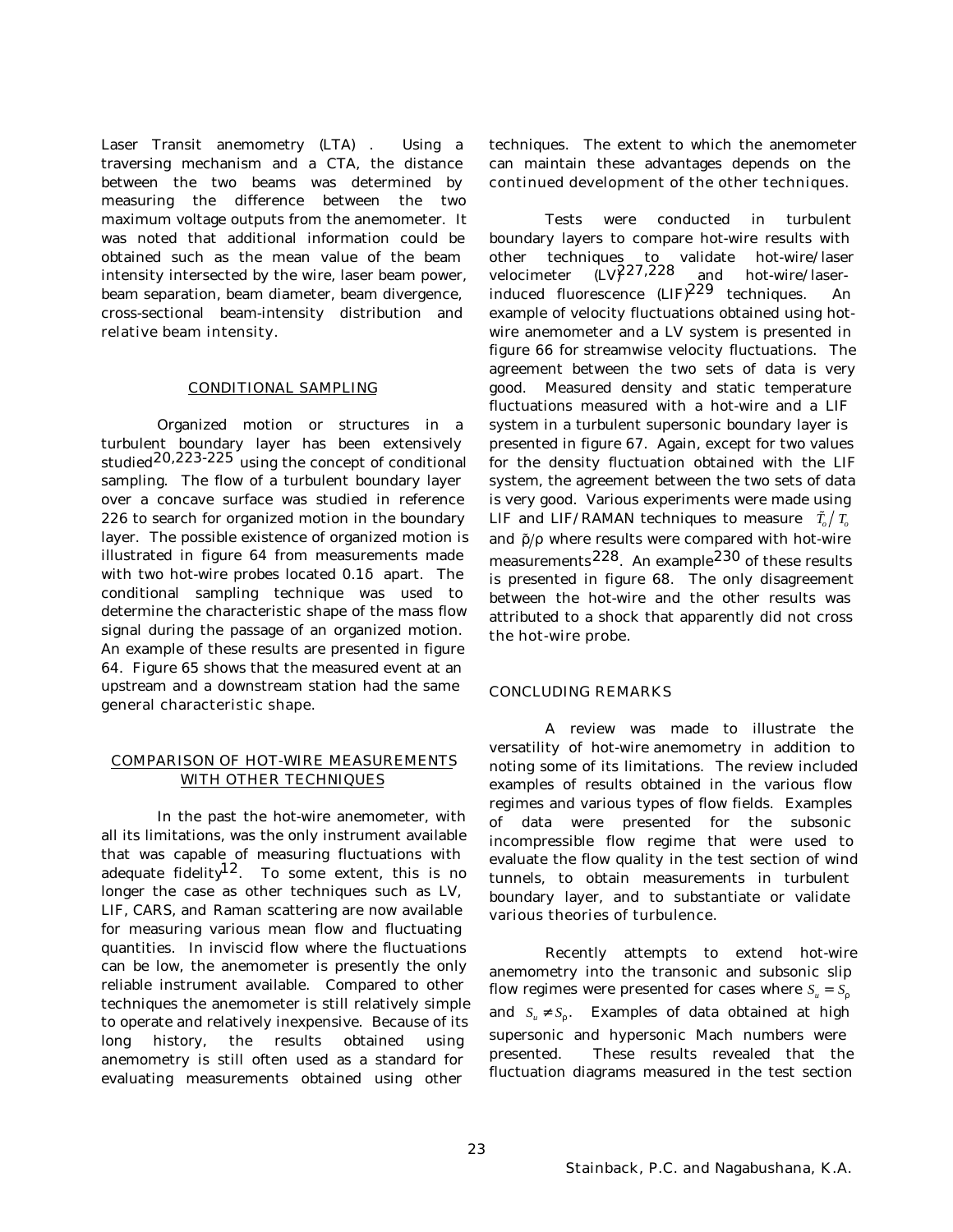were a straight line, indicating that the disturbances in the test sections were due to sound mode.

Examples were also presented to illustrate measurements made to substantiate turbulent theories, to compare with other techniques, and to illustrate the concept of conditional sampling.

# ACKNOWLEDGMENT

The authors acknowledge the support of this research by the National Aeronautics and Space Administration under contracts NAS1-19320 and NAS1-19672 respectively.

# REFERENCES

- 1. Comte-Bellot, G., 1977, "*Hot-Wire and Hot-Film Anemometers*," Measurement of Unsteady Fluid Dynamic Phenomena, Hemisphere Publishing Co., pp. 123-162.
- 2. Boussinesq, J., 1905, " *An Equation for the Phenomena of Heat Convection and an Estimate of the Cooling Power of Fluids,*" Journal de Mathematiques, Vol. 1, pp. 285-332, also Comptes Rendus, Vol. 133, pp. 257.
- 3. King, L.V., 1914, "*On the Convection of Heat from Small Cylinders in a Stream of Fluid,*" Phil. Trans. of Roy. Soc. (London), Ser. A. Vol. 214, No. 14, pp. 373-432.
- 4. Dryden, H.L., and Kuethe, A.M., 1929, "*The Measurement of Fluctuations of Air Speed by the Hot-Wire Anemometer,*" NACA-TR-320.
- 5. Ziegler, M., 1934, "*The Construction of a Hot-Wire Anemometer with Linear Scale and Negligible Lag,*" Proc. K. Ned. Akad. Wet. 15, No. 1.
- 6. Kovasznay, L.S.G., 1950, "*The Hot-Wire Anemometer in Supersonic Flows*," Journal of the Aeronautical Sciences, Vol. 17, No. 9, pp. 565-584.
- 7. Kovasznay, L.S.G., 1953, "*Turbulence in Supersonic Flow,*" Journal of the Aeronautical Sciences, Vol. 20, No. 10, pp. 657-674.
- 8. Rose, W.C., and McDaid, E.P., 1976, "*Turbulence Measurement in Transonic Flow,*" Proceedings of the AIAA 9th Aerodynamic Testing Conference, Arlington, Texas.
- 9. Sandborn, V.A., 1974, "*A Review of Turbulence Measurements in Compressible Flow,*" NASA-TMX-62337.
- 10. Baldwin, L.V., Sandborn, V.A., and Laurence, J.C., 1960, "*Heat Transfer from Transverse and Yawed Cylinders in Continuum, Slip, and Free Molecule Air Flows,*" Journal of Heat Transfer, Transaction of ASME, C82, pp. 77-86.
- 11. Vagt, J.D., 1979, "H*ot-Wire Probes in Low Speed Flow,*" Progress in Aerospace Sciences, Vol. 18, pp. 271-323.
- 12. Kovasznay, L.S.G., 1959, "*Turbulence Measurements,*" Applied Mechanics Reviews, Vol. 12, No. 6, pp. 375-380.
- 13. Owen, F.K., and Foire, A.W., 1986, "*Principles and Practices of Hot-Wire Anemometers,*" Complere Inc., Palo Alto, CA.
- 14. Laufer, J., 1975, "*New Trends in Experimental Turbulent Research,*" Annual Review of Fluid Mechanics, Vol. 7, pp. 307-326.
- 15. Olivari, D., 1980, "*Hot Wire Techniques: Conditional Sampling and Intermittency,*" Von Karman Institute for Fluid Dynamics, Lecture Series - 3, Measurements and Predictions of Complex Turbulent Flows.
- 16. Ardonceau, P., 1980, "*Turbulence Measurements in Supersonic Flows,*" Von Karman Institute for Fluid Dynamics, Lecture Series - 3, Measurements and Predictions of Complex Turbulent Flows.
- 17. Proceedings of the Dynamic Flow Conference on Dynamic Measurements in Unsteady Flow, 1978, Editors: Kovasznay, L.S.G., Favre, A., Buchhave, P., Fulachier, L., and Hansen,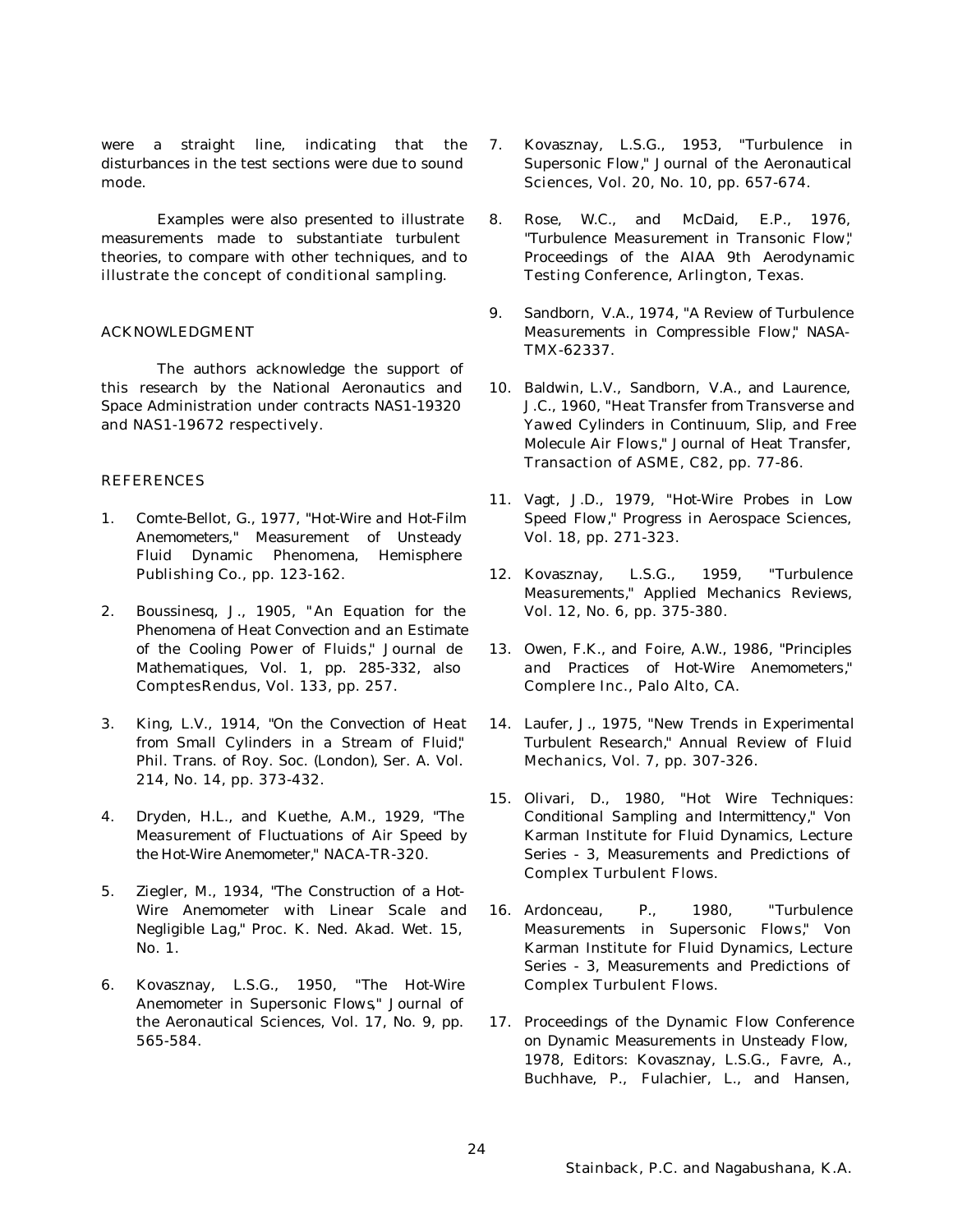B.W.H., IMST, Marseille, France, John Hopkins University Baltimore, MD, Sept. 11- 14, 1978.

- 18. The Heuristics of Thermal Anemometry, 1990, ASME-FED Vol. 97, Editors: Stock, D.E., Sherif, S.A., and Smits, A.J., The 1990 Spring Meeting of the Fluids Engineering Division, University of Toronto, Toronto, Ontario, Canada, June 4-7.
- 19. Symposium on Thermal Anemometry, 1987, Editor: Stock, D.E., 1987, ASME-FED Vol. 53, The 1987 ASME Applied Mechanics, Bioengineering, and Fluids Engineering Conference, Cincinnati, Ohio, June 14-17.
- 20. Comte-Bellot, G., Charnay, G., and Sabot, J., 1981, "*Hot-Wire and Hot-Film Anemometry and Conditional Measurements: A Report on Euromech 132,*" Journal of Fluid Mechanics, Vol. 110, pp. 115-128.
- 21. Sandborn, V.A., 1972, "*Resistance Temperature Transducers,*" Metrology Press, Fort Collins, Colorado.
- 22. Perry, A.E., 1982, "*Hot-Wire Anemometry,*" Oxford: Clarendon Press.
- 23. Lomas, C.G., 1986, "*Fundamentals of Hot-Wire Anemometry,*" Cambridge University Press.
- 24. Goldstein, R.J., 1983, "*Fluid Mechanics Measurements,*" Hemisphere Publishing Corporation.
- 25. Hinze, J.O., 1975, "*Turbulence,*" McGraw-Hill Book Co., New York.
- 26. Smol'yakov, A.V., and Tkachenko, V.M., 1983, "*The Measurement of Turbulent Fluctuations : An Introduction of Hot-Wire Anemometry and Related Transducers,*" Springer-Verlag, New York.
- 27. Bradshaw, P., 1971, " *An Introduction to Turbulence and Its Measurement,*" Pergamon Press, New York.
- 28. Blackwelder, R.F., 1981, "*Hot-Wire and Hot-Film Anemometers,*" Methods of Experimental Physics: Fluid Dynamics, Editor: Emrich, R.J., Vol. 18, Part A, Academic Press Inc., New York.
- 29. Corrsin, S., 1963, "*Turbulence: Experimental Methods,*" Handbook of Physics, 8/2, pp. 523- 590.
- 30. Kovasznay, L.S.G., 1954, "*Methods to Distinguish Between Laminar and Turbulent Flow,*" Article F-1, Volume IX, Physical Measurements in Gas Dynamics and Combustion, Princeton University Press, pp. 213-285.
- 31. Sauer, F.M., and Drake, Jr., R.M., 1953, "*Forced Convection Heat Transfer from Horizontal Cylinders in a Rarefied Gas,*" Journal of the Aeronautical Sciences, Vol. 20, pp. 175-180, 209.
- 32. Weltmann, R.N., and Kuhns, P.W., 1960, " *Heat Transfer to Cylinders in Crossflow in Hypersonic Rarefied Gas Streams,*" NASA-TND-267.
- 33. Standler, J.R., Goodwin, G., and Creager, M.O., 1951, "*A Comparison of Theory and Experiment for High-Speed Free-Molecule Flow,*" NACA Rep. 1032 (Supersedes NACA-TN-2244).
- 34. Kennard, E.H., 1938, "*Kinetic Theory of Gases,*" McGraw-Hill Book Co., Inc.
- 35. Baldwin, L.V., 1958, "*Slip-Flow Heat Transfer From Cylinders in Subsonic Airstreams,*" NACA-TN-4369.
- 36. Dryden, H.L., and Kuethe, A.M., 1930, "*Effect of Turbulence in Wind Tunnel Measurements,*" NACA-TR-342.
- 37. Stainback, P.C., and Owen, F.K., 1984, "*Dynamic Flow Quality Measurements in the Langley Low Turbulence Pressure Tunnel,*" AIAA-84-0621.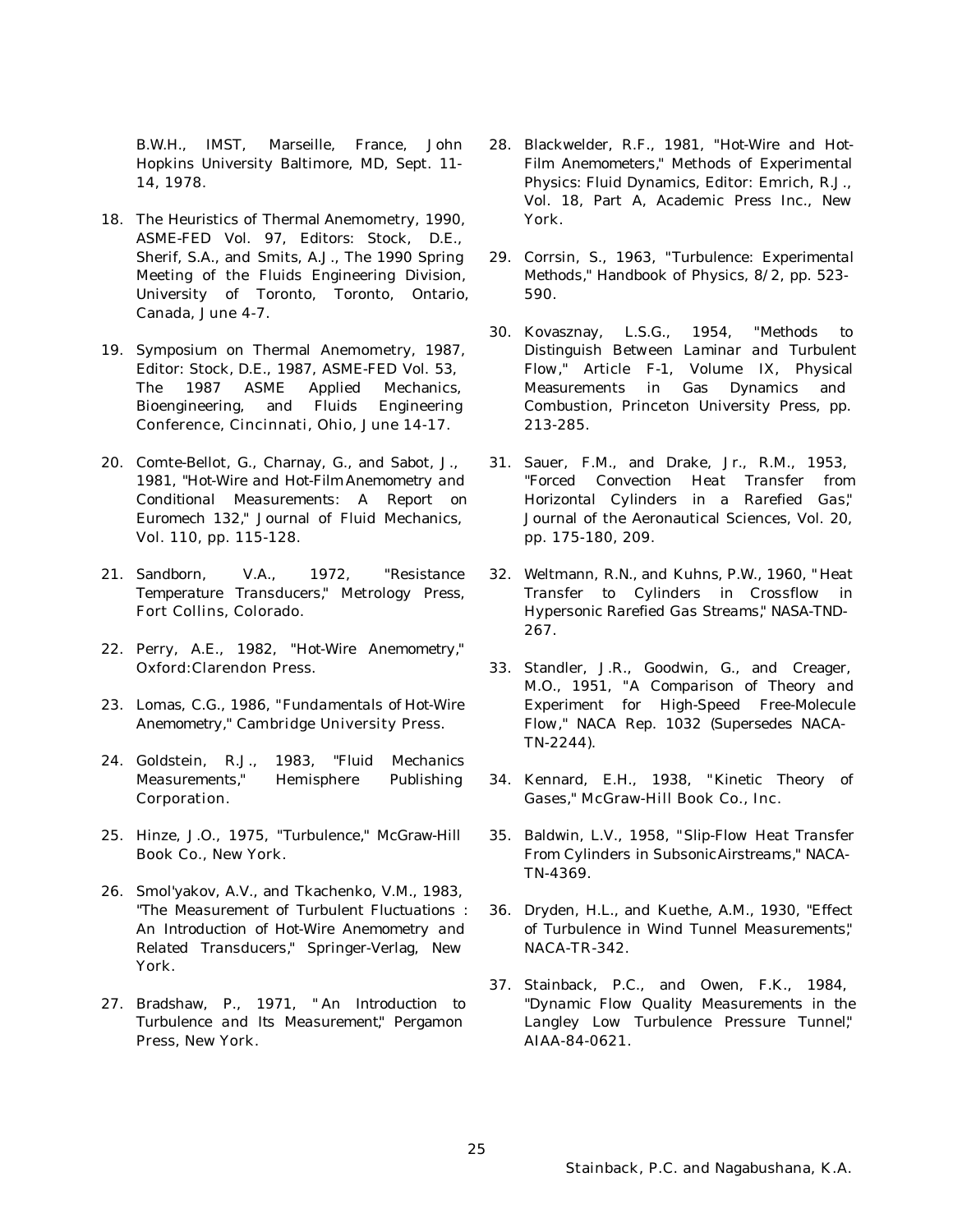- 38. Schubauer, G.B., Spangenberg, W.G., and Klebanoff, P.S., 1950, "*Aerodynamic Characteristics of Damping Screens,*" NACA-TN-2001.
- 39. Klebanoff, P.S., Tidstrom, K.D., and Sargent, 1962, "*The Three-Dimensional Nature of Boundary-Layer Instability,*" Journal of Fluid Mechanics, Vol. 12, pp. 1-37.
- 40. Laufer, J., 1954, "*The Structure of Turbulence in Fully Developed Pipe Flow,*" NACA Report 1174.
- 41. Sandborn, V.A., 1955, "*Experimental Evaluation of Momentum Terms in Turbulent Pipe Flow,*" NACA-TN-3266.
- 42. Sandborn, V.A., and Slogar, R.J., 1955, "*Longitudinal Turbulent Spectrum Survey of Boundary Layers in Adverse Pressure Gradients,*" NACA-TN-3453.
- 43. Townsend, A.A., 1949, "*The Fully Developed Turbulent Wake of a Circular Cylinder,*" Australian Journal of Scientific Research, Series A, Physical Sciences, Vol. 2, pp. 451- 468.
- 44. Uberoi, M.S., and Freymuth, P., 1969, "*Spectra of Turbulence in Wakes Behind Circular Cylinders,*" The Physics of Fluids, Vol. 12, No. 7, pp. 1359-1363.
- 45. Miksad, R.W., Jones, F.L., Powers, E.J., Kim, Y.C., and Khadra, L., 1982, "*Experiments on the Role of Amplitude and Phase Modulations During Transition to Turbulence,*" Journal of Fluid Mechanics, Vol. 123, pp. 1-29.
- 46. Wygnanski, I., and Fiedler, H., 1969, "*Some Measurements in the Self-Preserving Jet,*" Journal of Fluid Mechanics, Vol. 38, Part 3, pp. 577-612.
- 47. Corrsin, S., 1943, "*Investigation of Flow in an Axially Symmetrical Heated Jet of Air,*" NACA-WR-W-94, (Issued as: NACA-ACR-3L23).
- 48. Weinstein, L.M., 1972, "*Oblique Shock-Sound Interaction at*  $M_{\infty} \cong 20$  *in Helium*," **AIAA Journal**, Vol. 10, No. 12, pp. 1718-1720.
- 49. Otten, L.J., Pavel, A.L., Finley, W.E., and Rose, W.C., 1981, "*A Survey of Recent Atmospheric Turbulence Measurements from a Subsonic Aircraft,*" AIAA-81-0298.
- 50. Okiishi, T.H., and Schmidt, D.P., 1978, "*Measurement of the Periodic Variation of Turbomachine Flow Fields,*" Proceedings of the Dynamic Flow Conference, pp. 249-269.
- 51. Wilkinson, S.P., and Malik, M.R., 1985, "*Stability Experiments in the Flow over a Rotating Disk,*" AIAA Journal, Vol. 23, No. 4, pp. 588-595.
- 52. Darshan, S.D., 1953, "*Use of a Hot-Wire Anemometer as a Triggering and Timing Device for Wave Phenomena in a Shock Tube,*" Ph.D., Thesis, Part I and II, JohHopkins University.
- 53. Johnson, C.B., and Stainback, P.C., 1984, "*A Study of Dynamic Measurements Made in the Settling Chamber of the Langley 0.3-Meter Transonic Cryogenic Tunnel,*" AIAA-84-0596.
- 54. Kovasznay, L.S.G., 1978, "*Measurement in Intermittent and Periodic Flow,*" Proceedings of the Dynamic Flow Conference, pp. 133-159.
- 55. Blackwelder, R.F., 1978, "*Pattern Recognition of Coherent Eddies,*" Proceedings of the Dynamic Flow Conference, pp. 173-190.
- 56. Wagner, T.C., and Kent, J.C., 1987, "*Measurement of Intake Valve/Cylinder Boundary Flows Using a Multiple Orientation Hot-Wire Technique,*" Symposium on Thermal Anemometry, ASME-FED Vol. 53, pp. 79-85.
- 57. Mangalam, S.M., Sarma, G.R., Kuppa, S., and Kubendran, L.R., 1992, " *A New Approach to High-Speed Flow Measurements Using Constant Voltage Anemometry,*" AIAA-92-3957.
- 58. Morkovin, M.V., 1956, "*Fluctuations and Hot-Wire Anemometry in Compressible Flows,*" AGARDograph 24.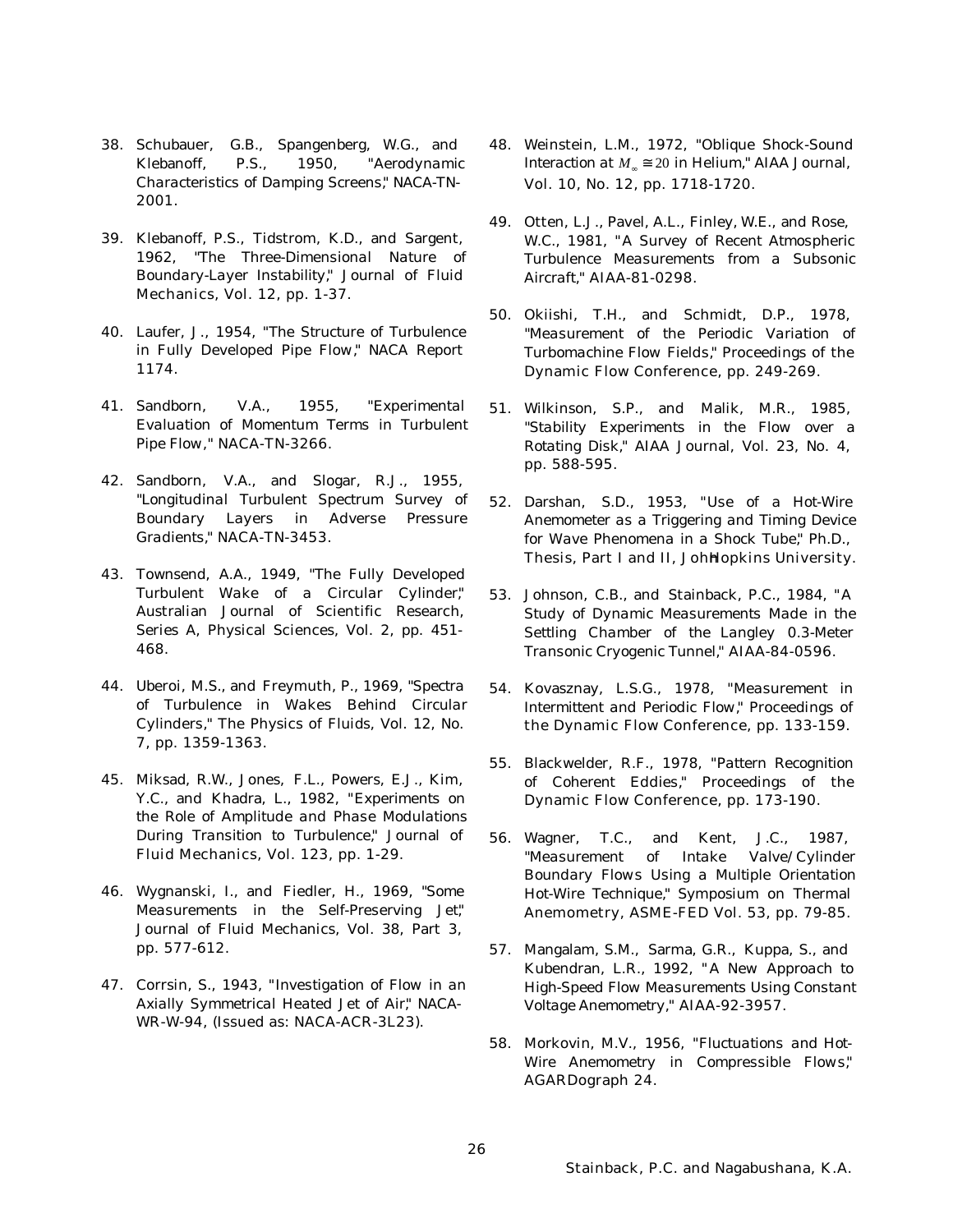- 59. Owen, F.K., and Horstman, C.C., 1974, "*Turbulence Measurements in an Equilibrium Hypersonic Boundary Layer,*" AIAA-74-0093.
- 60. Bonnet, J.P., and Alziary de Roquefort, T., 1980, "*Determination and Optimization of Frequency Response of Constant Temperature Hot-Wire Anemometers in Supersonic Flows,*" Rev. Sci. Instrum. Vol. 51, No. 2, pp. 234-239.
- 61. Walker, D.A., Ng, W.F., and Walker, M.D., 1989, "*Experimental Comparison of Two Hot-Wire Techniques in Supersonic Flow,*" AIAA Journal, Vol. 27, No. 8, pp. 1074-1080.
- 62. Weinberg, B.C., and Laderman, S., 1969, "*Constant Current Anemometer Diagnostics of Flow Fields,*" Contract No. Nonr-839(38), Report of Aerospace Engineering and Applied Mechanics, Polytechnic Institute of Brooklyn.
- 63. Kidron, I., 1967, "*The Signal-to-Noise Ratio of Constant-Current and Constant-Temperature Hot-Wire Anemometers,*" IEEE Transaction on Instrumentation and Measurement, Vol 1M-16, No. 1, pp. 68-73.
- 64. Lowell, H.H., 1950, "*Design and Application of Hot-Wire Anemometers for Steady-State Measurements at Transonic and Supersonic Airspeeds,*" NACA-TN-2117.
- 65. Ram, V.V., 1992, "*On the Effects of Fluid Temperature on Hot-Wire Characteristics. Part 2: Foundations of a Rational Theory,*" Experiments in Fluids, Vol. 13, pp. 267-278.
- 66. Frenkiel, F.N., 1954, "*Effect of Wire Length in Turbulence Investigation with Hot-Wire Anemometer,*" The Aeronautical Quarterly, Vol. V, pp. 1-24.
- 67. Dreksen, R.W., and Azad, R.S., 1983, "*An Examination of Hot-Wire Length Corrections,*" The Physics of Fluids, Vol. 26, No. 7, pp. 1751- 1754.
- 68. Larsen, S., and Hojstrop, J., 1982, "*Spatial and Temporal Resolution of a Thin-Wire Resistance Thermometer,*" Journal of Physics,

Series E - Scientific Instruments, Vol. 15, pp. 471-477.

- 69. Westpal, R.V., 1990, "*Near-Wall Measurement Errors For Hot-Wire Probes with Finite Spatial Resolution,*" The Heuristics of Thermal Anemometry, ASME-FED Vol. 97, pp. 1-8.
- 70. Hebbar, K.S., 1980, "*Wall Proximity Correction for Hot-Wire Readings in Turbulent Flows,*" DISA Information No. 25, pp. 15-16.
- 71. Kanevce, G., and Oka, S., 1973, "*Correcting Hot-Wire Readings for Influence of Fluid Temperature Variation,*" DISA Information No. 15, pp. 21-24.
- 72. Martinez-Val, R., Jimenez, J., and Rebollo, M., 1982, "*Sensor Contamination Effects in Hot-Wire Anemometry in Air,*" DISA Information No. 27, pp. 12-14.
- 73. Paranthoen, P., Lecordier, J.C., and Petit, C., 1982, "*Influence of Dust Contamination on Frequency Response of Wire Resistance Thermometers,*" DISA Information No. 27, pp. 36-37.
- 74. Drubka, R.E., Tan-Atichat, J., and Nagib, H.M., 1977, "*Analysis of Temperature Compensating Circuits for Hot-Wires and Hot-Films,*" DISA Information No. 22, pp. 5-14.
- 75. Oka, S., and Kostic, Z., 1972, "*Influence of Wall Proximity on Hot-Wire Velocity Measurements,*" DISA Information No. 13, pp. 29-33.
- 76. Klatt, F., 1973, "*A Study of Systematic Errors in Measurements with the Constant-Temperature Anemometer in High-Turbulence Flow With and Without Hot-Wire Signal Linearization,*" DISA Information No. 14.
- 77. Hardin, J.C., 1986, " *Introduction to Time Series Analysis,*" NASA-RP-1145.
- 78. Bendat, J.S., and Piersol, A.G., 1985, "*Random Data,*" A Wiley Interscience Publication.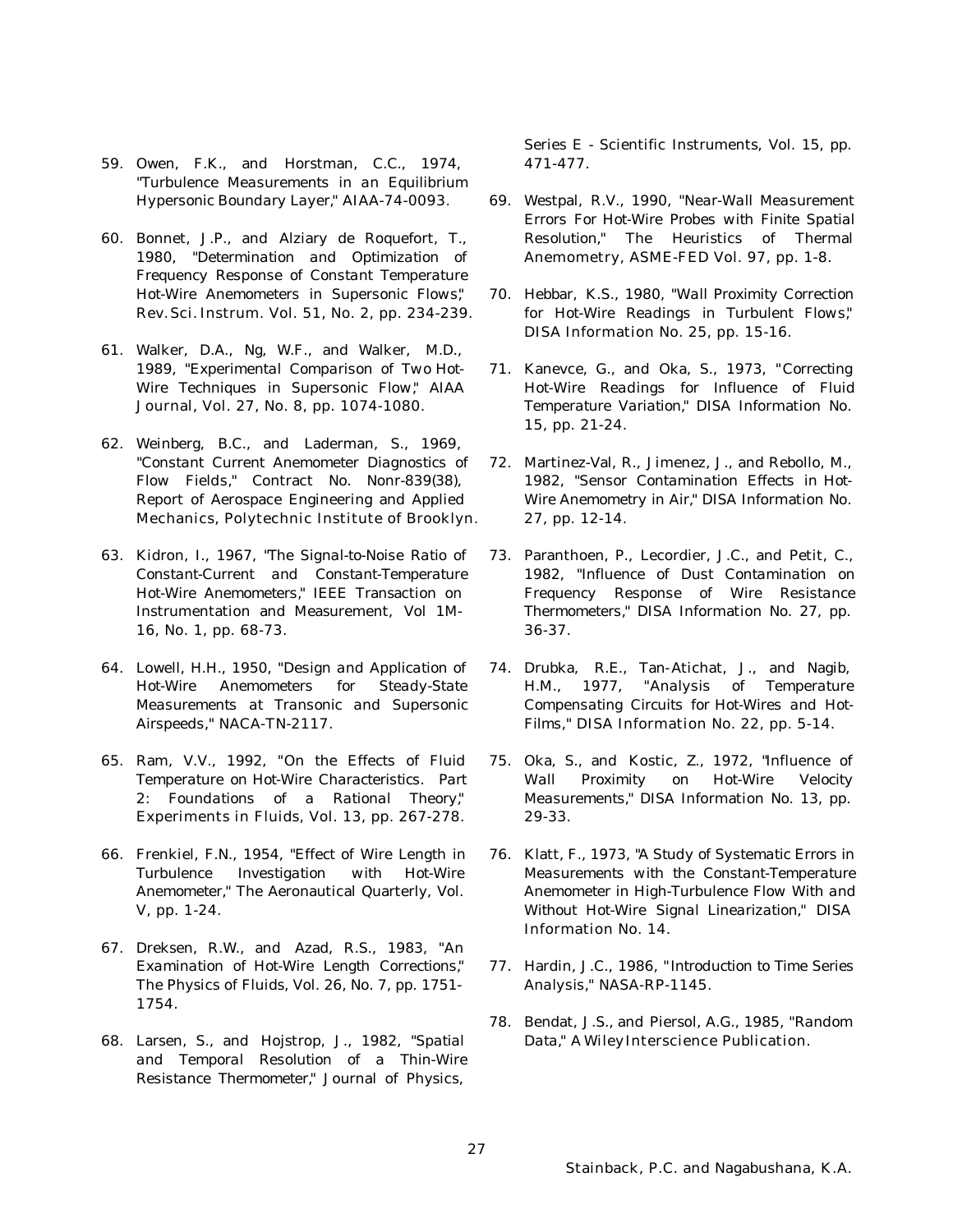- 79. Bruun, H.H., 1978, " *Multi-Probes and Higher Moments,*" Proceedings of the Dynamic Flow Conference, pp. 943-961.
- 80. Frenkiel, F.N., and Klebanoff, P.S., 1967, "*Higher-Order Correlation in a Turbulent Fluid*," The Physics of Fluids, Vol. 10, No. 3, pp. 507- 520.
- 81. Van Atta, C.W., 1978, "*Multi Channel Measurements and High-Order Statistics,*" Proceedings of the Dynamic Flow Conference, pp. 919-941.
- 82. Frenkiel, F.N., and Klebanoff, P.S., 1967, "*Correlation Measurements in a Turbulent Flow Using High-Speed Computing Methods,*" The Physics of Fluids, Vol. 10, No. 8, pp. 507-520.
- 83. George, W.K, 1978, "*Processing of Random Signals* (with appendices by Beuther, P.D., and Lumley, J.L.,)," Proceedings of the Dynamic Flow Conference, pp. 757-800.
- 84. Bendat, J.S., and Piersol, A.G., 1980, "*Engineering Applications of Correlation and Spectral Analysis,*" A Wiley Interscience Publication.
- 85. Stainback, P.C., and Johnson, C.B., 1983, "*Preliminary Measurements of Velocity, Density and Total Temperature Fluctuations in Compressible Subsonic Flow,*" AIAA-83-0384.
- 86. Jones, G.S., Stainback, P.C., Harris, C.D., Brooks, C.W., and Clukey, S.J., 1989, "*Flow Quality Measurements for the Langley 8-Foot Transonic Pressure Tunnel LFC Experiment,*" AIAA-89-0150.
- 87. Owen, F.K., and Horstman, C.C., 1972, "*Hypersonic transitional Boundary Layers,*" AIAA Journal, Vol. 10, No. 6, pp. 769-775.
- 88. Sato, H., 1951, "*Experimental Study of the Spectrum of Isotropic Turbulence, I,*" Journal of Phys. Soc. Japan, Vol. 6, pp. 387-392. (Also, 1952, "*Experimental Study of the Spectrum of Isotropic Turbulence, II,*" Journal of Phys. Soc. Japan, Vol. 7, pp. 392-396).
- 89. Champagne, F.H., 1978, " *The Fine-Scale Structure of the Turbulent Velocity Field,*" Journal of Fluid Mechanics, Vol. 86, Part 1, pp. 67-108.
- 90. Uberoi, M.S., and Kovasznay, L.S.G., 1952, "*On Mapping and Measurement of Random Fields,*" Vol. X, No. 4, pp. 375-393.
- 91. Gagne, Y., Hopfinger, E.J., and Marechal, J., 1978, "*Measurements of Internal Intermittency and Dissipation Correlations in Fully Developed Turbulence,*" Proceedings of the Dynamics Flow Conference, pp. 271-277.
- 92. Schumann, U., and Patterson, G.S., 1978, "*Numerical Study of Pressure and Velocity Fluctuations in Nearly Isotropic Turbulence,*" Journal of Fluid Mechanics, Vol. 88, part 4, pp. 685-709.
- 93. Artt, D.W., and Brown, A., 1971, " *The Simultaneous Measurement of Velocity and Temperature,*" Journal of Physics E: Scientific Instruments, Vol. 4, pp. 72-74.
- 94. Davis, M.R., and Davies, P.O.A.L., 1972, "*Factors Influencing the Heat Transfer from Cylindrical Anemometer Probes,*" Journal of Heat and Mass Transfer, Vol. 15, pp. 1659- 1677.
- 95. Cimbala, J.M., and Park, W.J., 1990, " *A Direct Hot-Wire Calibration Technique to Account for Ambient Temperature Drift in Incompressible Flow,*" Experiments in Fluids, Vol. 8, pp. 299- 300.
- 96. Boman, U.R., 1992, " *Hot-Wire Calibration Over a Large Temperature Range,*" Experiments in Fluids, Vol. 12, pp. 427-428.
- 97. Fulachier, L., 1978, "*Hot-Wire Measurements in Low Speed Heated Flow,*" Proceedings of the Dynamic Flow Conference.
- 98. George, W.K., Beuther, P.D., and Shabbir, D., 1987, "*Polynomial Calibrations for Hot-Wires in Thermally-Varying Flows,*" Symposium on Thermal Anemometry, ASME-FED Vol. 53, pp. 1-6.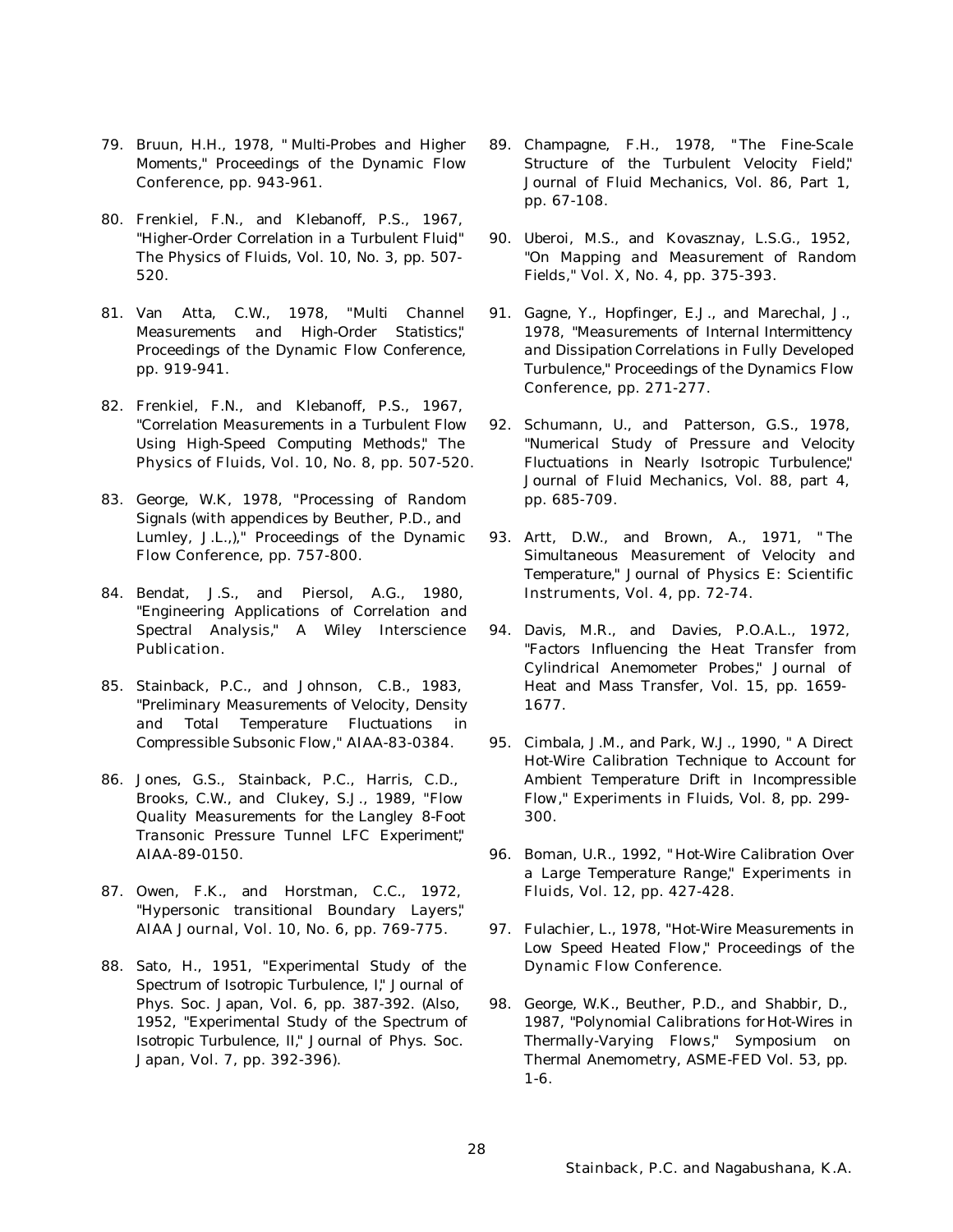- 99. McAdam, W.H., 1954, " *Heat Transmission,*" McGraw-Hill Book Company Inc.
- 100. Kostka, M., and Ram, V.V., 1992, " *On the Effects of Fluid Temperature on Hot Wire Characteristics. Part 1: Results of Experiments,*" Experiments in Fluids, Vol. 13, pp. 115-162.
- 101. Crimbala, J.M., and Pork, W.J., 1990, " *A Direct Hot-Wire Calibration Technique to Account for Ambient Temperature Drift in Incompressible Flow,*" Experiments in Fluids, Vol. 8, pp. 299-300.
- 102. Haw, R.C., and Foss, J.F., 1990, "*A Facility for Low Speed Calibration,*" The Heuristics of Thermal Anemometry, ASME-FED-Vol. 97, pp. 29-33.
- 103. Haw, R.C., Ali, S.K., and Foss, J.F., 1987, "*Gravitationally Defined Velocities for a Low Speed Hot-Wire Calibration,*" Symposium on Thermal Anemometry, ASME-FED Vol. 53, pp. 7-14.
- 104. Collin, D.C., and Williams, M.J., 1959, "*Two Dimensional Convection From Heated Wires at Low Reynolds Numbers,*" Journal of Fluid Mechanics, Vol. 6, pp. 357-384.
- 105. Andrews, G.E., Bradley, D., and Hardy, G.F., 1972, "*Hot-Wire Anemometer Calibration for Measurements of Small Gas Velocities,*" Int. Journal of Heat and Mass Transfer, Vol. 15, pp. 1765-1786.
- 106. Bruun, H.H., 1971, " *Interpretation of a Hot-Wire Signal using a Universal Calibration Law,*" Journal of Physics, E, Vol. 4, pp. 225-231.
- 107. Zabat, M., Browand, F.K., and Plocher, D., "*In-Situ Swinging Arm Calibration for Hot-Film Anemometers,*" Experiments in Fluids, Vol. 12, pp. 223-228.
- 108. Cole, J.D., and Roshko, A., 1954, "*Heat Transfer from Wires at Reynolds Numbers in the Oseen Range,*" Proceedings Heat Transfer and Fluid Mechanics Institute, Stanford, California, pp. 13-24.
- 109. Laurence, J.C., and Landes, L.G., 1952, "*Auxiliary Equipment and Techniques for Adapting the Constant-Temperature Hot-Wire Anemometer to Specific Problems in Air-Flow Measurements,*" NACA-TN-2843.
- 110. Spangenberg, W.G., 1955, " *Heat Loss Characteristics of Hot-Wire Anemometers at Various Densities in Transonic and Supersonic Flows,*" NACA-TN-3381.
- 111. Vrebalovich, T., 1962, "*Heat Loss From Hot-Wires in Transonic Flow,*" Research Summary No. 36-14, Jet Propulsion Lab., Pasadena, California.
- 112. Laufer, J., and McClellan, R., 1956, "*Measurement of Heat Transfer from Fine Wires in Supersonic Flow,*" Journal of Fluid Mechanics, Vol. 1, pp. 276-289.
- 113. Corrsin, S., 1949, "*Extended Applications of the Hot-Wire Anemometer,*" NACA-TN-1864.
- 114. Fiedler, H., 1978, "*On Data Acquisition in Heated Turbulent Flows,*" Proceedings of the Dynamic Flow Conference, pp. 81-100.
- 115. Champagne, F.H., 1978, " *The Temperature Sensitivity of Hot-Wires,*" Proceedings of the Dynamic Flow Conference, pp. 101-114.
- 116. Millikan, C.B., and Klein, A.L., 1933, "*The Effect of Turbulence - An Investigation of Maximum Lift Coefficient and Turbulence in Wind Tunnels and in Flight,*" Aircraft Engineering, Vol. V, pp. 169-174.
- 117. von Doenhoff, A.E., and Abbott, F.T., 1947, "*The Langley Two-Dimensional Low-Turbulence Pressure Tunnel,*" NACA-TN-1283.
- 118. Uberoi, M.S., 1956, "*Effect of Wind-Tunnel Contraction on Free-Stream Turbulence,*" Journal of the Aeronautical Sciences, Vol. 23, No. 8, pp. 754-764.
- 119. Wigeland, R.A., Tan-atichat, J., and Nagib, H.M., 1981, "*Evaluation of a New Concept for Reducing Freestream Turbulence in Wind*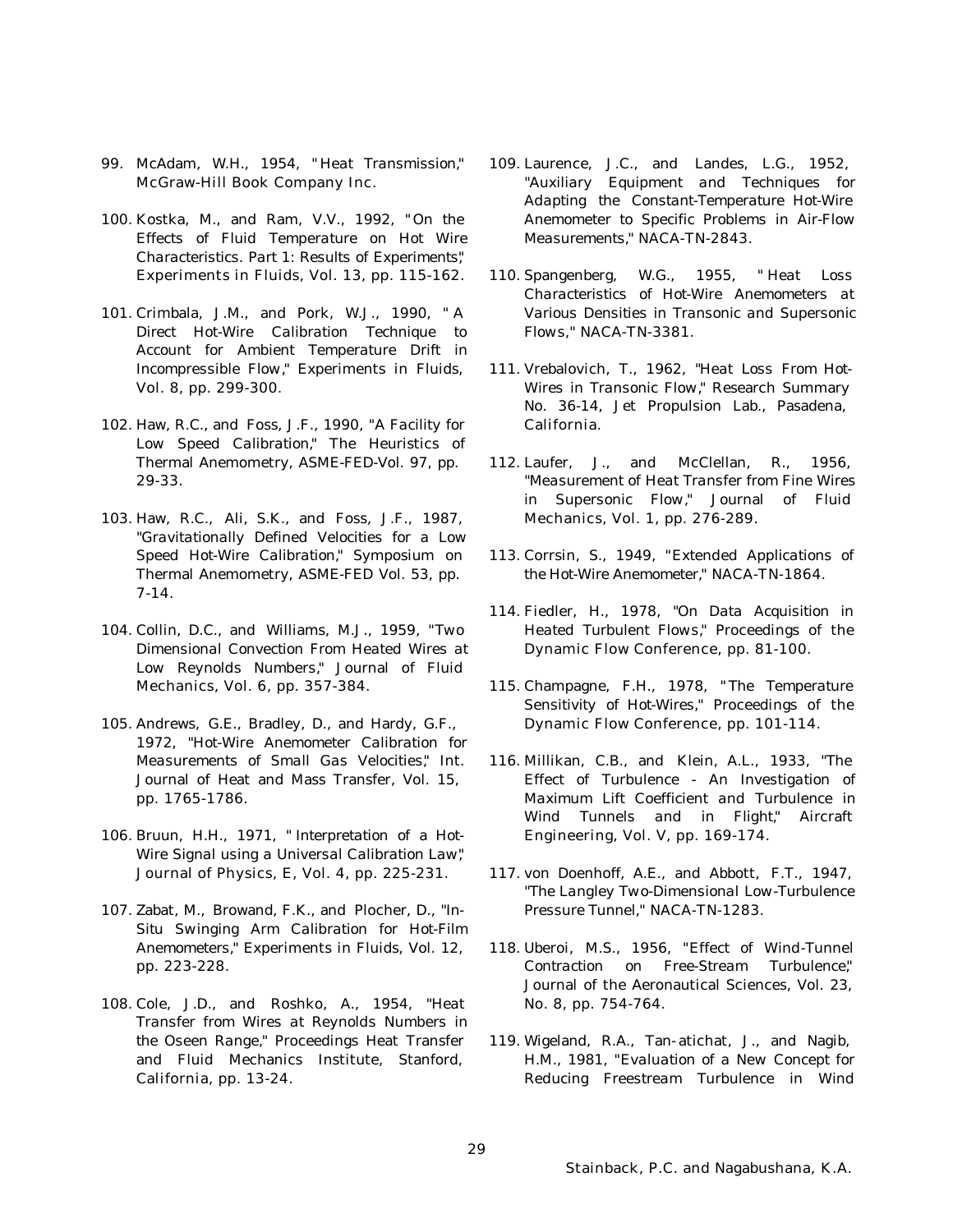*Tunnels*," Journal of Aircraft, Vol. 18, No. 7, pp. 528-536, (also AIAA-80-0432R).

- 120. Scheiman, J., and Brooks, J.D., 1980, "*A Comparison of Experimental and Theoretical Turbulence Reduction from Screens, Honeycomb and Honeycomb-Screen Combinations,*" AIAA-80-0433.
- 121. Dryden, H.L., and Abbott, I.H., 1949, "*The Design of Low-Turbulence Wind Tunnels,*" NACA-R940.
- 122. Budwig, R., Tavoularic, S., and Corrsin, S., 1985, "*Temperature Fluctuations and Heat Flux in Grid-Generated Isotropic Turbulence with Streamwise and Transverse Mean-Temperature Gradients,*" Journal of Fluid Mechanics, Vol. 153, pp. 414-460.
- 123. Warhaft, Z., and Lumley, J.L., 1978, "*An Experimental Study of the Decay of Temperature Fluctuation in Grid-Generated Turbulence,*" Journal of Fluid Mechanics, Vol. 88, part 4, pp. 659-684.
- 124. Warhaft, Z., 1980, "*On Experimental Study of the Effect of Uniform Strain on Thermal Fluctuations in Grid-Generated Turbulence*," Journal of Fluid Mechanics, Vol. 99, part 3, pp. 545-573.
- 125. Tucker, M., 1953, "*Combined Effect of Damping Screens and Stream Convergence on Turbulence*," NACA-TN-2878.
- 126. Taylor, G.I., and Batchelor, G.K., 1949, "*The Effect of Wire Gauze on Sound Disturbances in a Uniform Stream,*" Quarterly Journal of Mech. and Applied Math, Vol. II, part I, pp. 1-29.
- 127. Tucker, H.J., and Ali, S.F., 1973, "*Decay of Anisotropic Turbulence,*" AIAA Journal, Vol. 11, No. 4, pp. 546-548.
- 128. Frenkiel, F.N., Klebanoff, P.S., and Huag, T.T., 1979, "*Grid Turbulence in Air and Water,*" The Physics of Fluids, Vol. 22, No. 9, pp. 1606- 1617.
- 129. Tucker, H.J., and Reynolds, A.J., 1968, "*The Distortion of Turbulence by Irrotational Plane Strain,*" Journal of Fluid Mechanics, Vol. 32, part 4, pp. 657-673.
- 130. Durbin, P.A., 1982, " *Analysis of the Decay of Temperature Fluctuations in Isotropic Turbulence,*" Physics of Fluids, Vol. 25, No. 8, pp. 1328-1332.
- 131. Klebanoff, P.S., 1954, "*Characteristics of Turbulence in a Boundary Layer with Zero Pressure Gradient*," NACA Report 1247 (Supersedes NACA-TN-3178).
- 132. Bardakhnov, S.P., Kozlov, V.V., and Larichkin, V.V., 1989, "*Influence of an Acoustic Field on the Flow Structure Behind a LEBU in a Turbulent Boundary Layer,*" Second IUTAM Symposium on Structure of Turbulence and Drag Reduction, Zurich, Switzerland, pp. 503- 506.
- 133. Coustols, E., Gleyzes, C., Schmitt, V., and Berrue, P., 1988, "*Etude Experimentale de la Reduction du Frottement Turbulent au Moyen de Parois Rainurees,*" L'Aeronautique et L'Astronautique, No. 34, No. 129, pp. 34-46.
- 134. Azad. R.S., and Doell, B., 1989, "*Behaviour of Separation Bubble with Different Roughness Elements at the Leading Edge of a Flat Plate,*" Second IUTAM Symposium on Structure of Turbulence and Drag Reduction, Zurich, Switzerland, pp. 85-92.
- 135. Schubauer, G.B., and Skramstad, H.K., 1948, "*Laminar-Boundary-Layer Oscillations and Transition on a Flat Plate,*" NACA-TR-909.
- 136. Kohama, Y., Ohta, F., and Segawa, K., 1989, "*Development and Interaction of Instabilities in the Cross Flow Field,*" Laminar-turbulent transition; Proceedings of the IUTAM Symposium, Toulouse, France, pp. 431-440.
- 137. Ito, A., 1985, "*O-Kyoku Men ni Tomonau Tate Uzu Hokai no Kozo,*" Nihon Koku Uchu Gakkaishi, Vol. 33, No. 374, pp. 58-65. (Journal of Japan Society for Aeronautical and Space Sciences).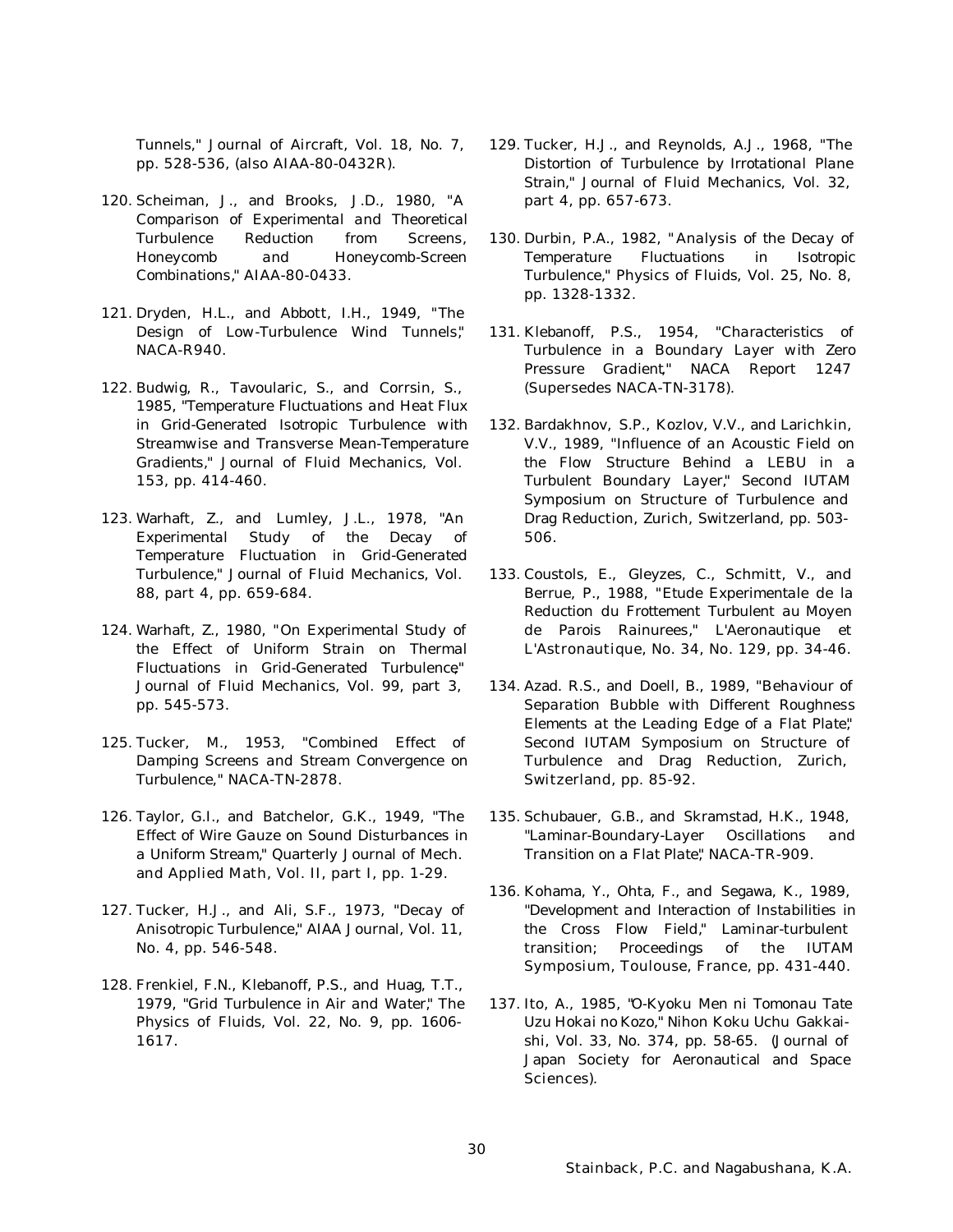- 138. Dovgal', A.V., Levchenko, V.Ya., and Timofeyev,  $V.A.,$  1989, "*LaminarizatsiyPogranichnovo Sloya Putem Loklizovannovo Nagrevaniya Poverkhnosti,*" Izvestiya Sibirskovo Otdeleniya Akademii Nauk SSSR, Seriya Tekhnicheskoy Nauk, ISS. 3, pp. 60-65.
- 139. Mechel, F., and Schilz, W., 1986, "*Studies of Acoustic Effects on a Flow Boundary Layer in Air,*" NASA-TM-77981.
- 140. Kendall, J.M., 1985, "*Experimental Study of Disturbances Produced in a Pre-Transitional Laminar Boundary Layer by Weak Freestream Turbulence,*" AIAA-85-1695.
- 141. Sokolov, M., and Giant, Z., 1992, "*The Ladder Probe: Reverse Flow Measurements with a Hot-Wire Rake,*" Experiments in Fluids, Vol. 12, pp. 307-318.
- 142. Rose, W.C., and Otten, L.J, 1983, "*High Reynolds-Number Shear-Stress Measurements,*" AIAA-83-0053.
- 143. Wyngaard, J.C., 1968, " *Measurement of Small-Scale Turbulence Structure with Hot-Wires,*" Journal of Scientific Instruments, (Journal of Physics E), Series 2, Vol. 1, pp. 1105-1108.
- 144. Davies, P.O.A.L., and Yule, A.J., 1974, "*Structure of Turbulence,*" I.S.V.R.
- 145. Kendall, J.M., 1990, "*Boundary Layer Receptivity to Freestream Turbulence,*" AIAA-90-1504.
- 146. Goldstein, M.E., 1983, "*The Evolution of Tollmien-Schlitching Waves Near a Leading Edge,*" Journal of Fluid Mechanics, Vol. 127, pp. 59-81.
- 147. Kerschen, E.J., 1989, "*Boundary Layer Receptivity,*" AIAA-89-1109.
- 148. Klebanoff, P.S., 1971, "*Effect of Freestream Turbulence on the Laminar Boundary Layer (Abstract),*" Bulletin of American Physical Society, Vol. 10, No. 11, pp. 1323.
- 149. Arnal, D., and Juillen, J., 1978, "*Contribution Experimentale a l'Etude de la Receptivite d'une Couche Limite Laminaire, a la Turbulence de l'Ecoulement General,*" ONERA Technical Report No. 1/5018-AYD.
- 150. Kosyrigin, V., Levchenko, Y., and Polyakov, N., 1988, "*The Laminar Boundary Layer in the Presence of a Moderately Turbulent Freestream,*" Preprint No. 16-88, USSR Academy of Sciences, Institute for Theoretical and Applied Mechanics, Novosibirsk.
- 151. Suder, K., O'Brien, J., and Reshotko, E., 1988, "*Experimental Study of Bypass Transition in a Boundary Layer,*" NASA-TM-100913.
- 152. Kendall, J.M., 1982, "*Study of the Effect of Freestream Turbulence Upon Disturbances in the Laminar Boundary Layer,*" Report AFWAL-TR-82-3002.
- 153. Kendall, J.M., 1984, "*Experiments on the Generation of Tollmien-Schlichting Waves in a Flat Plate Boundary Layer by Weak Freestream Turbulence,*" AIAA-84-0011.
- 154. Kendall, J.M., "*Hot-Wire and Shadowgraph Studies Relating to Boundary Layer Transition on a Slender Cone at Mach 4.5,*" (Private Communications).
- 155. Kendall, J.M., 1975, "*Wind Tunnel Experiments Relating to Supersonic and Hypersonic Boundary Layer Transition,*" AIAA Journal, Vol. 13, No. 3, pp. 290-299.
- 156. Mack, L.M., 1975, "*Linear Stability Theory and Problem of Supersonic Boundary Layer Transition,*" AIAA Journal, Vol. 13, No. 3, pp. 278-289.
- 157. Corrsin, S., and Uberoi, M.S., 1949, "*Further Experiments on the Flow and Heat Transfer in a Heated Turbulent Air Jet,*" NACA-TN-1865 (Issued as NACA Report 998, 1950).
- 158. Manjunath, A., Gowda, B.H.L., and Natarajan, R., 1992, "*Studies on the Mixing of Two Non-Axial Jets in a Confined Passage-Turbulence*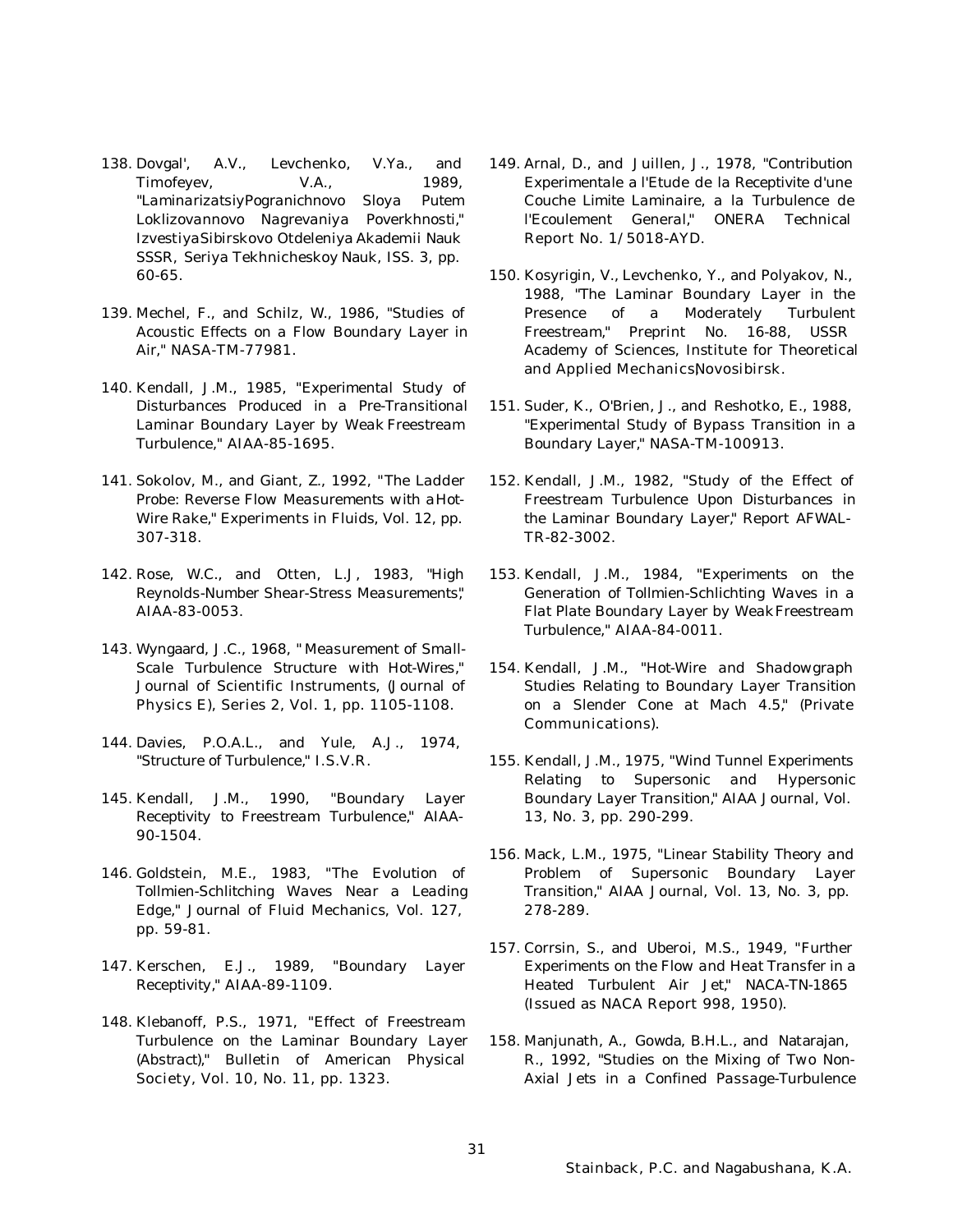*Characteristics,*" Experiments in Fluids, Vol. 13, pp. 147-154.

- 159. Laurence, J.C., 1955, "*Intensity, Scale, and Spectra of Turbulence in Mixing Region of Free Subsonic Jet,*" NACA-TN-3561.
- 160. Miksad, R.W., Jones, F.L., and Powers, E.J., 1983, "*Measurements of Nonlinear Interactions During Natural Transition of a Symmetric Wake,*" The Physics of Fluids, Vol. 26, No. 6, pp. 1402-1409.
- 161. Anders, J.B., Jr., 1974, "*Turbulence Measurements in Hypersonic Helium Flow,*" Report 1157, Gas Dynamics Laboratory, Princeton University, Princeton, New Jersey.
- 162. Barre, S., Quine, C., and Dussauge, J.P., 1992, "*Compressibility Effects on the Structure of Supersonic Mixing Layers: Experimental Results,*" Institut de Mécanique de Marseilles, Institut de Mécanique Statistique de la Turbulence, U.M. CNRS- Université Aix-Marseille II n° 380033, 12 avenue du Général Lecleerc, 13003, MARSEILLES, FRANCE.
- 163. Demetriades, A., 1978, "*Probes for Multivariant Flow Characteristics,*" Proceedings of the Dynamic Flow Conference on Dynamic Measurements in Unsteady Flows, IMST, Marseille, France, pp. 13-44.
- 164. Stainback, P.C., and Nagabushana, K.A., "*Reinvestigation of Hot-Wire Anemometry Applicable to Subsonic Compressible Flows Using Fluctuation Diagrams,*" (submitted to Journal of Fluids Engineering, Transactions of the ASME, Log No. 3538-DPT).
- 165. Stainback, P.C., Nagabushana, K.A., and Bushnell, D.M., 1992, "*Mode Diagrams for Hot Wire Anemometry in Subsonic Flows,*" International Conference on Methods of Aerophysical Research, organized by Institute of Theoretical and Applied Mechanics (ITAM) of the Siberian Division of the Russian Academy of Sciences, Novosibirsk, RUSSIA.
- 166. Stainback, P.C., and Nagabushana, K.A., 1991, "*Fluctuation Diagrams for Hot Wire*

*Anemometry in Subsonic Compressible Flows,*" NASA-CR-189580.

- 167. Zinov'ev, V.N., and Lebiga, V.A., 1988, "*Measurements of Fluctuations For High Subsonic Velocities Using a Hot-Wire Anemometer,*" Plenum Publishing Corp. Novosibirsk, Translated from Zhurnal Prikladoni Mekhanikii Teckhnicheskoi Fiziki, No. 3, pp. 80-84.
- 168. Lebiga, V.A., and Zinoviev, V.N., 1989, "*Hot-Wire Measurements in Compressible Flow,*" ICIASF'89 Record, IEEE-89CH2762-3., The 13th International Congress on Instrumentation in Aerospace Simulation Facilities, DFVLR Research Centedöttingen.
- 169. Lebiga, V.A., and Zinovyev, V.N., 1991, "*Acoustic Measurements with a Hot-Wire Anemometer at High Subsonic Velocities,*" Dantec Information No. 10, 14-16.
- 170. Horstman, C.C., and Rose, W.C., 1977, " *Hot-Wire Anemometry in Transonic Flow,*" AIAA Journal, Vol. 15, No. 3, pp. 395-401.
- 171. Davies, P.O.A.L., and Fisher, M.J., 1964, " *Heat Transfer from Electrically Heated Cylinders,*" Proceedings of the Royal Society, Series A, Mathematical and Physical Sciences, Vol. 280, No. 1383, pp. 486-527.
- 172. Jones, G.S., Stainback, P.C., and Nagabushana, K.A., 1992, "*A Comparison of Calibration Techniques for Hot-Wires Operated in Transonic Slip Flows*," AIAA-92-4007.
- 173. Stainback, P.C., Nagabushana, K.A., and Jones, G.S., 1993, "*A Status Report for Hot-Wire Anemometry Development at the Langley Research Center for Transonic and Subsonic Slip Flow Regimes,*" Third International Symposium on Thermal Anemometry - ASME Fluids Engineering Division Summer Meeting, Washington, D.C.
- 174. Stainback, P.C., Nagabushana, K.A., Clukey, S.J., and Jones, G.S., 1991, "*Heat Transfer From Heater Cylinders in Subsonic Flows,*"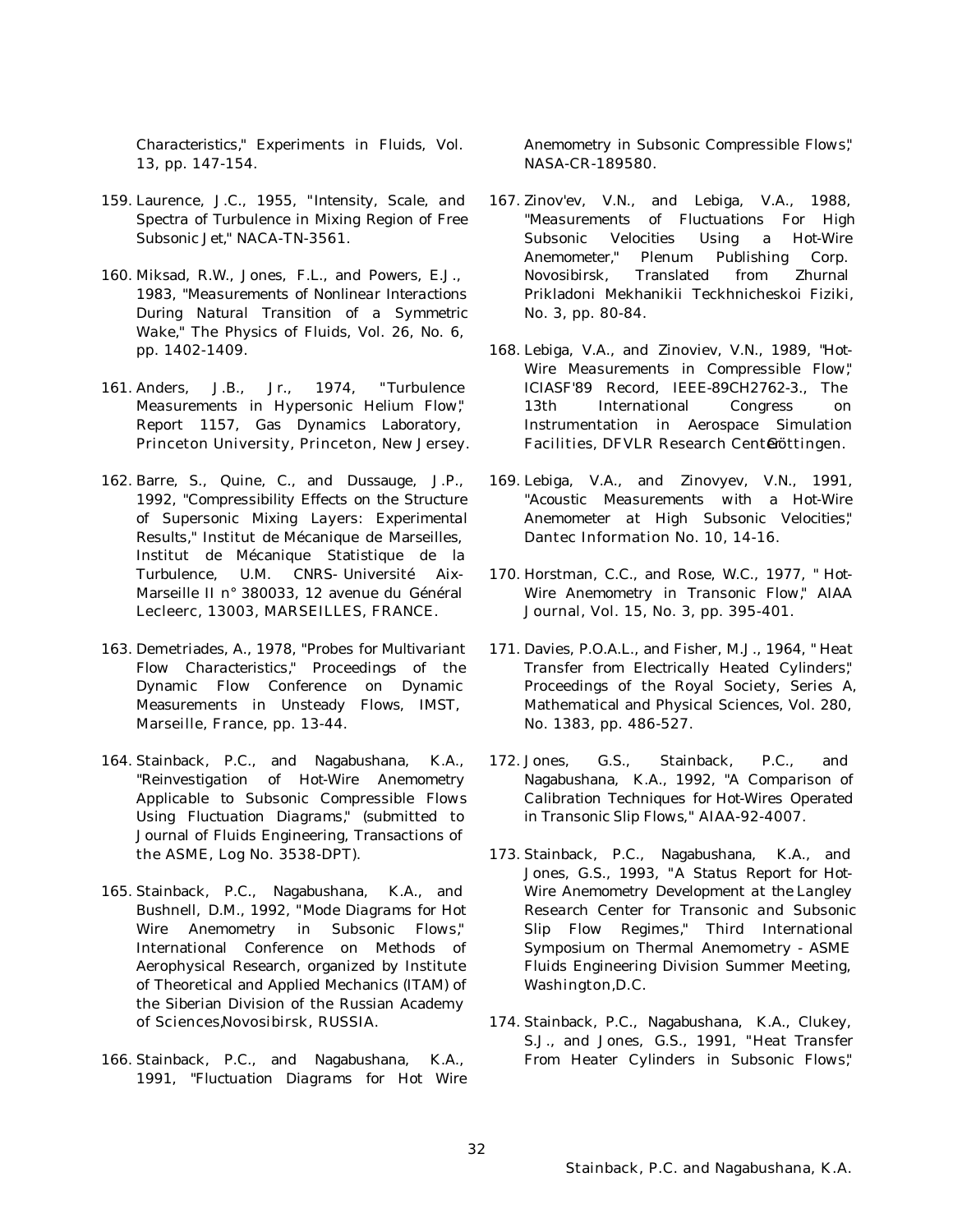First Joint ASME-JSME Fluids Engineering Conference, Portland, Oregon.

- 175. Stainback, P.C., and Nagabushana, K.A., 1992, "*Re-investigation of Hot-WIre Anemometry Applicable to Subsonic Compressible Flows Using Fluctuation Diagrams,*" to appear in JNASA-CR-4429.
- 176. Rong, B.S., Tan, D.K.M., and Smits, A.J., 1985, "*Calibration of the Constant Temperature Normal Hot-Wire Anemometer in Transonic Flow,*" Report MAE-1696.
- 177. Barre, S., Dupont, P., and Dussauge, J.P., 1992, "*Hot-Wire Measurements in Turbulent Transonic Flows,*" European Journal Mechanics B, Vol. 11, No. 4, pp. 439-454.
- 178. Winovich, W., and Stein, H.A., 1957, "*Measurements of the Nonlinear Variation with Temperature of Heat-Transfer Rate from Hot-Wires in Transonic and Supersonic Flow,*" NACA-TN-3965.
- 179. Kaimal, J.C., Wyngaard, J.C., Izumi, Y., and Cote, O.R., 1972, "*Spectral Characteristics of Surface-Layer Turbulence,*" Quarterly Journal of the Royal Meteorological Society, Vol. 98, No. 417, pp. 563-589.
- 180. MacCready, P.B., 1953, " *Atmospheric Turbulence Measurements,*" Journal of Meteor, Vol. 10, No. 5, pp. 325-337.
- 181. Wagner, R.D., and Weinstein, L.M., 1974, "*Hot-Wire Anemometry in Hypersonic Helium Flow,*" NASA-TN-D-7465.
- 182. Laderman, A.J., and Demetriades, A., 1973, "*Hot-Wire Measurements of Hypersonic Boundary-Layer Turbulence,*" The Physics of Fluids, Vol. 16, pp. 179-181.
- 183. Smits, A.J., 1990, "*An Introduction to Constant-Temperature Hot-Wire Anemometry in Supersonic Flows,*" The Heuristics of Thermal Anemometry, ASME-FED Vol. 97, pp. 35-40.
- 184. Smith, D.R., and Smits, A.J., 1993, "*The Simultaneous Measurement of Velocity and*

*Temperature Fluctuations in the Boundary Layer of a Supersonic Flow,*" Experimental Thermal and Fluid Science, Vol. 6.

- 185. Laufer, J., 1961, "*Aerodynamic Noise in Supersonic Wind Tunnels,*" Journal of the Aerospace Sciences, Vol. 28, No. 9, pp. 685- 692.
- 186. Wilkinson, S.P., Anders, S.G., Chen, F.-J., and Beckwith, I.E., 1992, "*Supersonic and Hypersonic Quiet Tunnel Technology at NASA Langley,*" AIAA-92-3908.
- 187. Vrebalovich, T., 1962, "*Application of Hot-Wire Techniques in Unsteady Compressible Flows,*" The ASME Hydraulic Division Conference, Symposium on Measurement in Unsteady Flow, pp. 61-70.
- 188. Laderman, A.J., and Demetriades, A., 1974, "*Mean and Fluctuating Flow Measurements in the Hypersonic Boundary Layer Over a Cooled Wall,*" Journal of Fluid Mechanics, Vol. 63, pp. 121-144.
- 189. Laderman, A.J., 1974, "*Hypersonic Viscous Flow over a Slender Cone, Part II: Turbulent Structures of the Boundary Layer,*" AIAA-74- 0534.
- 190. Owen, F.K., 1988, "*Measurements of Hypersonic Flow Fields,*" AGARD-FDP-VKI Special Course, Aerothermodynamics of Hypersonic Velocities.
- 191. Owen, F.K., and Calarence, W., 1987, "*Turbulent Measurement in Hypersonic Flow,*" Paper No. 5, AGARD-CP-428, Fluid Dynamic Panal Symposium on Aerodynamic of Hypersonic Lifting Vehicles, Bristol, UK.
- 192. Smits, A.J., 1991, "*Turbulent Boundary-Layer in Supersonic Flow,*" Phil. Trans. R. Soc., Lond. A, Vol. 336, pp. 81-93.
- 193. Smits, A.J., Hayakawa, K., and Muck, K.C., 1983, "*Constant Temperature Hot-Wire Anemometer Practice in Supersonic Flows; Part 1: The Normal Wire,*" Experiments in Fluids, Vol. 1, pp. 83-92.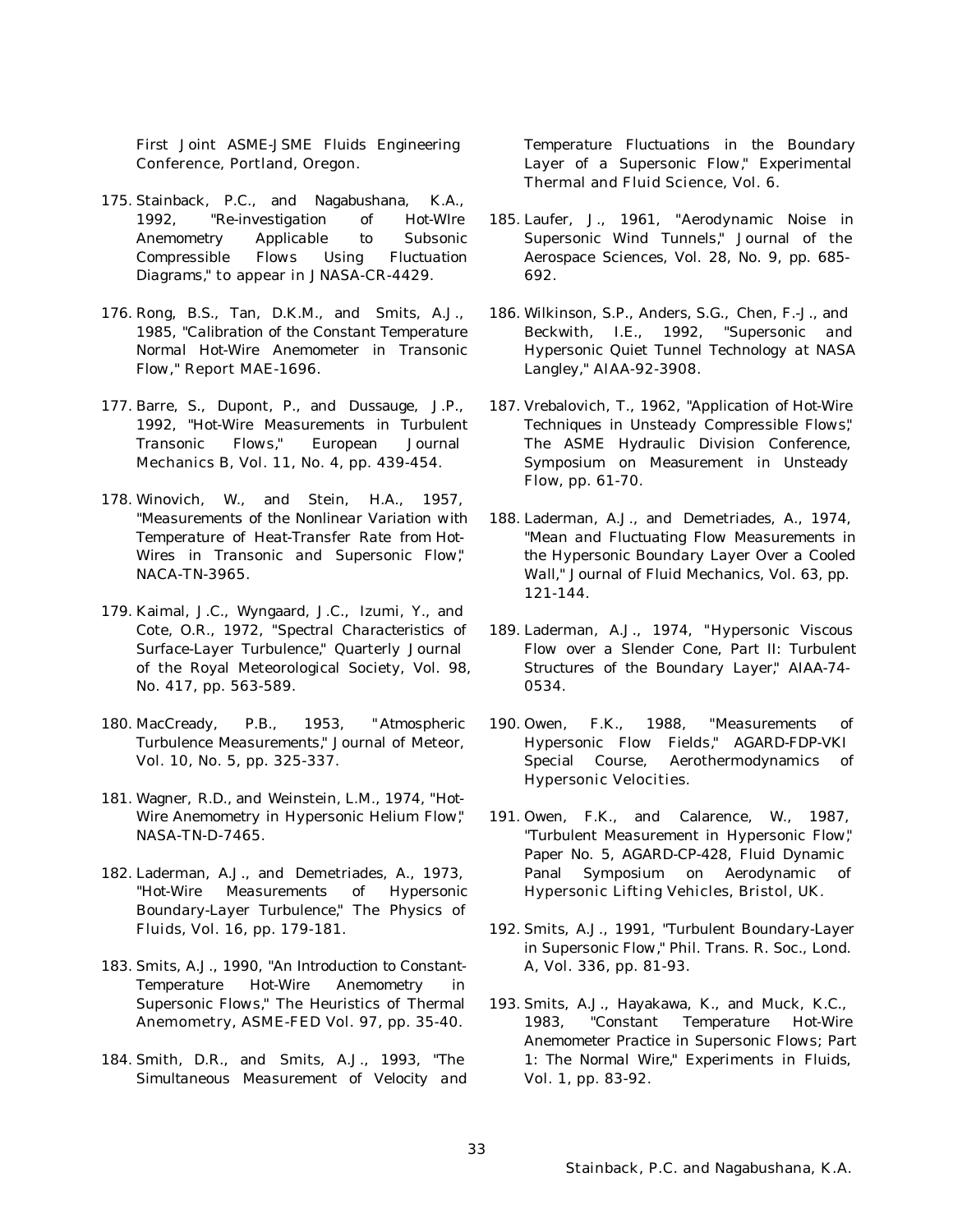- 194. Dupont, P., and Debieve, J.F., 1992, "*A Hot-Wire Method for Measuring Turbulence in Transonic or Supersonic Heated Flows,*" Experiments in Fluids, Vol. 13, pp. 84-90. (Also Twelfth Symposium on Turbulence, Department of Chemical Engineering, Continuing Education, University of Missouri-Rolla), 1990.
- 195. Rose, W.C., 1973, "*The Behavior of a Compressible Turbulent Boundary Layer in a Shock-Wave-Induced Adverse Pressure Gradient,*" NASA TN D-7092, (Also Ph.D., Thesis, University of Washington 1972, CAT-7306-S).
- 196. Fisher, M.C., Maddalon, D.V., Weinstein, L.M., and Wagner, Jr., R.D., 1971, "*Boundary Layer Pitot and Hot-Wire Surveys at*  $M_{\mathbf{Y}} = 20$ *, " AIAA* Journal, Vol. 9, No. 5, pp. 826-834.
- 197. Moore, F.K., 1953, "*Unsteady Oblique Interaction of a Shock Wave with a Plane Disturbance,*" NACA-TN-2879, also NACA Rept. 1165.
- 198. D'iakov, S.P., 1958, "*The Interaction of Shock* Waves with Small Perturbations. I," **Soviet** Physics Jetp, Vol. 6(33), No. 4, pp. 729-739.
- 199. D'iakov, S.P., 1958, "*The Interaction of Shock* Waves with Small Perturbations. II," **Soviet** Physics JETP, Vol. 6(33), No. 4, pp. 740-747.
- 200. Dewey, Jr., C.F., 1961, "*Hot-Wire Measurements in Low Reynolds Number Hypersonic Flows,*" ARS Journal, The American Rocket Society, Vol. 31, No. 12, pp. 1709-1718.
- 201. Stetson, K.F., and Kimmel, R.L., 1992, "*On Hypersonic Boundary Layer Stability,*" AIAA-92-0737.
- 202. Tollmien, W., 1929, "*Über die Entstehung der Turbulenz,*" 1. Mitteilung, Nachr. Wiss. Göttingen, Math. Phys. Klasse, pp. 21-44, (also English translation "*The production of turbulence,*" NACA-TM-609, 1931).
- 203. Tollmien, W., 1936, "*General Instability Criterion of Laminar Velocity Distribution,*" NACA-TM-792.
- 204. Schlichting, H., 1987, "*Boundary Layer Theory,*" McGraw-Hill Book Company, Co.
- 205. Saric, W.S., and Nayfeh, A.H., 1977, "*Nonparallel Stability of Boundary Layer with Pressure Gradient and Suction,*" AGARD-CP-224.
- 206. Kistler, A.L., and Vrebalovich, T., 1966, "*Grid Turbulence at Large Reynolds Numbers,*" Journal of Fluid Mechanics, Vol. 26, No. 37, pp. 37-47.
- 207. Pao., Y.H., 1965, "*Structure of Turbulent Velocity and Scale Fields at Large Wave Number,*" The Physics of Fluids, Vol. 8, No. 6, pp. 1063-1075.
- 208. Mack, L.M., 1977, "*Transition Prediction and Linear Stability Theory,*" AGARD-CP-224.
- 209. Stetson, K.F., Thompson, E.R., Donaldson, J.C., and Sibr, L.G., 1983, "*Laminar Boundary Layer Stability Experiments on a Cone at Mach 8. Part 1: Sharp Cone,*" AIAA-83-1761.
- 210. Demetriades, A., 1971, "*Laminar Boundary Layer Stability Measurements at Mach 7 Including Wall Temperature Effects,*" AFOSR-TR-77-1311.
- 211. Billington, I.J., 1955, "*The Hot-Wire Anemometer and its use in Non-Steady Flow,*" University of Toronto, Ins. Aero. Phys., Tech. Note No. 5.
- 212. Toy, N., and Thoma, S.H., 1987, "*The Twin Pulsed Wire Anemometer - A New Instrument for Measurements in Complex Flows,*" Symposium on Thermal Anemometry, ASME-FED Vol. 53, pp. 65-72.
- 213. Blackwelder, R.F., and McLean, 1987, "*A Hot-Wire Probe for Velocity Measurement in Reverse Flows,*" Symposium on Thermal Anemometry, ASME-FED Vol. 53, pp. 73-78.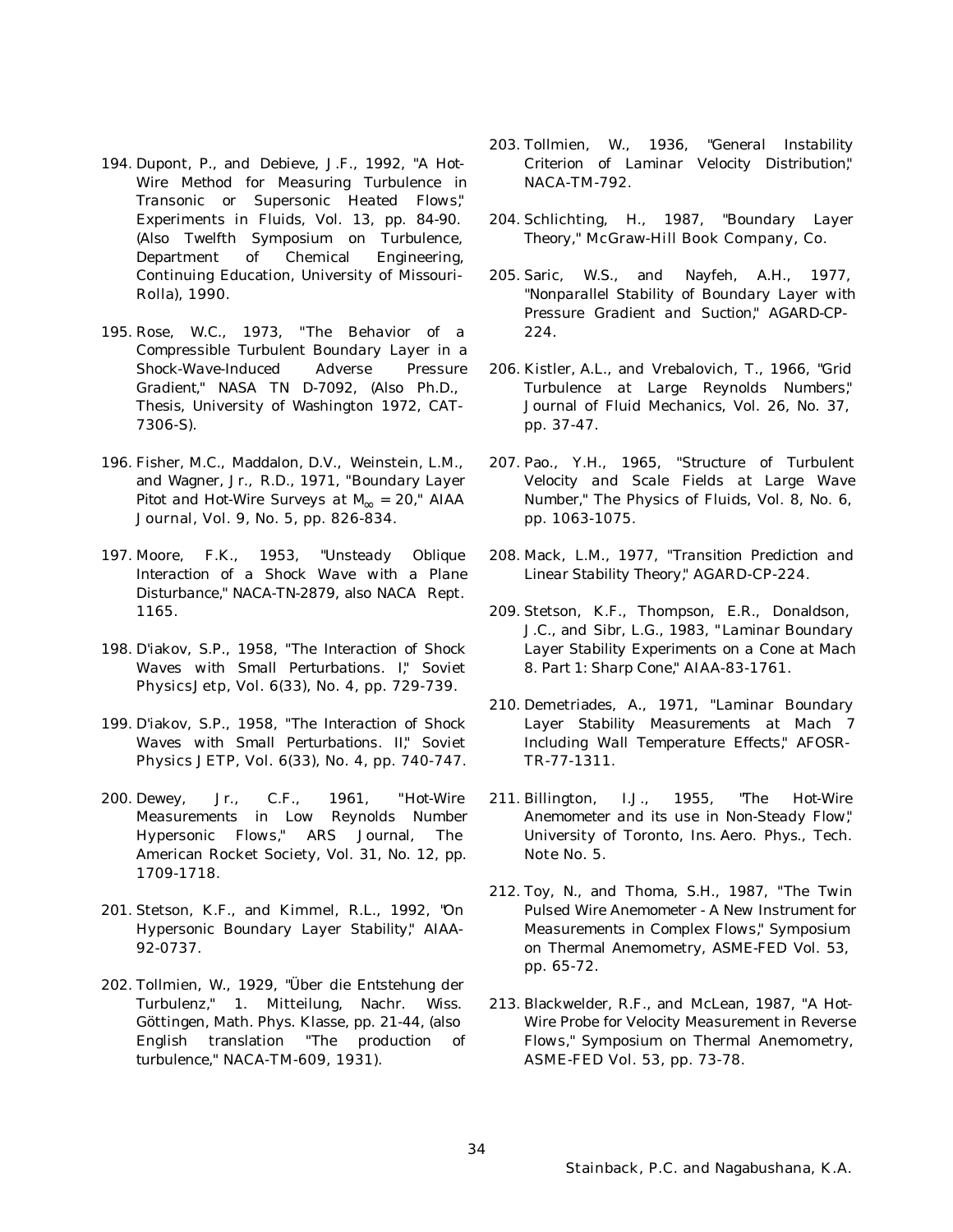- 214. LaGraff, J.E., 1972, "*Observation of Hypersonic Boundary Layer Transition Using Hot-Wire Anemometry,*" AIAA Journal, Vol. 10, No. 6, pp. 762-769.
- 215. Sandborn, V.A., and Wisniewski, R.J., 1960, "*Hot-Wire Exploration of Transition on Cone in Supersonic Flow,*" Proceedings of Heat Transfer and Fluid Mechanics Institute Meeting, Stanford, Ohio, pp. 120-134.
- 216. Hussein, H.J., 1990, "*Measurements of Turbulent Flows with Flying Hot-Wire Anemometry,*" The Heuristics of Thermal Anemometry, ASME-FED Vol. 97, pp. 77-80.
- 217. Spangler, J.G., and Wells, Jr., C.S., 1968, "*Effects of Freestream Disturbances on Boundary Layer Transition,*" AIAA Journal, Vol. 6, No. 3, pp. 543-554.
- 218. Obremski, H.J., and Fejer, A.A., 1967, "*Transition in Oscillating Boundary Layer Flows,*" Journal of Fluid Mechanics, Vol. 29, part 1, pp. 93-111.
- 219. Mack, L.M., 1975, "*A Numerical Method for the Prediction of High-Speed Boundary-Layer Transition Using Linear Theory,*" NASA-SP-347, Part 1, pp. 101-123.
- 220. Reshotko, E., 1976, "*Boundary-Layer Stability and Transition,*" Annual Review of Fluid Mechanics, Vol. 8, pp. 311-349.
- 221. Laufer, J., and Vrebalovich, T., 1960, "*Stability and Transition of a Supersonic Laminar Boundary Layer on an Insulated Flat Plate,*" Journal of Fluid Mechanics, Vol. 9, part 2, pp. 257-299.
- 222. Takagi, S., 1992, "*Simple Method for Determining the Laser-Velocimeter Focal Point with the Aid of the Hot-Wire Anemometer,*" AIAA Journal, Vol. 30, No. 6, pp. 1664-1665.
- 223. Blackwelder, R.F., and Kaplan, R.E., 1976, "*On the Wall Structure of the Turbulent Boundary Layer,*" Journal of Fluid Mechanics, Vol. 26, pp. 89-112.
- 224. Moin, P., and Kim, J., 1985, "*The Structure of the Vorticity Field in Turbulent Channel Flow, Part I, Analysis of Instantaneous Fields and Statistical Correlations,*" Journal of Fluid Mechanics, Vol. 155, pp. 441-464 .
- 225. Perry, A.E., and Cheng, M.S., 1982, "*On the Mechanism of Wall Turbulence,*" Journal of Fluid Mechanics, Vol. 119, pp. 173-217.
- 226. Donovan, J.F., and Smits, A.J., 1987, "*A Preliminary Investigation of Large Scale Organized Motion in a Supersonic Turbulent Boundary Layer on a Curved Surface,*" AIAA-87-1285.
- 227. Rose, W.C., and Johnson, D.A., 1974, "*Study of Shock-Wave Turbulent Boundary Layer Interaction Using Laser Velocimeter and Hot-Wire Anemometer Techniques,*" AIAA-74-0095.
- 228. Polyakov, A.F., and Shindin, S.A., 1983, "*Some Aspects of Measuring the Structure of Non-Isothermal Turbulence by Simultaneous Application of DISA's LDA and Hot-Wire Anemometer,*" DISA Information No. 28, pp. 10-14.
- 229. Logan, P., McKenzie, R.L., and Bershader, D., 1988, "*Hot-Wire Accuracy in Supersonic Turbulence from Comparisons with Laser-Induced Fluorescence,*" AIAA Journal, Vol. 26, No. 3, pp. 316-322.
- 230. McKenzie, R.L., and Fletcher, D.G., 1992, "*Laser-Spectroscopic Measurement Techniques for Hypersonic, Turbulent Wind Tunnel Flows,*" NASA-TM-103928.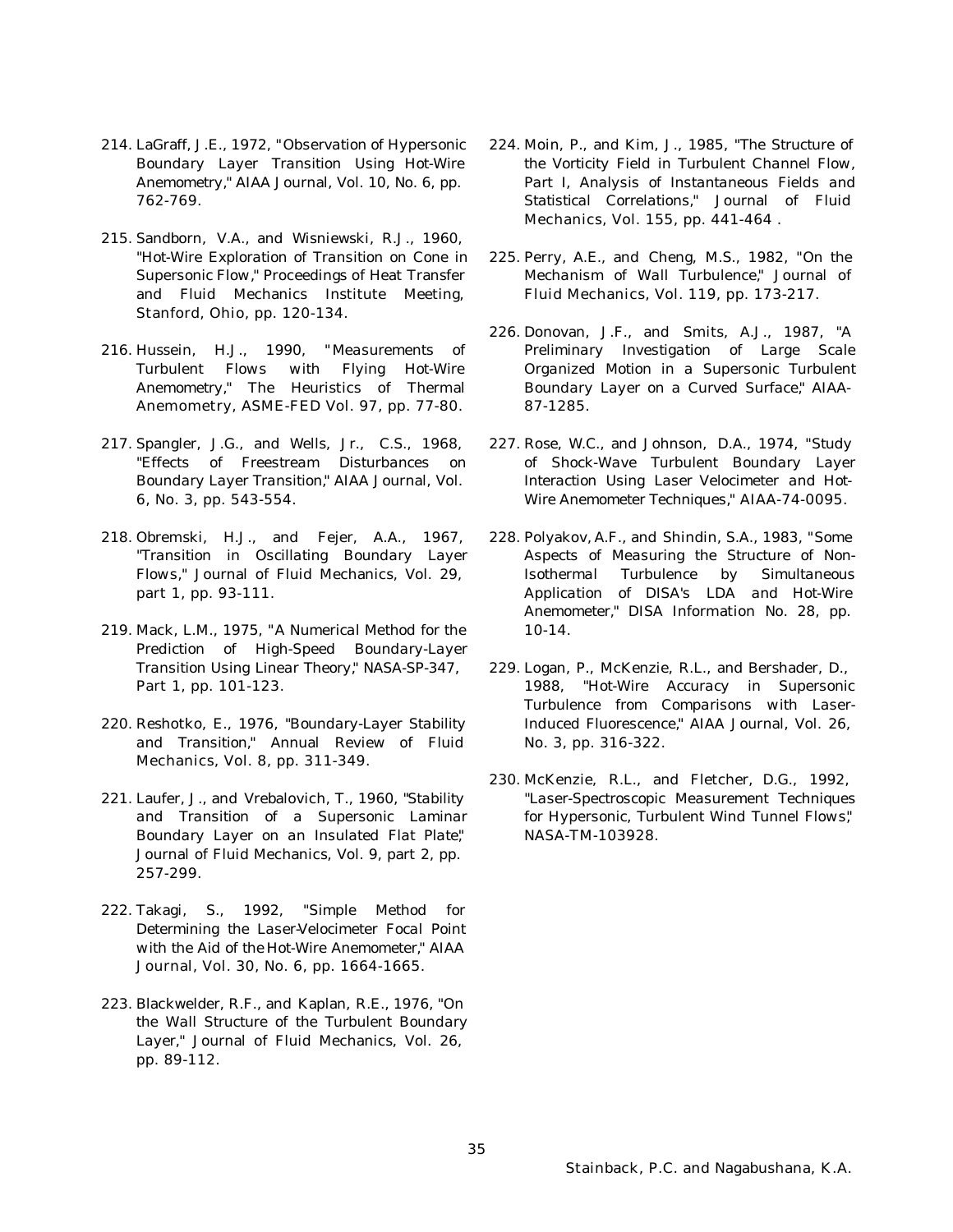

Figure 1. Mach number vs. Reynolds number for lines of Constant Total Pressure and Constant Knudsen Number;  $d_w = 0.00015$  *inch*;  $T_o = 560^\circ F$ .















Figure 5. Schematic Representation of Constant Voltage Hot-Wire System; (ref. 57).



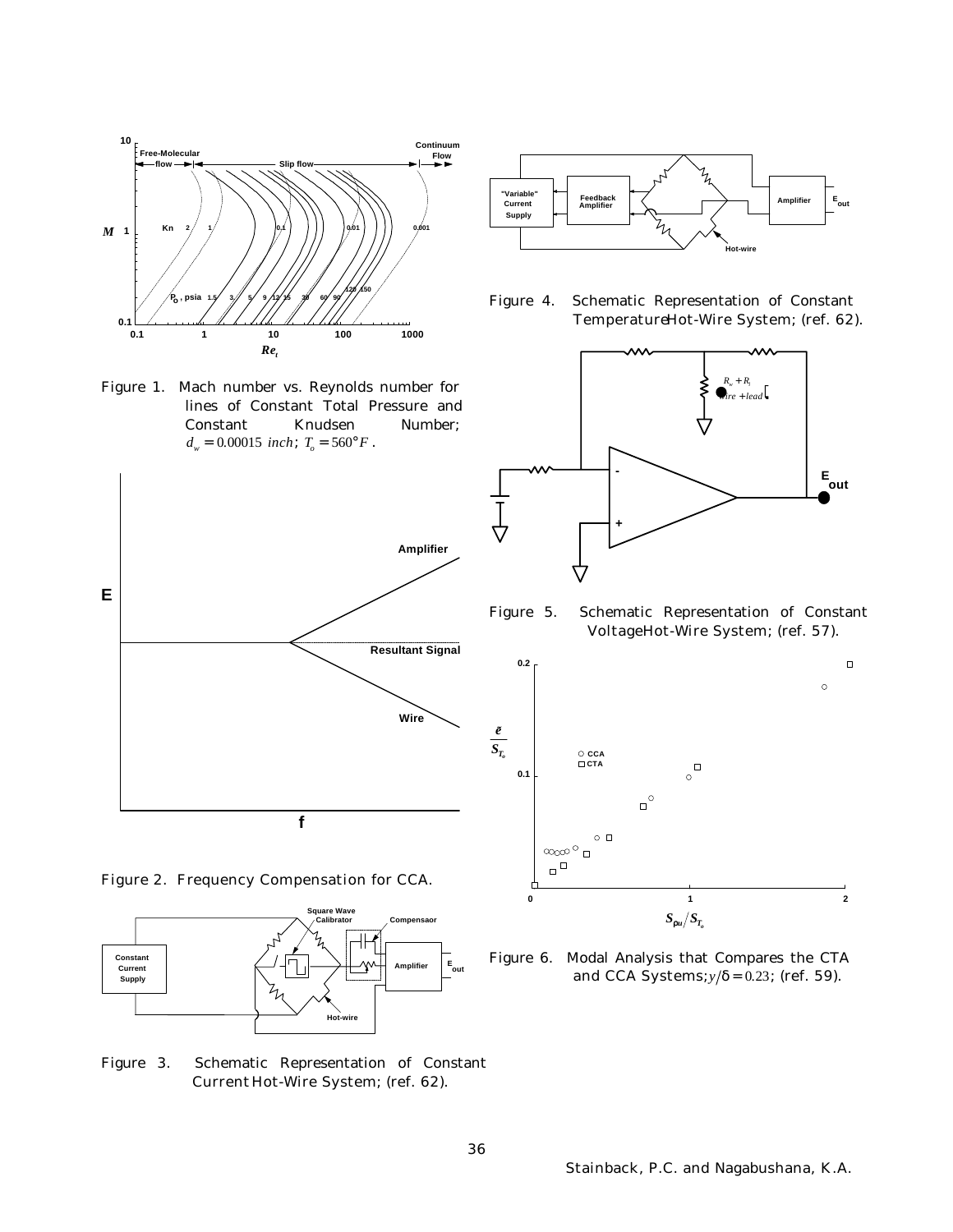

*f* **,** *Hz*

**104**

**105**

**<sup>10</sup><sup>3</sup>**

Mass-Flow Fluctuations

(b) High Overheat;



Figure 8. Typical Temperature Distribution Along a Convection ControlleHot-Wire; (ref. 21).



Figure 9. Hot-Wire Spectral Transfer Function; (ref. 143).

Figure 7. Concluded.

**<sup>10</sup><sup>2</sup>**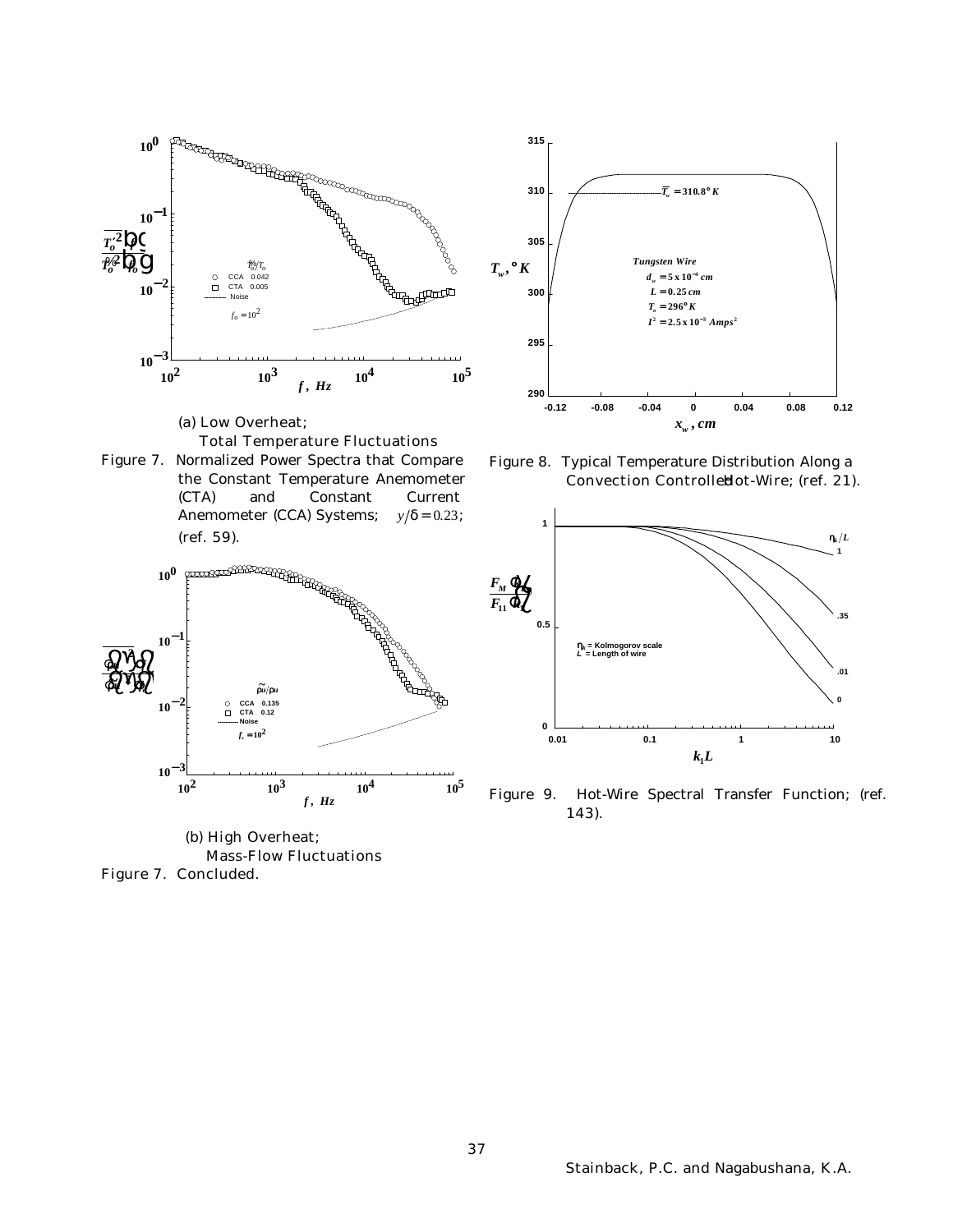

Figure 10. Auto-Correlation Coefficient *Rxx* (*<sup>t</sup>* ); (ref. Figure 12. Composite Third-Order Auto-Correlation 25).  $\textbf{Coefficient}_E^3(t)u$  ; (ref. 25).





Figure 11. Distribution of the Mass-Flow and Total Temperature Fluctuations Across the Boundary Layer; (ref. 59).



(b) Fourth Moment; Flatness Figure 11. Concluded.



Figure 13. Examples of Filtered Space-Time Correlation Coefficient - 4 kHz; (ref. 87).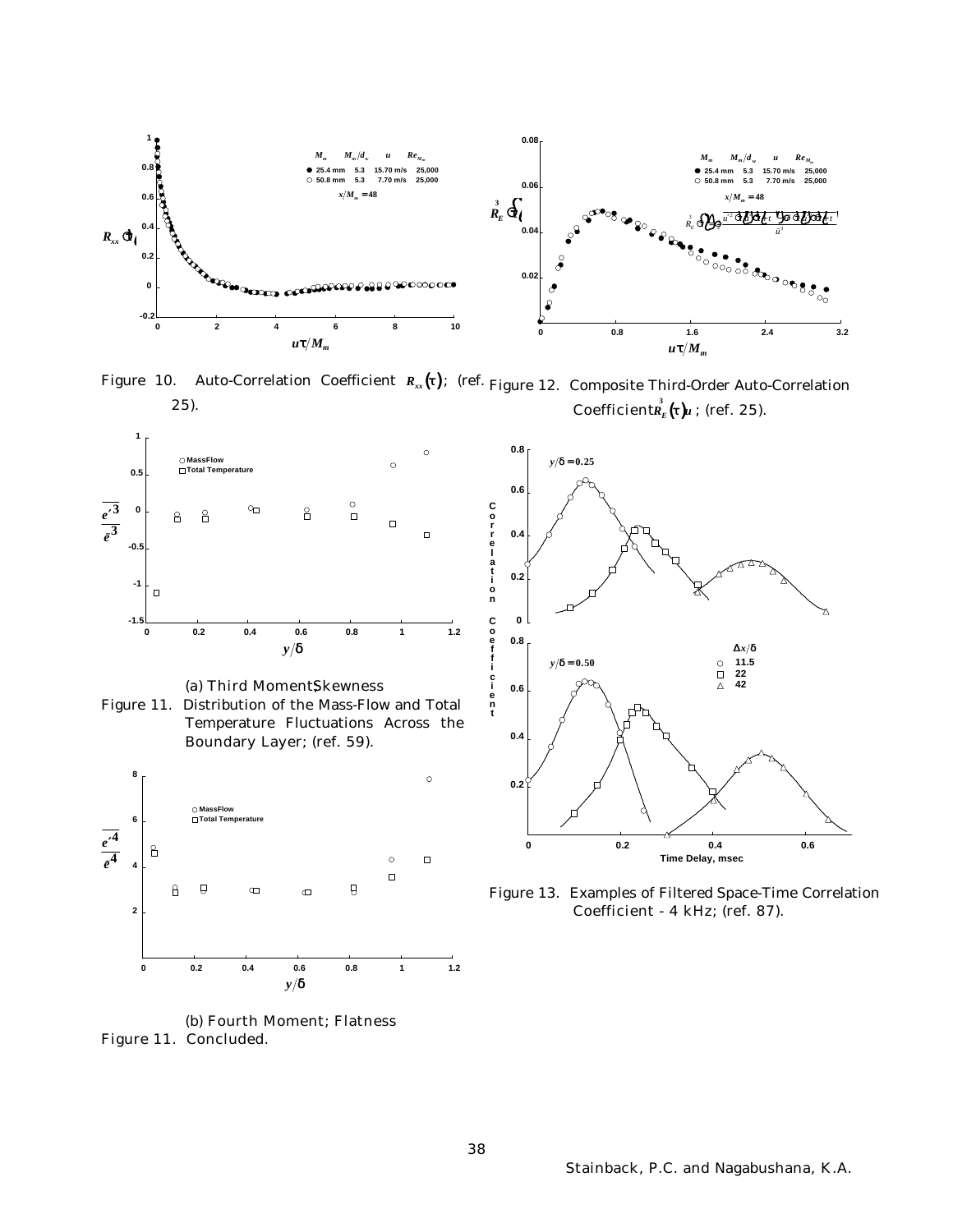

 $\circ$ − **6 1 1 3 1 10 . . x 0.5**  $\Box$  $1.32$  **9 .8**  $x10^-$ **6** Δ  $1.64$   $1.88 \times 10$ − **5** ◇ **2.0 3.08**  $\times$   $10^{-5}$ *Nu<sup>f</sup> dw* = **0.00090** *cm* **0.4** Forced ee convection Mixed Flow Evaluation of ph κ N K Evaluated at mean film temperature<br>R  $\mu$  Evaluated at mean film temperature **0.3** μ  $\rho$  Evaluated at ambient temperature<br>Gr  $\mu$  Evaluated at ambient temperature ρ Evaluated at ambient te μρ **0 0.1 0.2 0.3 0.4 0.5**  $\sqrt{Re_f}$ 

 $T_w/T_o$  *Gr* 

Figure 17. Interaction of Free and Forced Convection; (ref. 104).

Figure 14. Decay of Energy of the Spectral Components; (ref. 88).



Figure 15. Voltage vs. Velocity for a Wire Operated with CTA; (ref. 93).



Figure 16. Summary of Heat Loss from Circular Cylinders Over a Wide Range of Reynolds Number in Continuum Flow; (ref. 21).





Figure 18a. Nusselt Number Correlation for Cylinders in Subsonic Slip Flow;  $T_o = 80^\circ F$ ;  $T_w = 584^\circ F$ ; (ref. 35).



Figure 18b. Spangenberg's Reported Heat Loss Measurements from Electrically Heated Wires in Air; (ref. 171).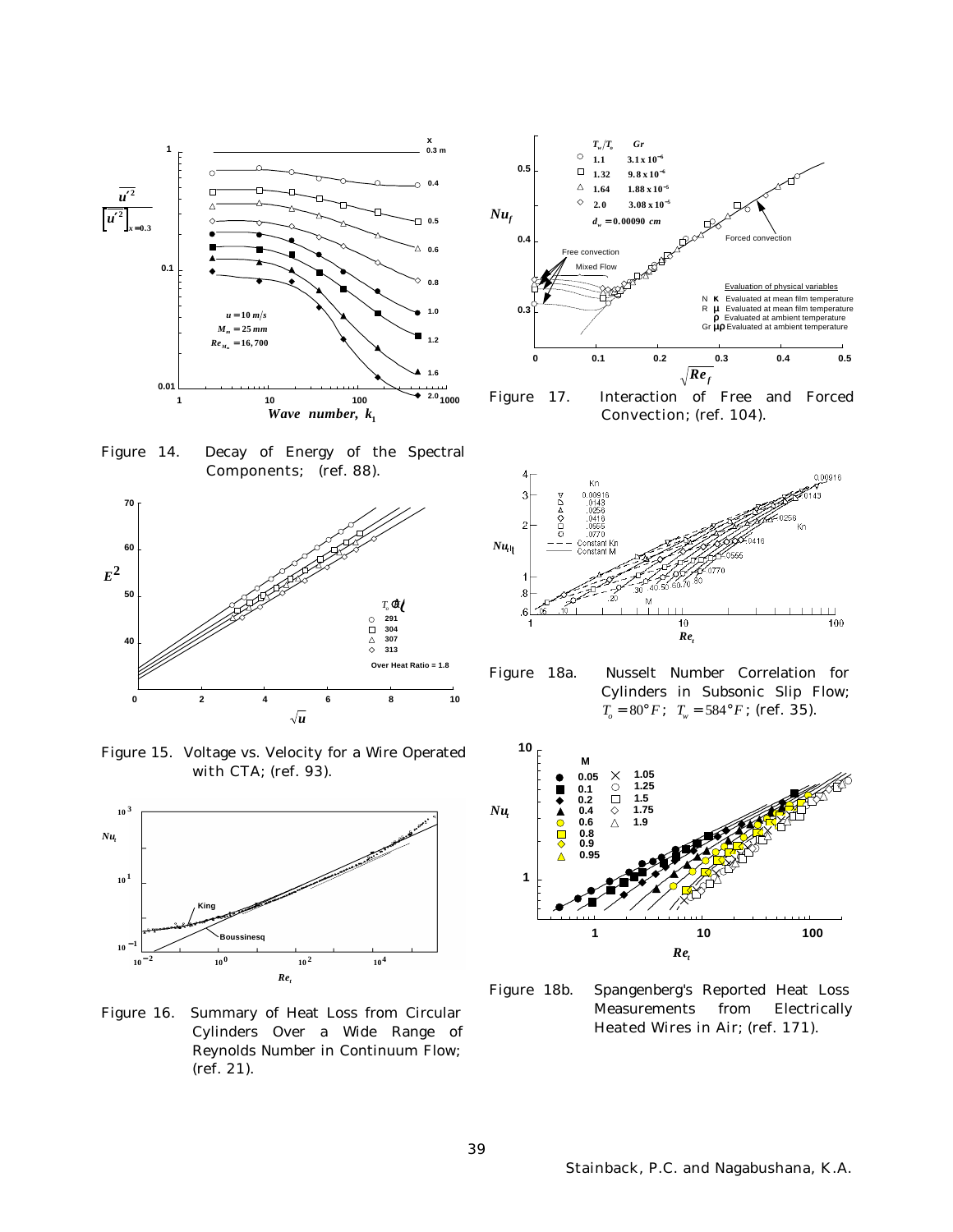

Figure 19. Normalized Nusselt Number Variation with Overheat for 0.00015 inch Diameter Platinum Wire Containing 10% Rhodium; (ref. 110).



Figure 20. Predicted Nusselt Number Correlation from Approximate Slip-Flow Theory; (ref. 35).



Figure 21. Summary of Supersonic Heat Transfer from Transverse Cylinders in Rarefied Air Flow; (ref. 21).



Figure 22. Comparison of Heat-Transfer Data with Free-Molecule-Flow Theory Using *a* = 0.57 ; (ref. 33).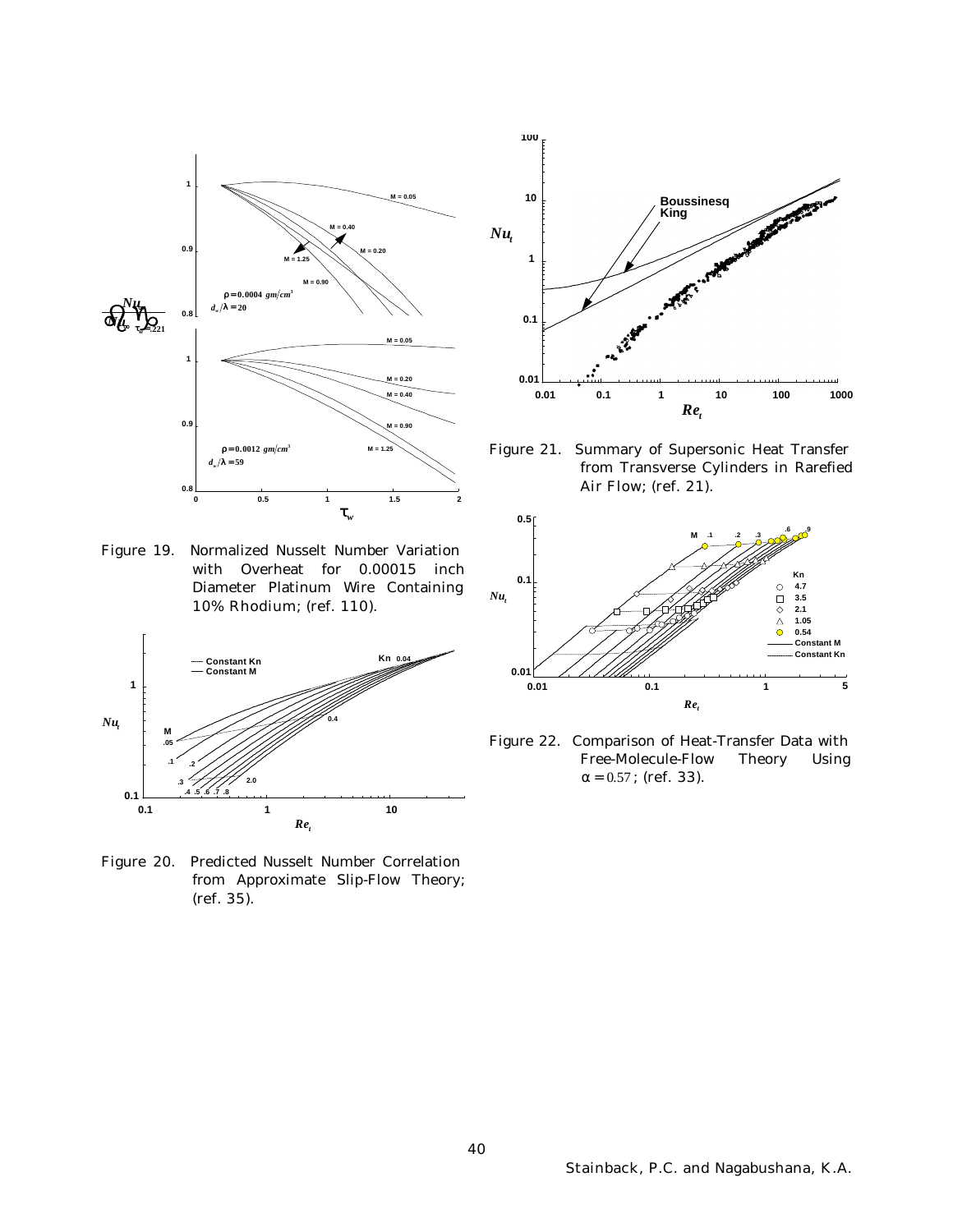

Figure 23. Correlation of Convective Heat Transfer from Transverse Cylinders; (ref. 10).



Figure 24. Normalized Recovery Temperature Ratio vs. Free StreamKnudsen Number; (ref. 21).



Figure 25. Recovery Temperature Ratio vs. Mach Number for Constant Values of Knudsen Number.



Figure 26. Fluctuation-Diagram of the Filtered Signals (Single-Wire); (ref. 97).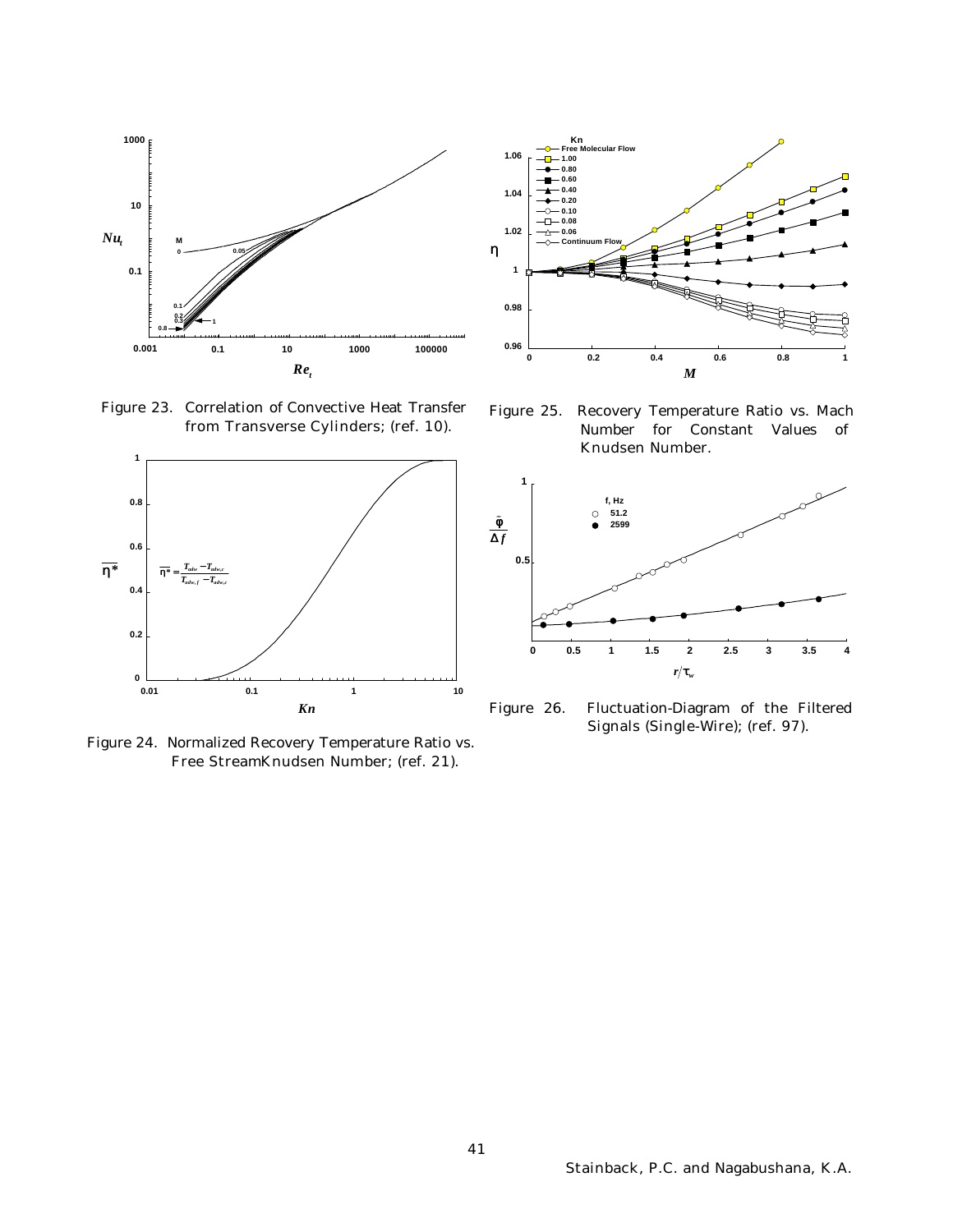

Figure 27. Velocity Fluctuations Measured in the Test Section of LaRC Low Turbulence Pressure Tunnel; (ref. 37).



Figure 28. Effect of 16:1 Contraction on Turbulence Generated by 2-inch Square Mesh Grid;  $R_{M_m}$  = 3710; (ref. 118).



Figure 29. Measured Turbulence Reduction Factor for Various Screens and Combinations of Screens with Honeycomb Compared With Different Theories; (ref. 120).



(a) Zero Pressure Gradient Figure 30. Relative Turbulence Intensities in a Boundary Layer Along a Smooth Wall; (ref. 131).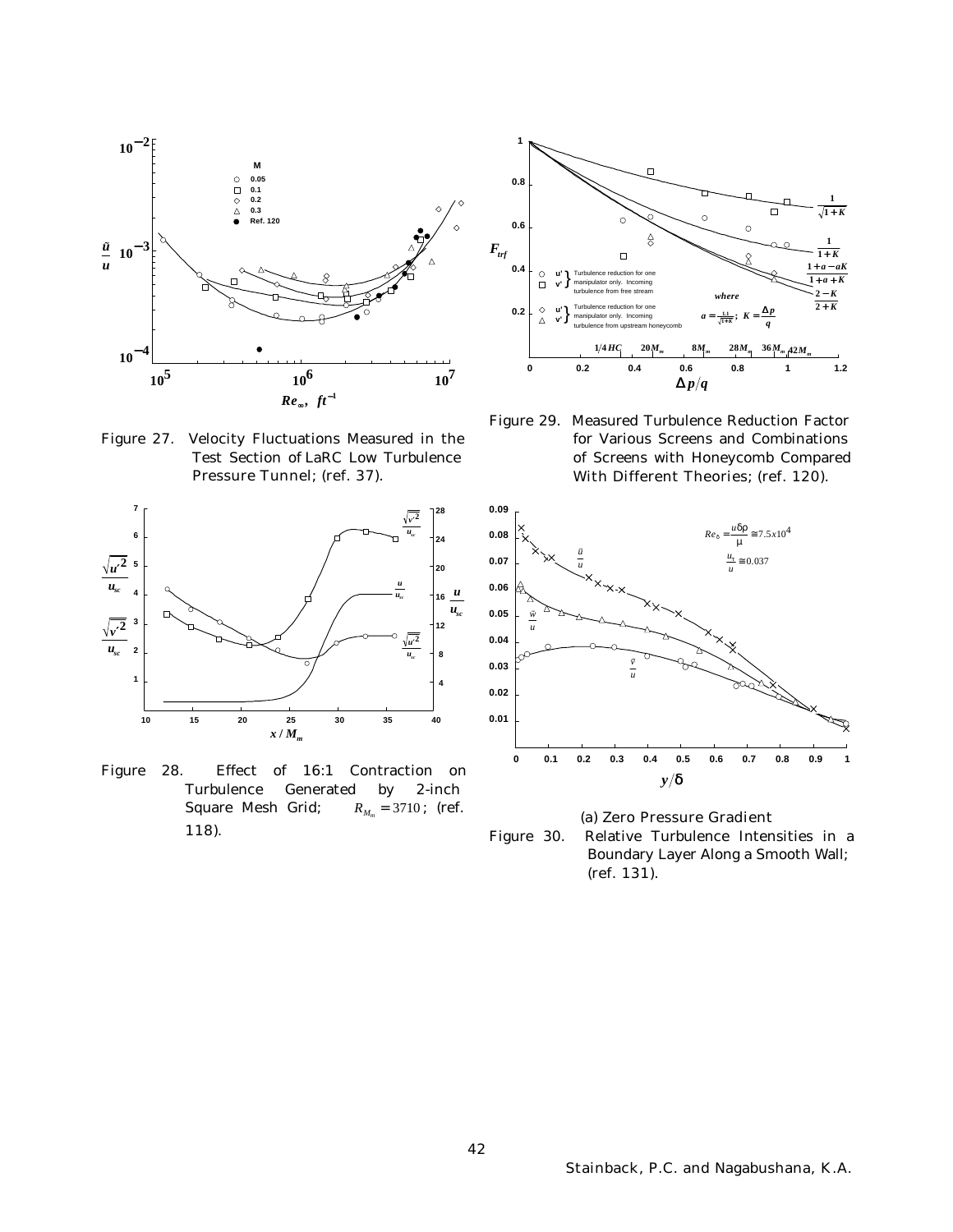





(a) Across the pipe Figure 31. Distribution of velocity fluctuation in a pipe; (ref. 40).



(b) Near the wall Figure 31. Concluded.



Figure 32. Types of Fluctuation Simultaneously Present in Boundary Layer; (ref. 145).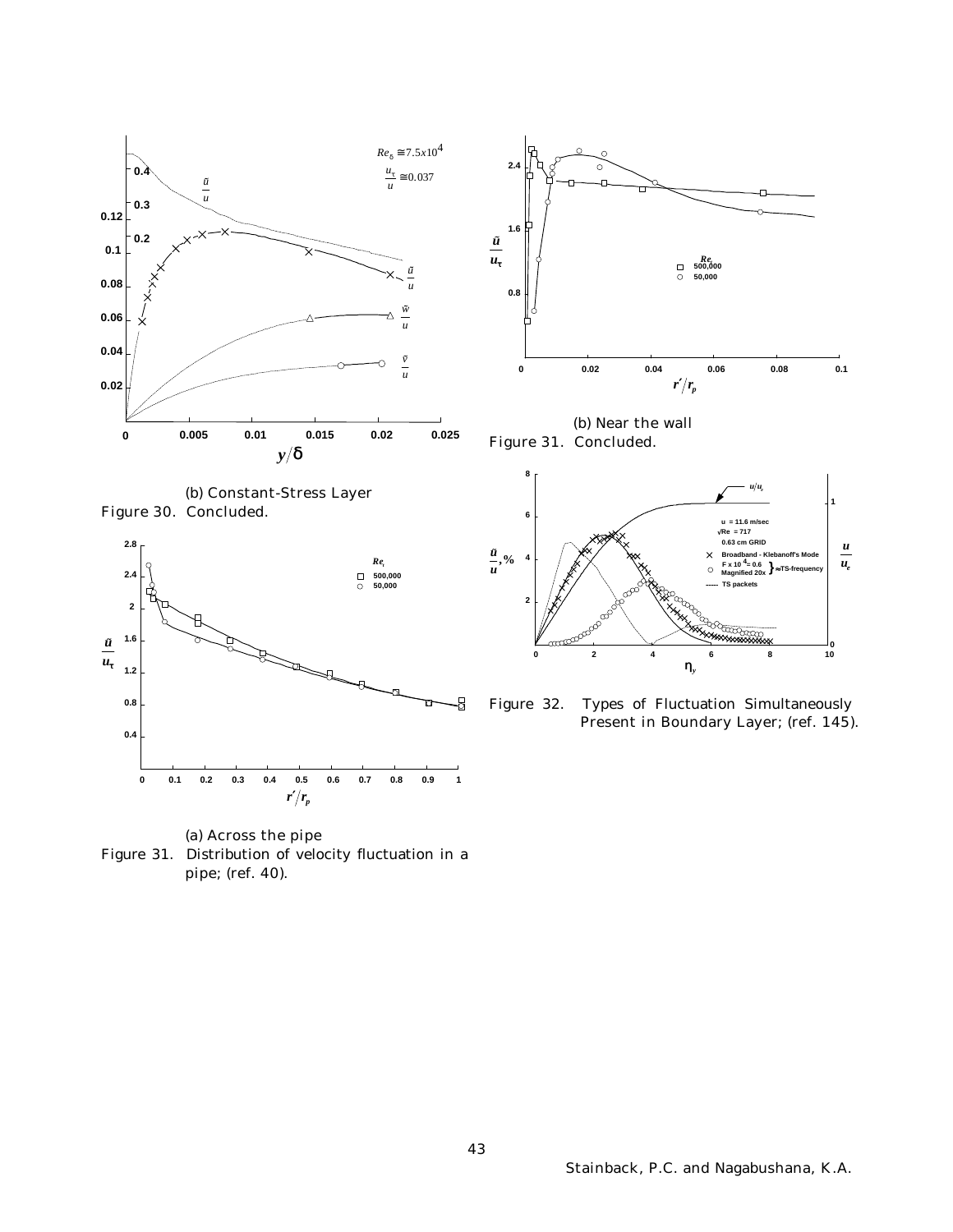



Figure 35. General Fluctuation diagram for Subsonic Compressible Flow; (ref. 168).

Figure 33. Distribution of Relative Intensity of Turbulent Velocity and Temperature Fluctuations in a Hot Round Free Jet; (ref. 157).





Figure 34. Relative Turbulence Intensity (*u*component) in the Wake of a Circular Cylinder;  $Re_{d_w} = 1360$ ; (ref.  $g_{\text{Figure 36}}$ . Fluctuation Diagram $\psi = 0.76$ ; (ref. 167). 43). (a) Disturbances from Single Sound Source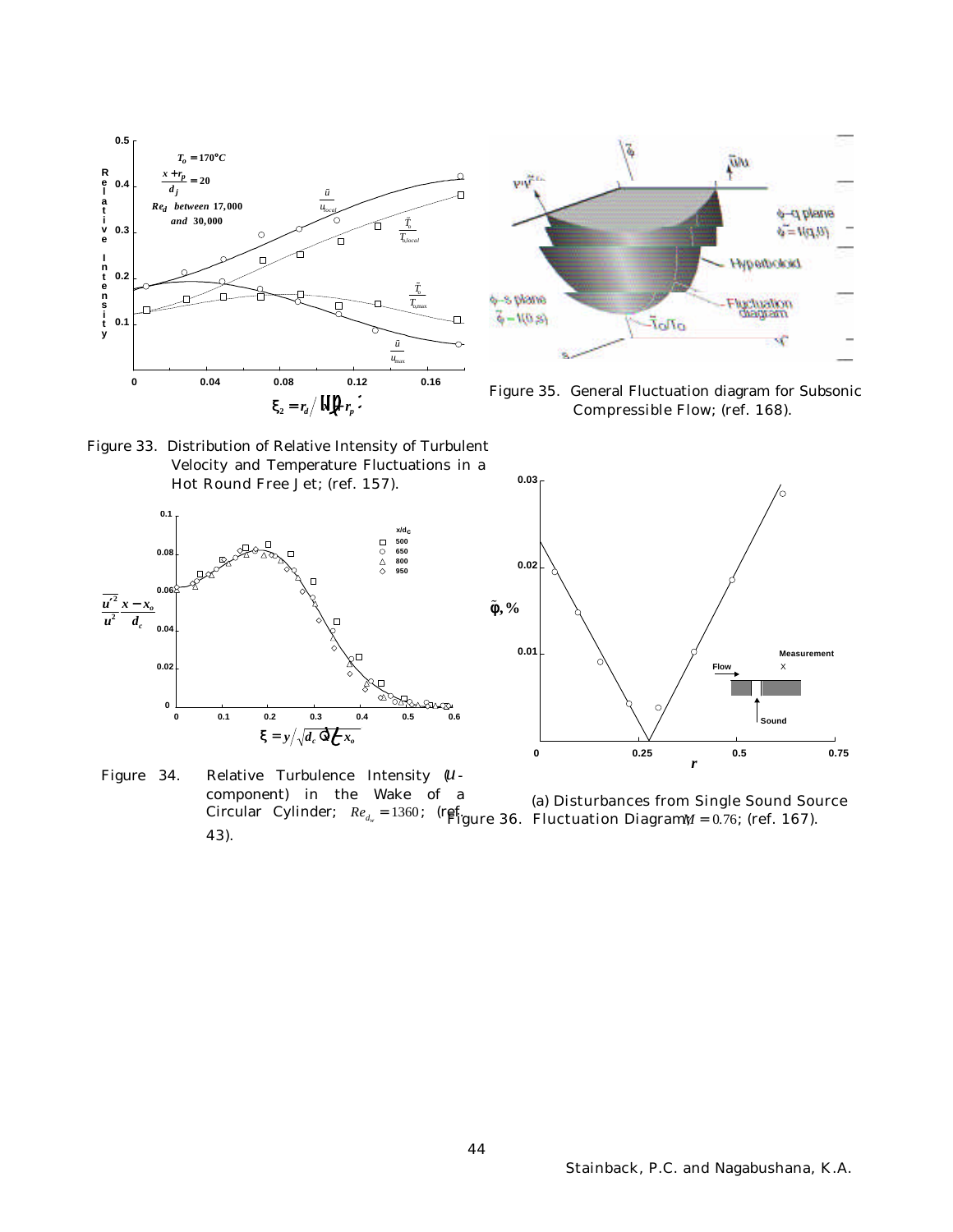

(b) Combination of Vorticity and Entropy Modes Downstream of a **Cylinder** 









(a) Velocity Fluctuation $\mathbf{S}_{b}^{i} = 303^{\circ} K$ ;  $t_{w} = 0.672$ . Figure 38. Spangenberg Data; (ref. 163).











Figure 38. Concluded.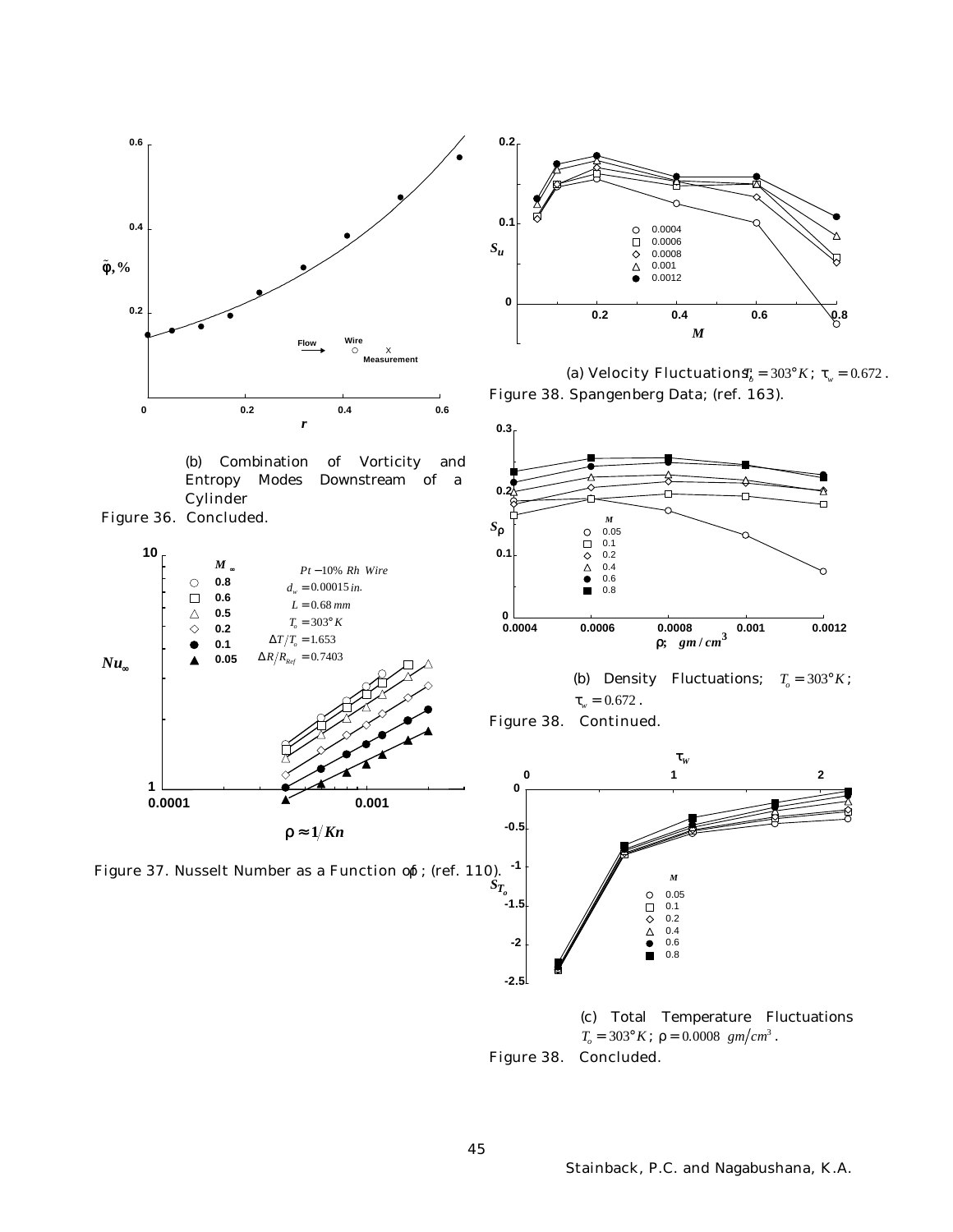

(a) Velocity Fluctuations Figure 39. Disturbances Measured in the LaRC 8'

Transonic Pressure Tunnel using a



(c) Total Temperature Fluctuations Figure 39. Continued.





(d) Mass Flow Fluctuations Figure 39. Concluded.

(b) Density Fluctuations Figure 39. Continued.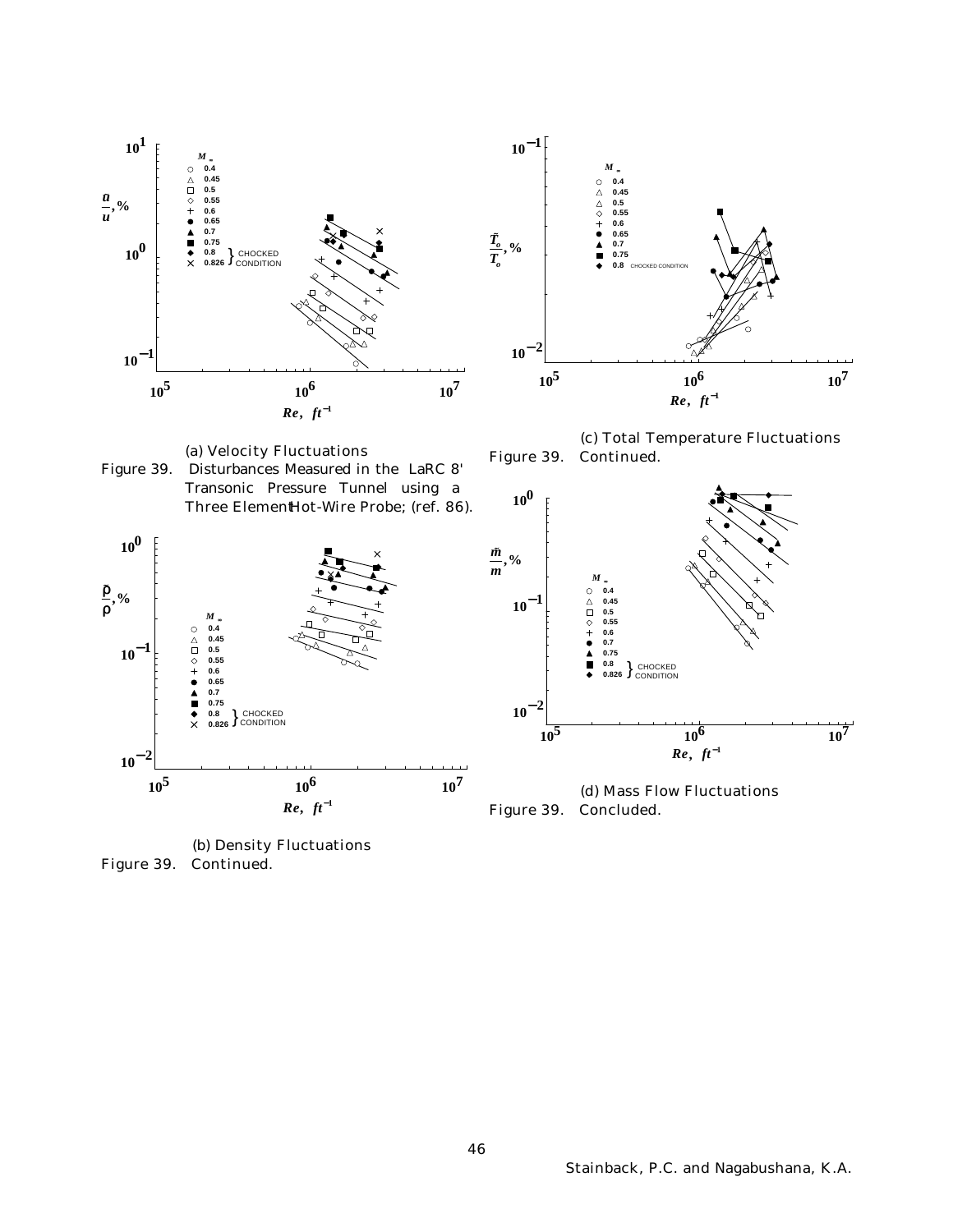

Figure 41. Spectra of Mass Flux and Total Temperature Fluctuations; 3.6 km; *M* = 0.57; **Feb. 79; (ref. 49).** 

(b) Mass Flow Fluctuations Figure 42. Concluded.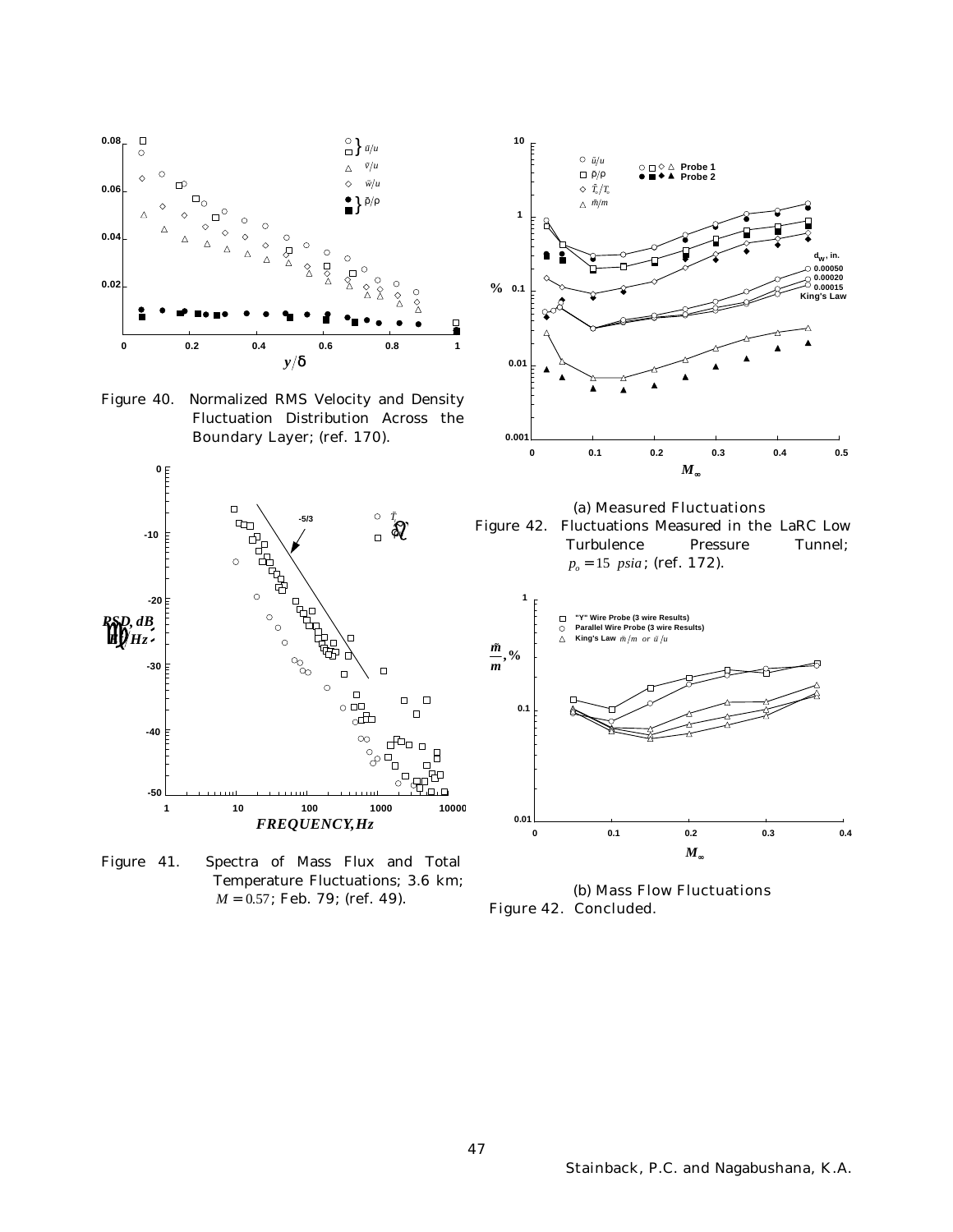

**4 8**  $\tilde{f}$  **x**  $10^3$  12 **16 20 24 0 0.2 0.4 0.6 0.8 1 1.2 1.4 1.6 1.8 2 2.2 2.4** *r*  $M = 5.00$  $Re<sub>t</sub> = 250,000$ 

Figure 45. Mode Diagram Measured in Test Section for *M* = 5.0; (ref. 185).

Figure 43. Generalized Fluctuation Diagram for Supersonic Flow.



Figure 44. Generalized Mode Diagram for Supersonic Flow.



(a) Mass Flow Fluctuations

Figure 46. Variation with Tunnel Mach Number; (ref. 185).



(b) Pressure Fluctuation Figure 46. Concluded.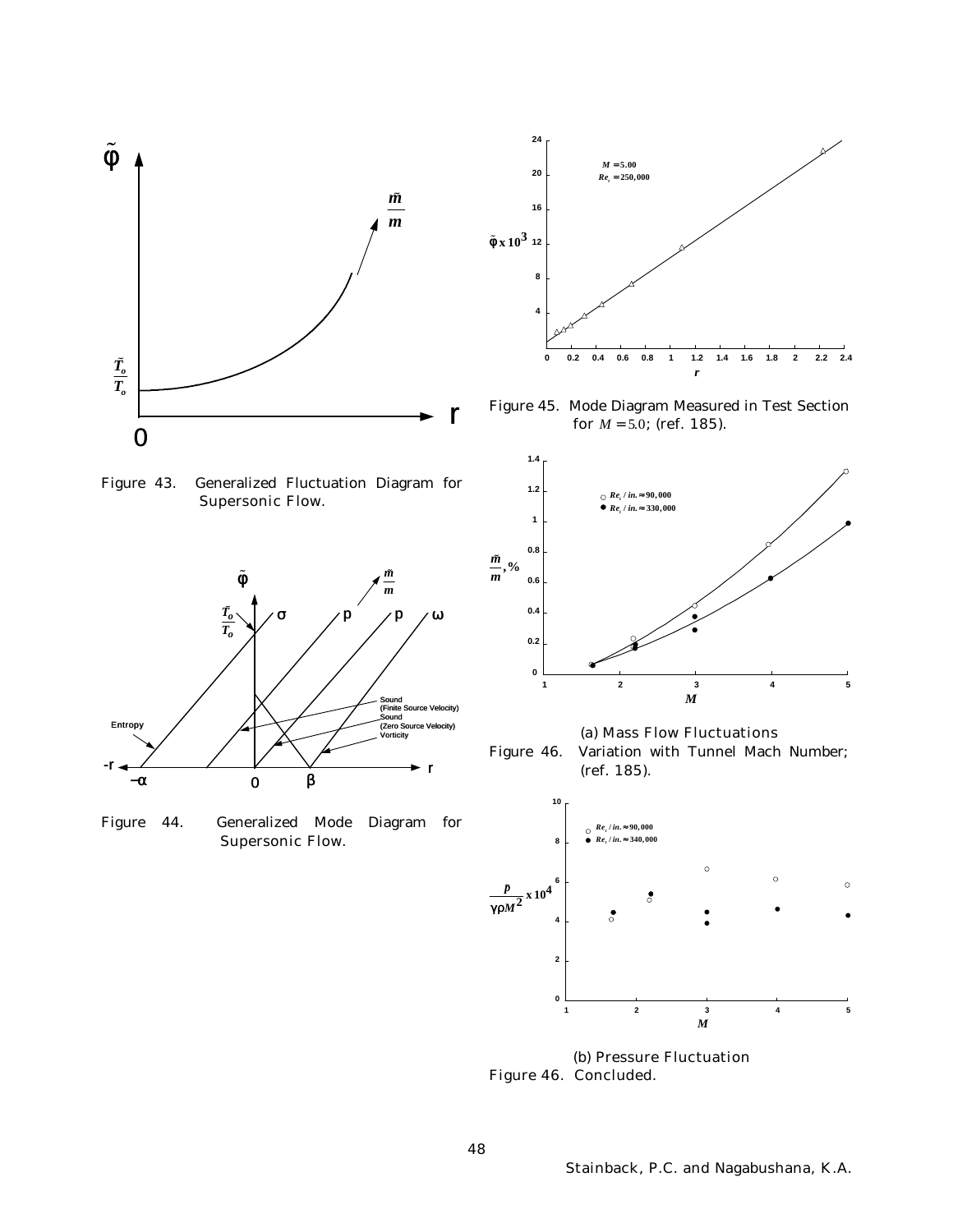

Figure 47. Variation of Source Velocity with Tunnel Mach Number; (ref. 185).



Figure 48. Root-Mean-Square Mass-Flow and Total-Temperature Fluctuations in the LaRC 22" Hypersonic Helium Tunnel; (ref. 181).



Figure 49. Pressure Fluctuation in the LaRC 22" Hypersonic Helium Tunne; (ref. 181).



Figure 50. Relative Source Velocities in the LaRC 22" Hypersonic Helium Tunnel; (ref. 181).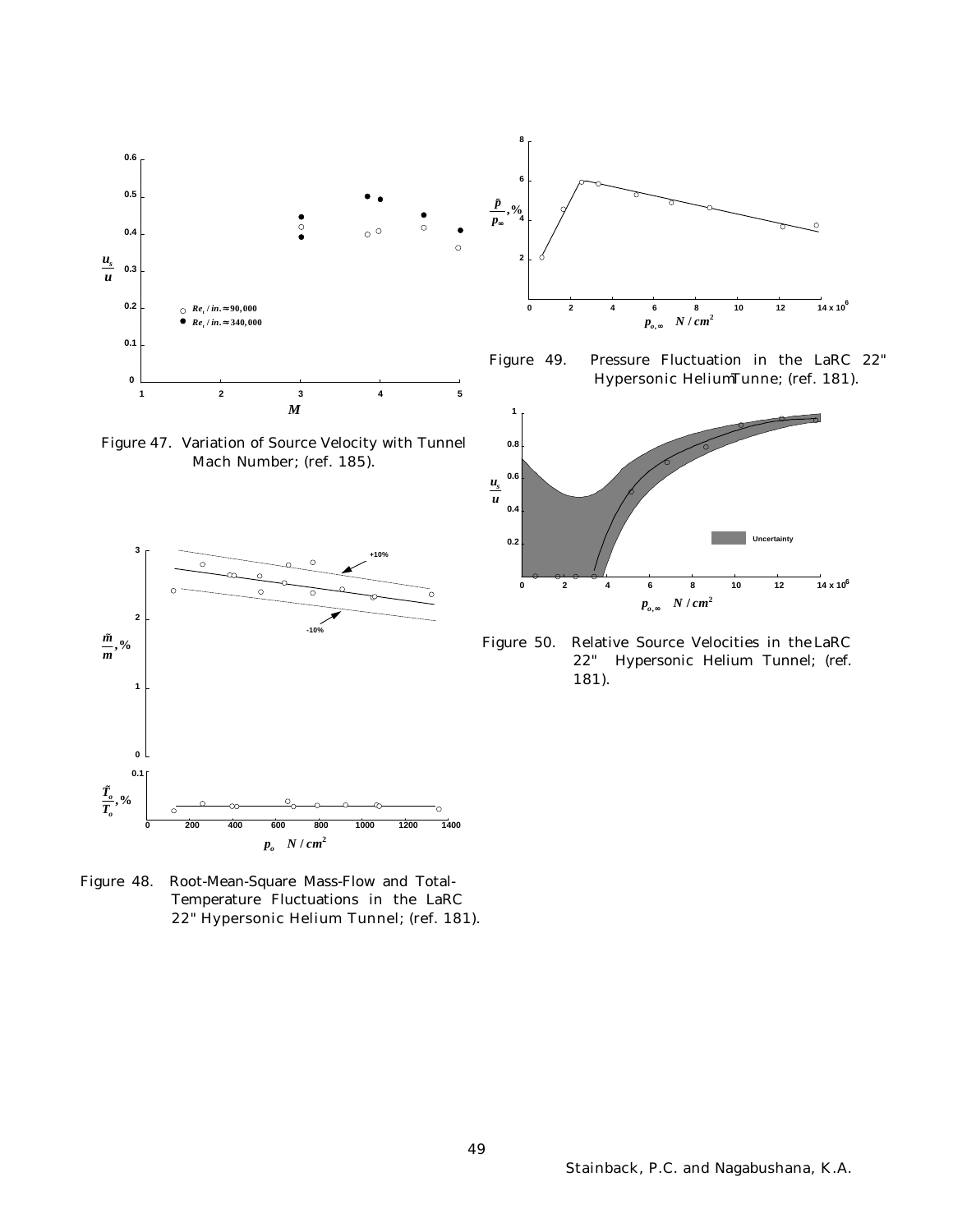

Figure 51. Velocity Fluctuation Measurements in Boundary Layer; Influence of the Sensitivity Coefficient to Mach Number; Shaded Zone - Range of the Available Velocity Fluctuation Data in Supersonic Boundary Layers, Including Hot-Wire and Laser-Doppler Measurements; (ref. 162).



Figure 52. Variation of *RuT<sup>o</sup>* with Mach Number Through Boundary Layer; (ref. 177).



Figure 53. Variation of Wide-Band RMS Mass-Flux and Total-Temperature Fluctuations Across the Boundary Layer. Kistler's Results at *M* = 4.76 (Solid Line) are Included for Comparison; (ref. 188).



Figure 54. Variation of Wide-Band RMS Velocity and Static Temperature Fluctuations Across the Boundary Layer; $p' \neq 0$ ; (ref. 188).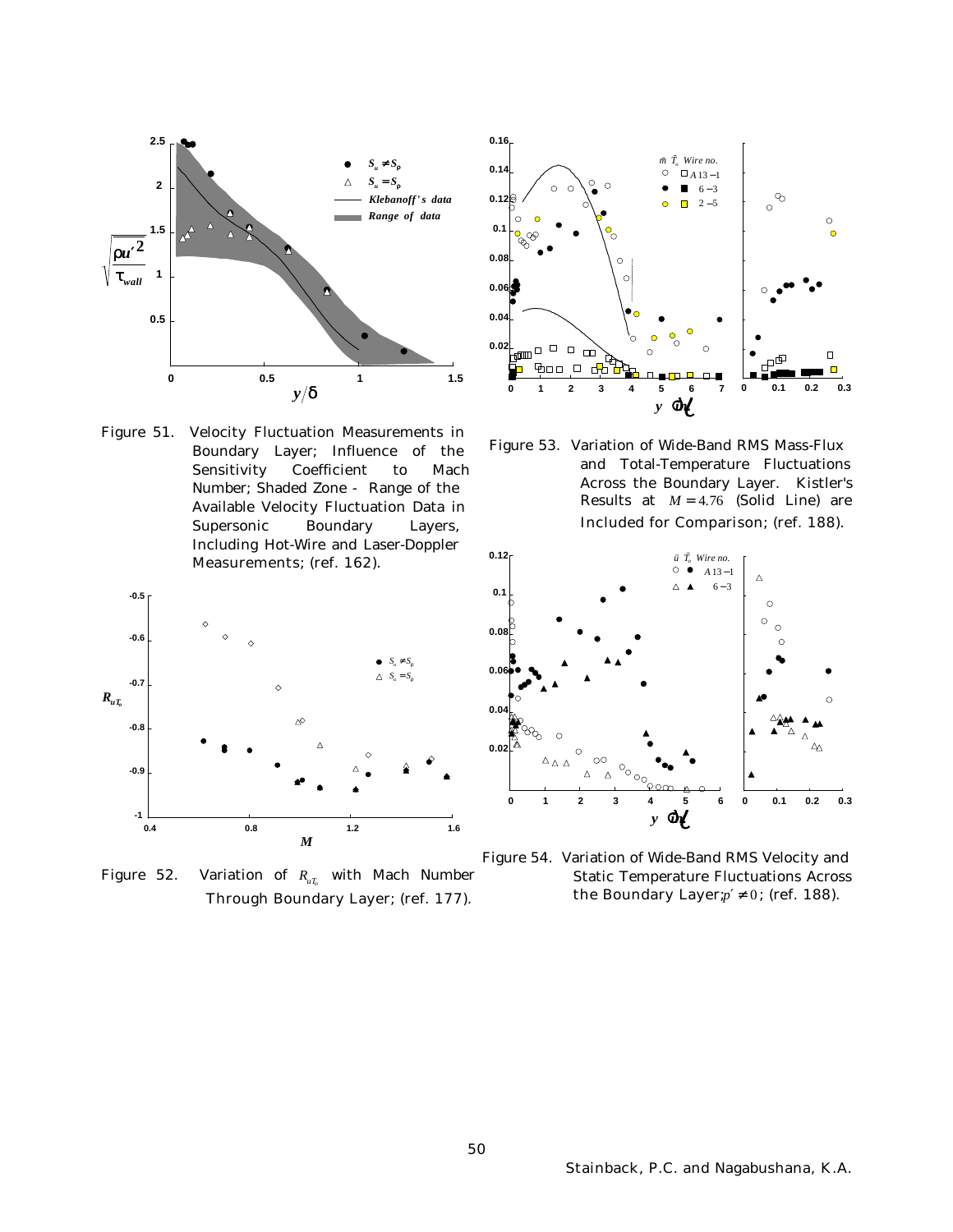

Figure 55. Variation of Wide-Band RMS Pressure and Density Fluctuations Across the Boundary Layer;  $p' \neq 0$ ; (ref. 188).



Figure 56. Mode Diagrams in Wake of 15° Half-Angle Wedge; (ref. 181).



Figure 57. Fluctuation Mode Plots; *M* ≈ 21;  $p_o = 12.41 \times 10^6 \quad N/m^2$ ; (ref. 48).



Figure 58. Neutral Disturbance in Studies of Laminar Boundary Layer Stability; (ref. 205).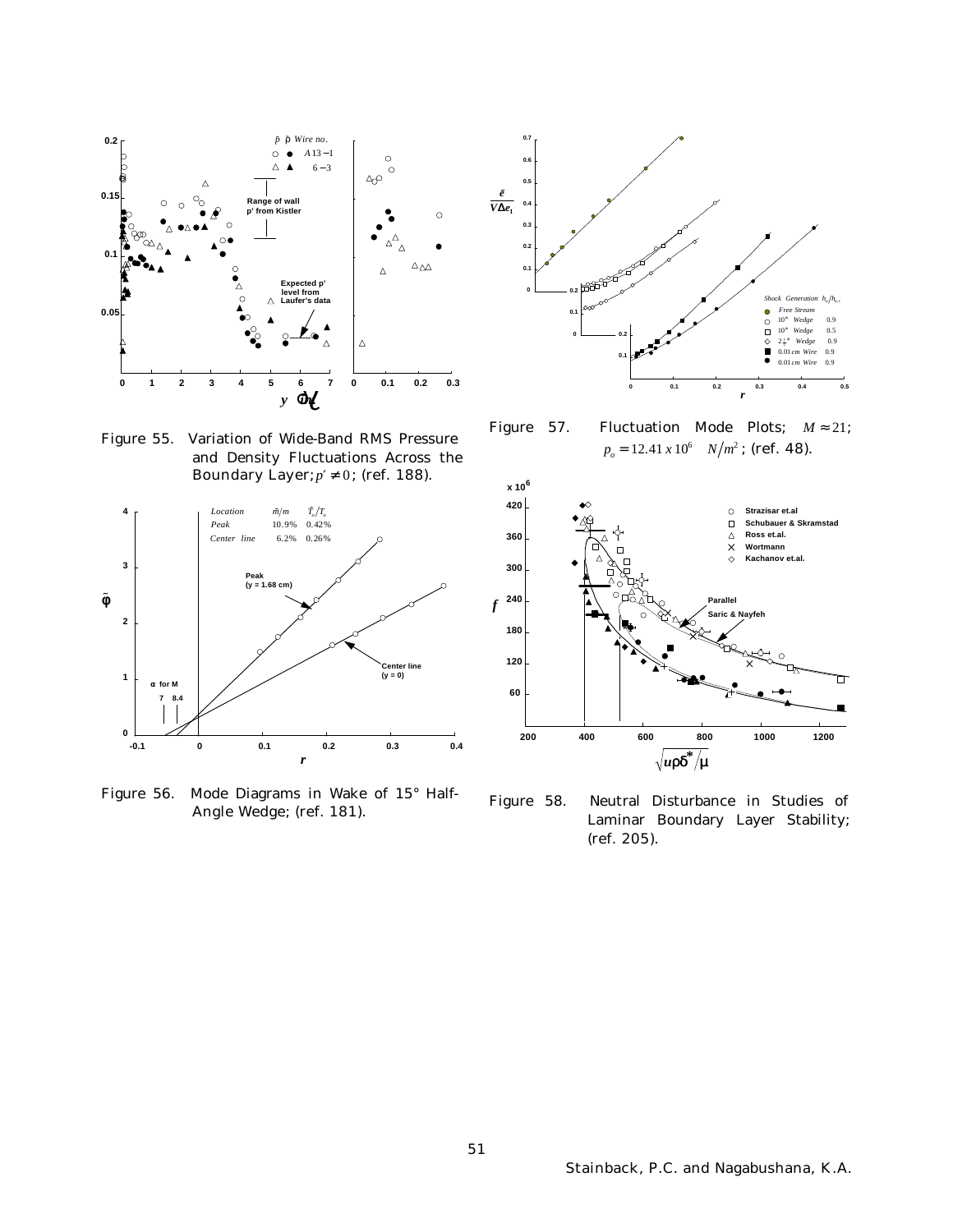

Figure 61. One-Dimensional Temperature Spectrum; (ref. 207).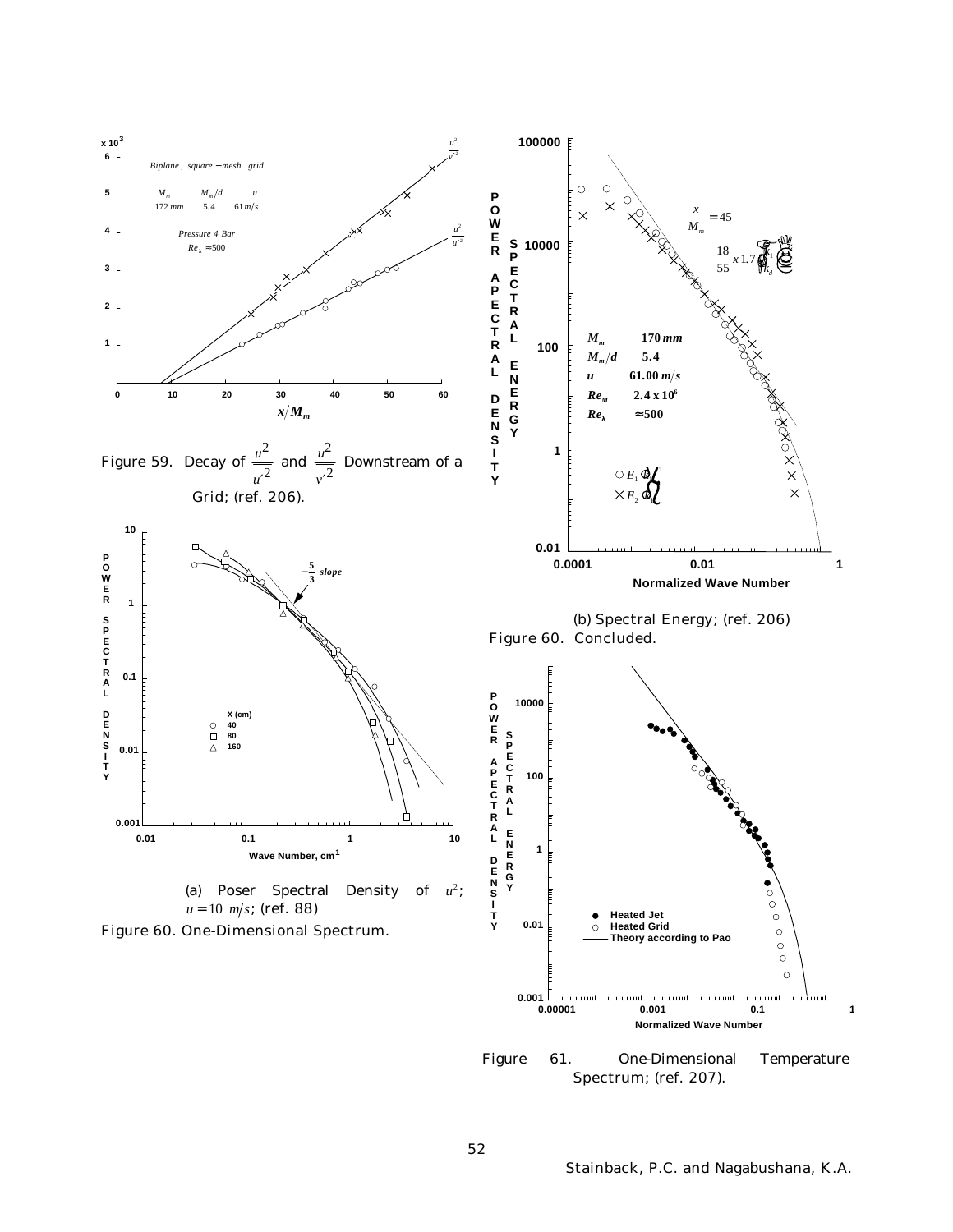

Figure 62. Effect of Free-Stream Turbulence on Boundary Layer Transition; (ref. 208).



Figure 63. Amplification Rate vs. Frequency, Comparison with Others; (ref. 209).



Figure 64. Typical Fluctuating Mass Flow Data from Two Hot-Wires Indicating Similarity Between the Signals; (ref. 226).



Figure 65. Ensemble Averaged Positive Events in the Weak Perturbation Case; (ref. 226).